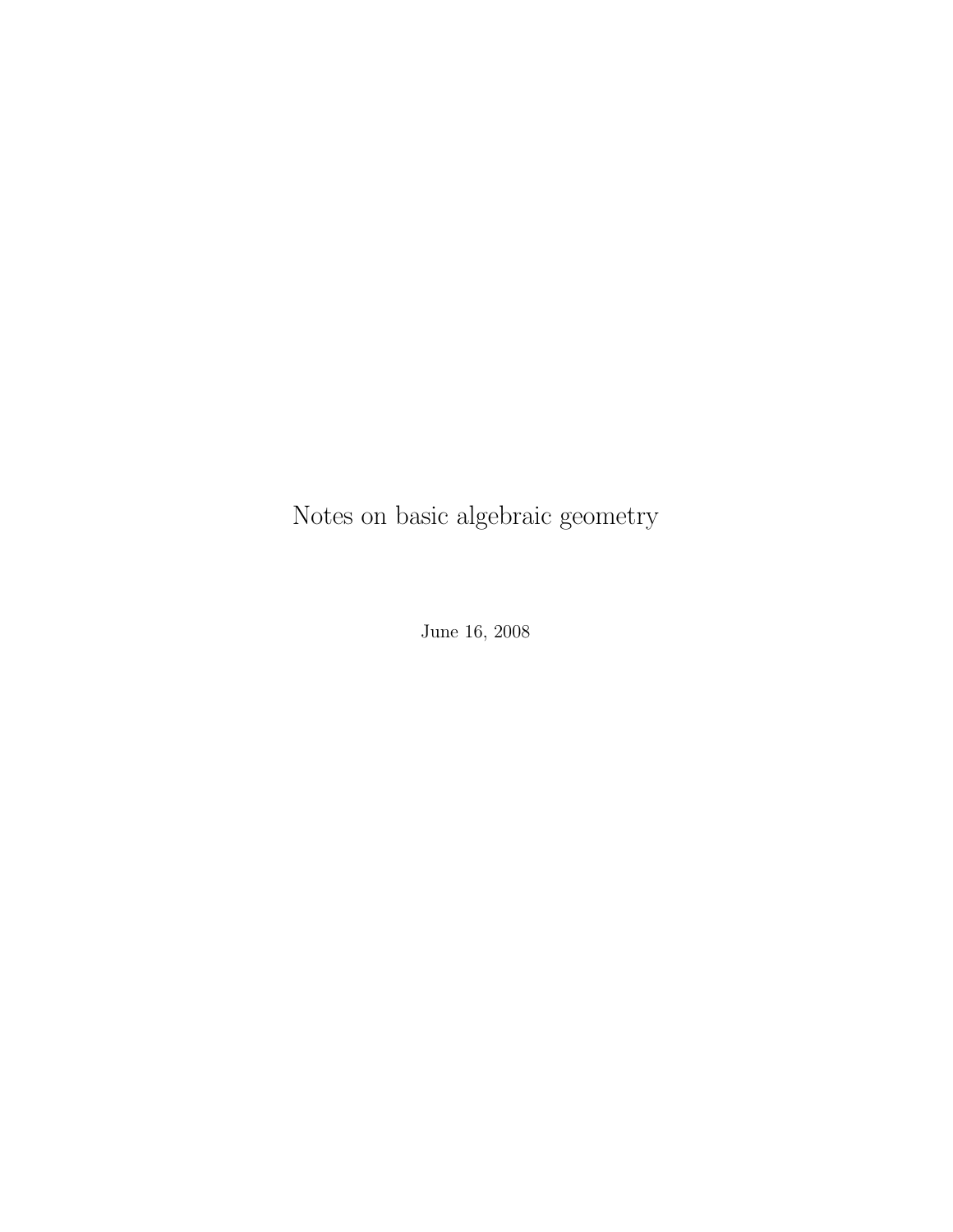These are my notes for an introductory course in algebraic geometry. I have trodden lightly through the theory and concentrated more on examples. Some examples are handled on the computer using Macaulay2, although I use this as only a tool and won't really dwell on the computational issues.

Of course, any serious student of the subject should go on to learn about schemes and cohomology, and (at least from my point of view) some of the analytic theory as well. Hartshorne [\[Ht\]](#page-40-0) has become the canonical introduction to the first topic, and Griffiths-Harris [\[GH\]](#page-40-1) the second.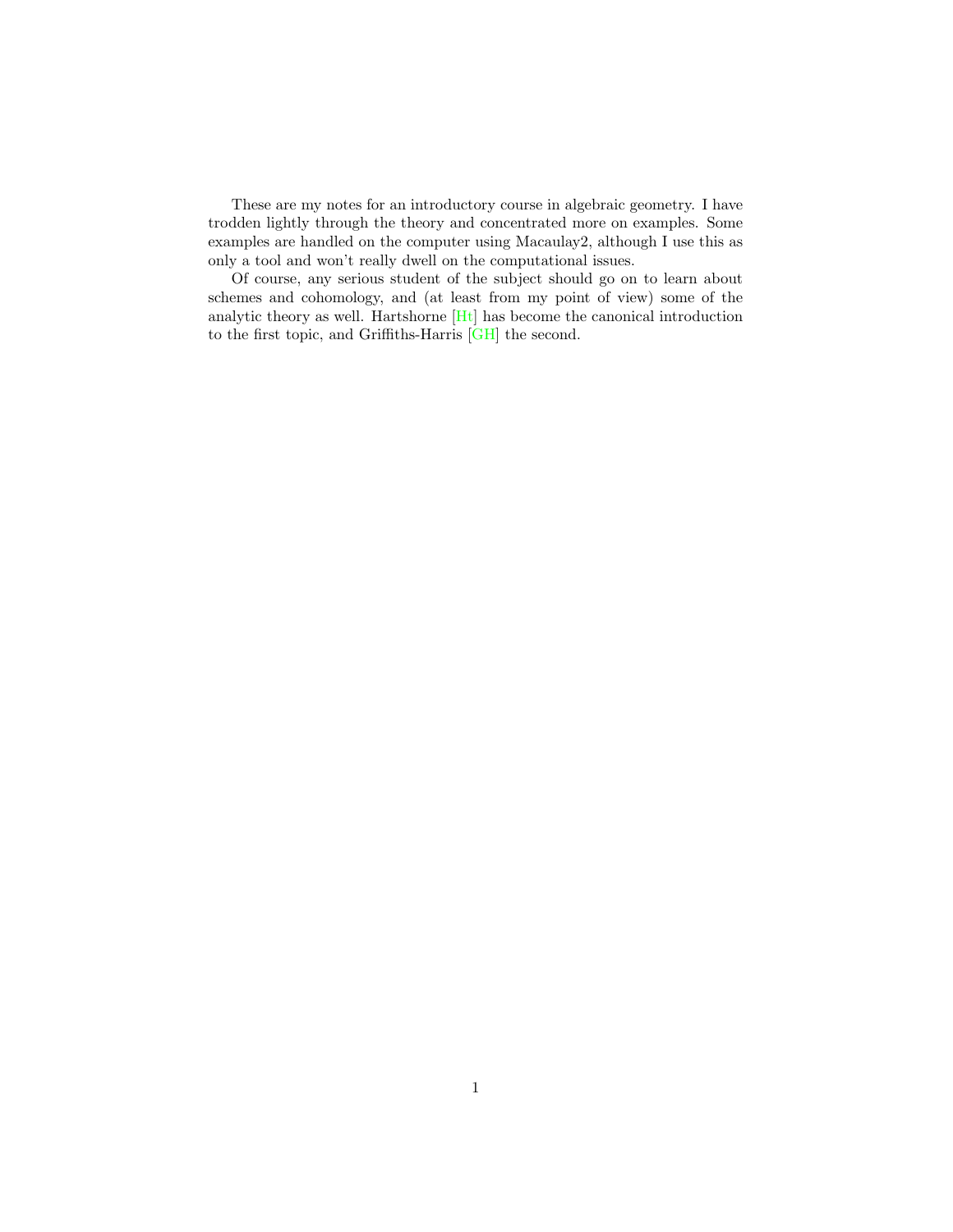# **Contents**

| $\mathbf{1}$            | 3<br><b>Affine Geometry</b>        |                                                                                         |                |
|-------------------------|------------------------------------|-----------------------------------------------------------------------------------------|----------------|
|                         | 1.1                                |                                                                                         | 3              |
|                         | 1.2                                |                                                                                         | $\overline{5}$ |
|                         | 1.3                                |                                                                                         | $\overline{7}$ |
|                         | 1.4                                |                                                                                         | 9              |
|                         | 1.5                                |                                                                                         | 10             |
|                         | 1.6                                |                                                                                         | 11             |
|                         | 1.7                                |                                                                                         | 12             |
| $\bf{2}$                | <b>Projective Geometry</b><br>15   |                                                                                         |                |
|                         | 2.1                                |                                                                                         | 15             |
|                         | 2.2                                |                                                                                         | 16             |
|                         | 2.3                                |                                                                                         | 17             |
|                         | 2.4                                |                                                                                         | 18             |
|                         | 2.5                                |                                                                                         | 19             |
|                         | 2.6                                |                                                                                         | 22             |
|                         | 2.7                                |                                                                                         | 23             |
| 3                       | The category of varieties<br>26    |                                                                                         |                |
|                         | 3.1                                |                                                                                         | 26             |
|                         | 3.2                                |                                                                                         | 27             |
|                         | 3.3                                |                                                                                         | 28             |
| $\overline{\mathbf{4}}$ | 30<br><b>Dimension theory</b>      |                                                                                         |                |
|                         | 4.1                                |                                                                                         | 30             |
|                         | 4.2                                |                                                                                         | 31             |
|                         | 4.3                                | Simultaneous eigenvectors (continued) $\ldots \ldots \ldots \ldots$                     | 32             |
| 5                       | <b>Differential calculus</b><br>34 |                                                                                         |                |
|                         | 5.1                                |                                                                                         | 34             |
|                         | 5.2                                | Singular points $\ldots \ldots \ldots \ldots \ldots \ldots \ldots \ldots \ldots \ldots$ | 35             |
|                         | 5.3                                |                                                                                         | 36             |
|                         | 5.4                                |                                                                                         | 38             |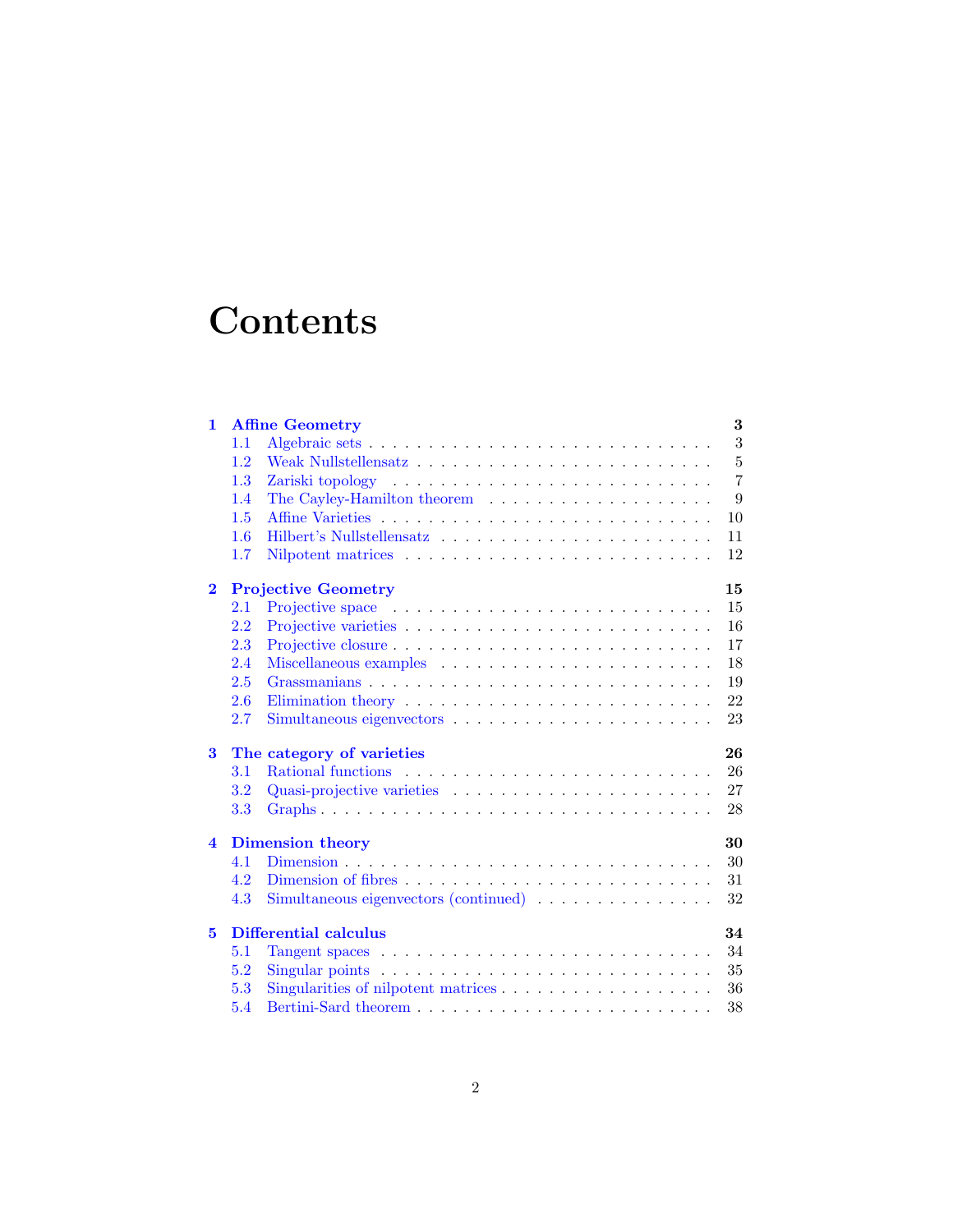## <span id="page-3-0"></span>Chapter 1

# Affine Geometry

### <span id="page-3-1"></span>1.1 Algebraic sets

Let k be a field. We write  $\mathbb{A}_k^n = k^n$ , and call this n dimensional affine space over k. Let

$$
k[x_1,... x_n] = \{ \sum c_{i_1...i_n} x_1^{i_1} ... x_n^{i_n} \mid c_{i_1...i_n} \in k \}
$$

be the polynomial ring. Given  $a = (a_i) \in A^n$ , we can substitute  $x_i$  by  $a_i \in k$  in f to obtain an element denoted by  $f(a)$  or  $ev_a(f)$ , depending on our mood. A polynomial f gives a function  $ev(f)$ :  $\mathbb{A}_k^n \to k$  defined by  $a \mapsto ev_a(f)$ .

Given  $f \in k[x_1, \ldots x_n]$ , define it zero set by

$$
V(f) = \{ a \in \mathbb{A}^n_k \mid f(a) = 0 \}
$$

At this point, we are going to need to assume something about our field. The following is easy to prove by induction on the number of variables. We leave this as an exercise.

**Lemma 1.1.1.** If k is algebraically closed and f nonconstant, then  $V(f)$  is nonempty.

If  $S \subset k[x_1, \ldots x_n]$ , then let  $V(S)$  be the set of common zeros

$$
V(S) = \bigcap_{f \in S} V(f)
$$

A set of this form is called algebraic. I want to convince you that algebraic sets abound in nature.

**Example 1.1.2.** The Fermat curve of degree d is  $V(x_1^d + x_2^d - 1) \subset \mathbb{A}^2$ . More generally, a Fermat hypersurface is given by  $V(x_1^d + x_2^d + \dots x_n^d - 1)$ .

**Example 1.1.3.** Let us identify  $\mathbb{A}_k^{n^2}$  with the set  $Mat_{n \times n}(k)$  of  $n \times n$  matrices. The set of singular matrices is algebraic since it is defined by the vanishing of the determinant det which is a polynomial.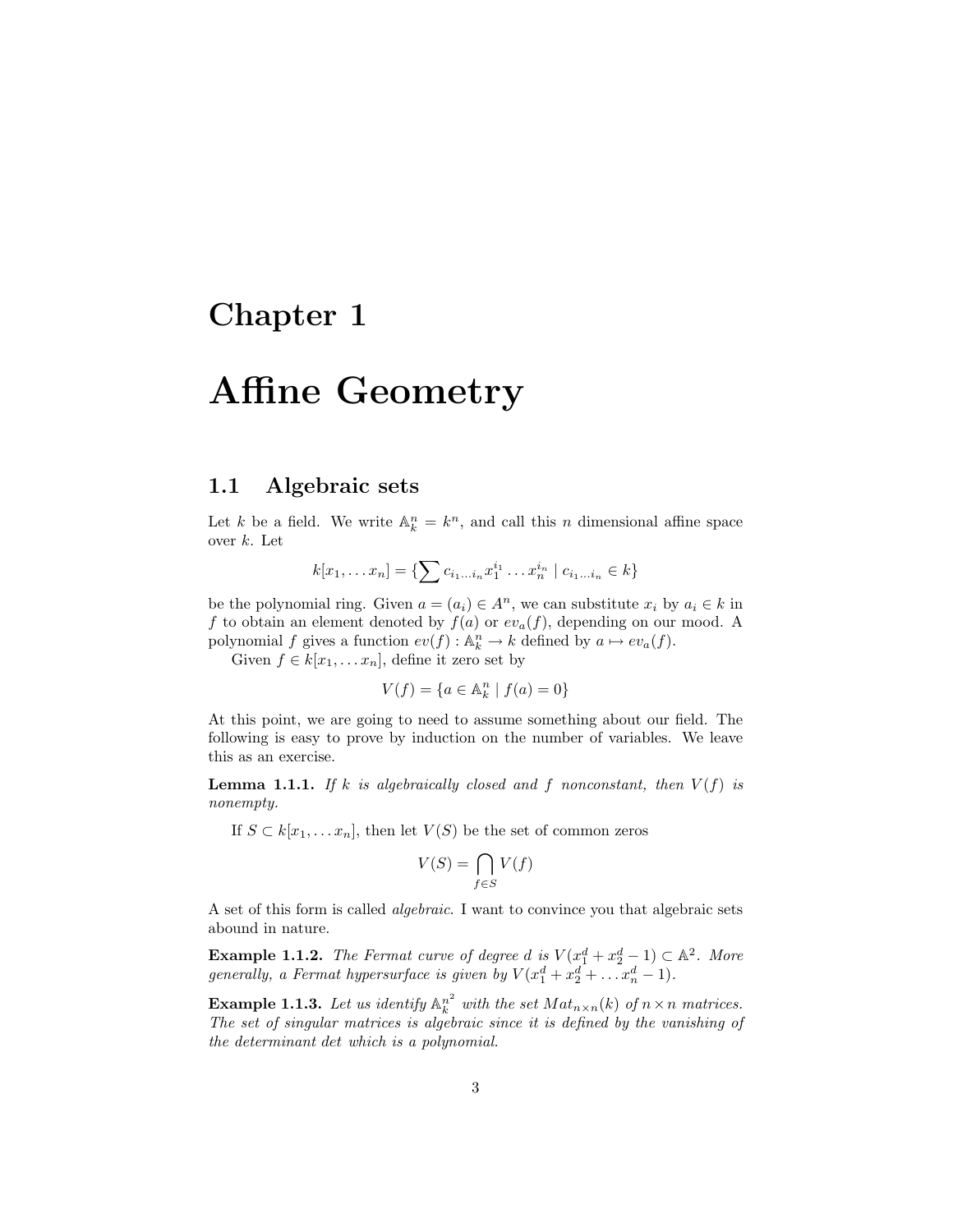**Example 1.1.4.** Then the set  $SL_n(k) \subset \mathbb{A}^{n^2}$  of matrices with determinant 1 is algebraic since it's just  $V(\det-1)$ .

The set of nonsingular matrices  $GL_n(k)$  is not an algebraic subset of  $Mat_{n\times n}(k)$ . However, there is useful trick for identifying it with an algebraic subset of  $\mathbb{A}^{n^2+1} = \mathbb{A}^{n^2} \times \mathbb{A}^1.$ 

**Example 1.1.5.** The image of  $GL_n(k)$  under the map  $A \mapsto (A, 1/\det(A))$ identifies it with the algebraic set

$$
\{(A, a) \in \mathbb{A}^{n^2+1} \mid \det(A)a = 1\}
$$

**Example 1.1.6.** Identify  $\mathbb{A}_k^{mn}$  with the set of  $m \times n$  matrices  $Mat_{m \times n}(k)$ . Then the set of matrices of rank  $\leq r$  is algebraic. This is because it is defined by the vanishing of the  $(r + 1) \times (r + 1)$  minors, and these are polynomials in the entries. Notice that the set of matrices with rank equal r is not algebraic.

**Example 1.1.7.** The set of pairs  $(A, v) \in Mat_{n \times n}(k) \times k^n$  such that v is an eigenvector of A is algebraic, since the condition is equivalent to rank $(A, v) \leq 2$ .

**Example 1.1.8.** Let  $N_i \subseteq \mathbb{A}_k^{n^2}$  be the set of matrices which are nilpotent of order i, i.e matrices A such that  $A^i = 0$ . These are algebraic.

Before doing the next example, let me remind you about resultants. Given two polynomials

$$
f = a_n x^n + \dots a_0
$$

and

$$
g=b_mx^m+\ldots b_0
$$

Suppose, we wanted to test whether they had a common zero, say  $\alpha$ . Then multiplying  $f(\alpha) = g(\alpha) = 0$  by powers of  $\alpha$  yields

$$
a_n \alpha^n + a_{n-1} \alpha^{n-1} + \dots \quad a_0 = 0
$$
  
\n
$$
a_n \alpha^{n+m} + a_{n-1} \alpha^{n+m-1} + \dots
$$
  
\n
$$
\vdots
$$
  
\n
$$
b_m \alpha^m + \dots \quad b_0 = 0
$$
  
\n
$$
\vdots
$$
  
\n
$$
= 0
$$
  
\n
$$
\vdots
$$
  
\n
$$
= 0
$$
  
\n
$$
\vdots
$$
  
\n
$$
= 0
$$
  
\n
$$
\vdots
$$
  
\n
$$
= 0
$$
  
\n
$$
\vdots
$$
  
\n
$$
= 0
$$
  
\n
$$
= 0
$$

We can treat this as a matrix equation, with unknown vector  $(\alpha^{n+m}, \alpha^{n+m-1}, \ldots, 1)^T$ . For the a solution to exist, we would need the determinant of the coefficient matrix, called the resultant of  $f$  and  $g$ , to be zero. The converse, is also true (for  $k = \overline{k}$ ) and can be found in most standard algebra texts. Thus:

**Example 1.1.9.** Identify the set of pairs  $(f, g)$  with  $\mathbb{A}^{(n+1)+(m+1)}$ . The set of pairs with common zeros is algebraic.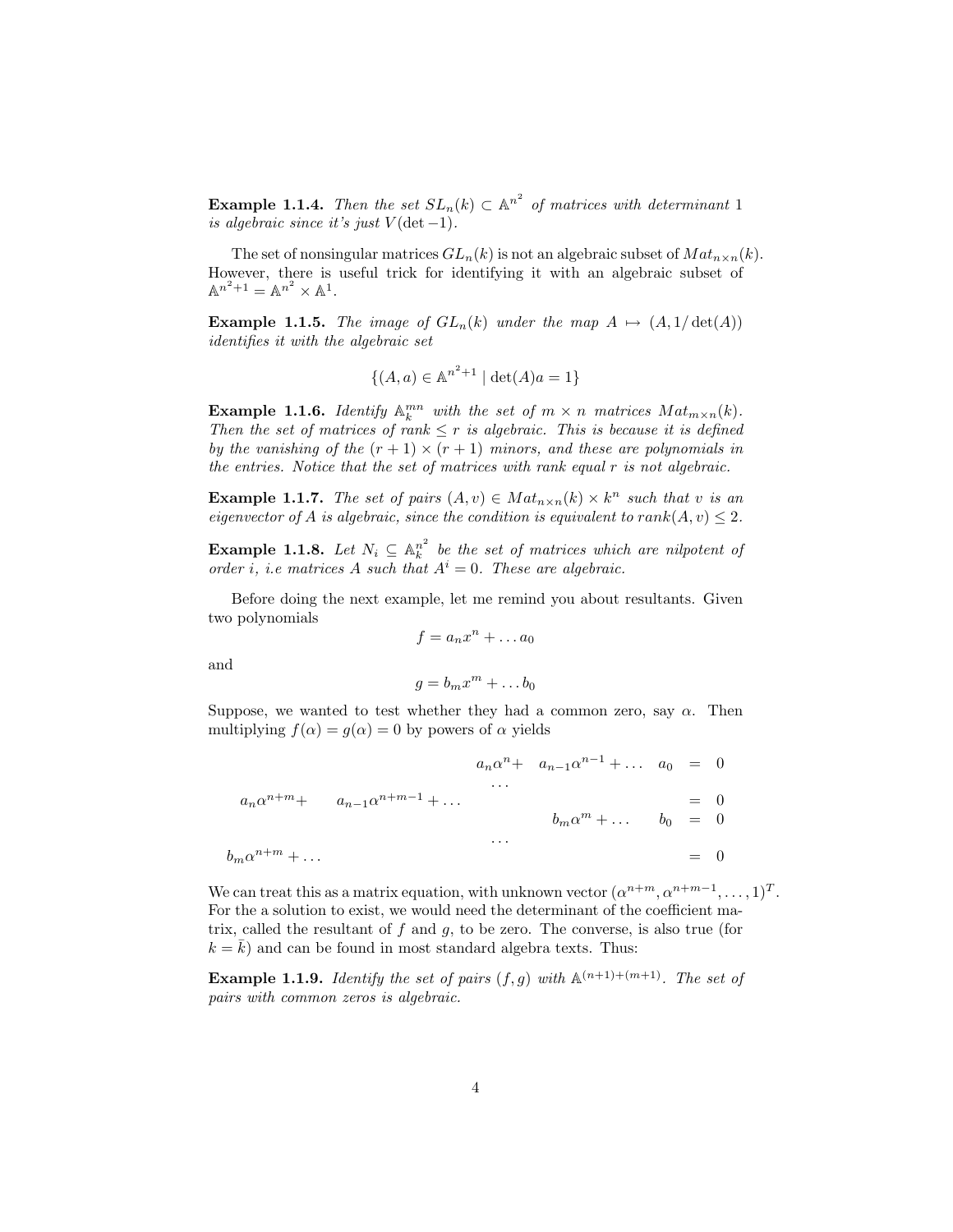We can use this to test whether a monic polynomial (i.e. a polynomial with leading coefficient 1)  $f$  has repeated root, by computing the resultant of  $f$  and its derivative  $f'$ . This called the discriminant of  $f$ . Alternatively, if we write  $f(x) = \prod (x - r_i)$ , the discriminant  $disc(f) = \prod_{i < j} (r_i - r_j)^2$ . This can be written as a polynomial in the coefficients of  $f$  by the theorem on elementary symmetric functions.

Example 1.1.10. The set of monic polynomials with repeated roots is a an algebraic subset of  $\mathbb{A}^n$ .

We call a map  $F: \mathbb{A}^n \to \mathbb{A}^m$  a *morphism* if it is given by

$$
F(a) = (f_1(a), \ldots, f_m(a))
$$

for polynomials  $f_i \in k[x_1, \ldots x_n]$ . Clearly the preimage under a regular map of an algebraic set is algebraic. Let us identify  $\mathbb{A}^{n^2}$  with the set of  $n \times n$  matrices once again. To every matrix, A we can associate its characteristic polynomial  $\det(tI - A)$ . We thus get a morphism  $ch : \mathbb{A}^{n^2} \to \mathbb{A}^n$  given by taking the coefficients of this polynomial other than the leading coefficient which is just one. Therefore

<span id="page-5-1"></span>**Example 1.1.11.** The set of matrices in  $\mathbb{A}^{n^2}$  with repeated eigenvalues is an algebraic set. More explicitly it is the zero set of the discriminant of the characteristic polynomial.

#### Exercise 1.1.12.

- 1. Identify  $\mathbb{A}^6 = (\mathbb{A}^2)^3$  with the set of triples of points in the plane. Which of the following is algebraic:
	- a) The set of triples of distinct points.
	- b) The set of triples  $(p_1, p_2, p_3)$  with  $p_3 = p_1 + p_2$ .
	- c) The set of triples of colinear points.
- 2. Check that  $V(S) = V(\langle S \rangle)$ , where

$$
\langle S \rangle = \{ \sum h_i f_i \mid h_i \in k[x_1, \dots x_n], f_i \in S \}
$$

is the ideal generated by S. Therefore by the Hilbert basis theorem, which says that  $k[x_1, \ldots x_n]$  is Noetherian, we find that any algebraic set is defined by a finite number of polynomials.

### <span id="page-5-0"></span>1.2 Weak Nullstellensatz

Recall that the a (commutative)  $k$ -algebra is a commutative ring  $R$  with a ring homomorphism  $k \to R$ . For example,  $k[x_1, \ldots x_n]$  is a k-algebra. A homomor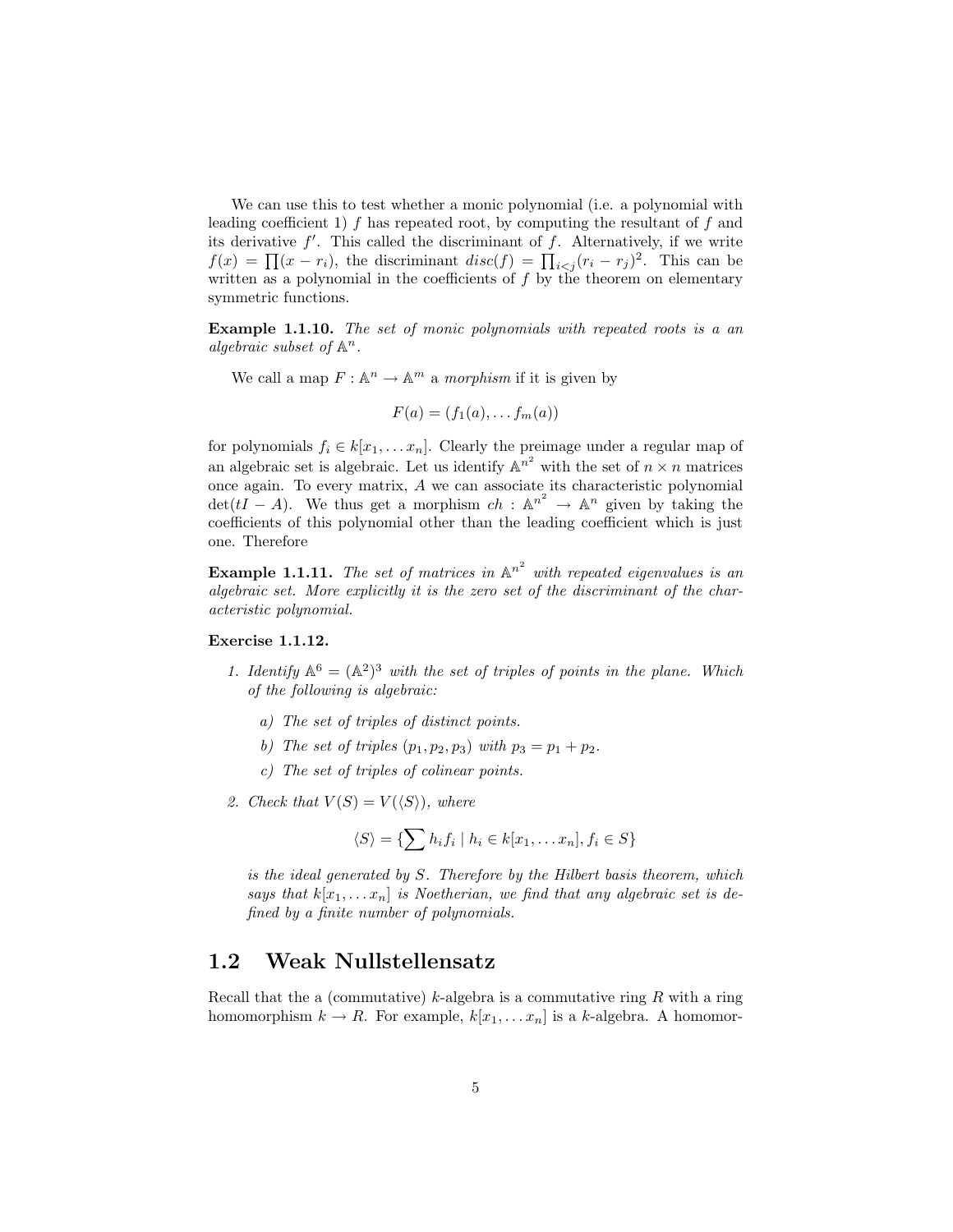phism of k-algebras is a ring homomorphism  $R \to S$  such that



commutes. Let's make a simple observation at this point:

**Lemma 1.2.1.** The map  $f \mapsto ev(f)$  is a homomorphism of k-algebras from  $k[x_1, \ldots x_n]$  to the algebra of k-valued functions on  $\mathbb{A}^n$ .

Exercise 1.2.2. Show that this homomorphism is injective if k is infinite, but not in general.(In view of this, we will eventually stop distinguishing between f and  $ev(f)$  when k is infinite.)

Let's suppose that  $S$  is explicity given to us as a finite set of polynomials. We can now ask is there an algorithm to decide when  $V(S)$  this nonempty? Here are some answers:

- 1. Algebraically closed fields: Yes by Hilbert's Nullstellensatz (see below).
- 2. Finite fields: Yes, since there are only a finite number of points to check.
- 3. R: Yes, by Tarski.
- 4. Q: Unknown! (However, Matjisevich proved that there is no algorithm for Z, or equivalently Hilbert's 10th problem has a negative solution. So it's reasonable to expect that it would be no for Q as well.)

**Theorem 1.2.3** (Weak Hilbert Nullstellensatz). If k is algebraically closed, then  $V(S) = \emptyset$  iff there exists  $f_1 \dots f_N \in S$  and  $g_1 \dots g_N \in k[x_1, \dots x_n]$  such that  $\sum f_i g_i = 1$ 

The German word nullstellensatz could be translated as "zero set theorem". The Weak Nullstellensatz can be rephrased as  $V(S) = \emptyset$  iff  $\langle S \rangle = (1)$ . Since this result is central to much of what follows, we will assume that  $k$  is algebraically closed from now on unless stated otherwise. To get an algorithm as claimed above, we need an effective form of the nullstellensatz:

**Theorem 1.2.4** (Hermann). If  $(f_1, \ldots, f_N) = (1)$ , then there exists  $g_i$ , with degree bounded by a computable constant depending on  $\max\{\deg f_i\}$ , such that  $\sum f_i g_i = 1.$ 

Define the ring

 $R = k[x_1, \ldots x_n]/\langle S \rangle$ 

**Lemma 1.2.5.** (k any field.)  $ev_a : k[x_1, \ldots x_n] \to k$  factors throught the canonical map  $k[x_1, \ldots x_n] \to R$  iff  $a \in V(S)$ .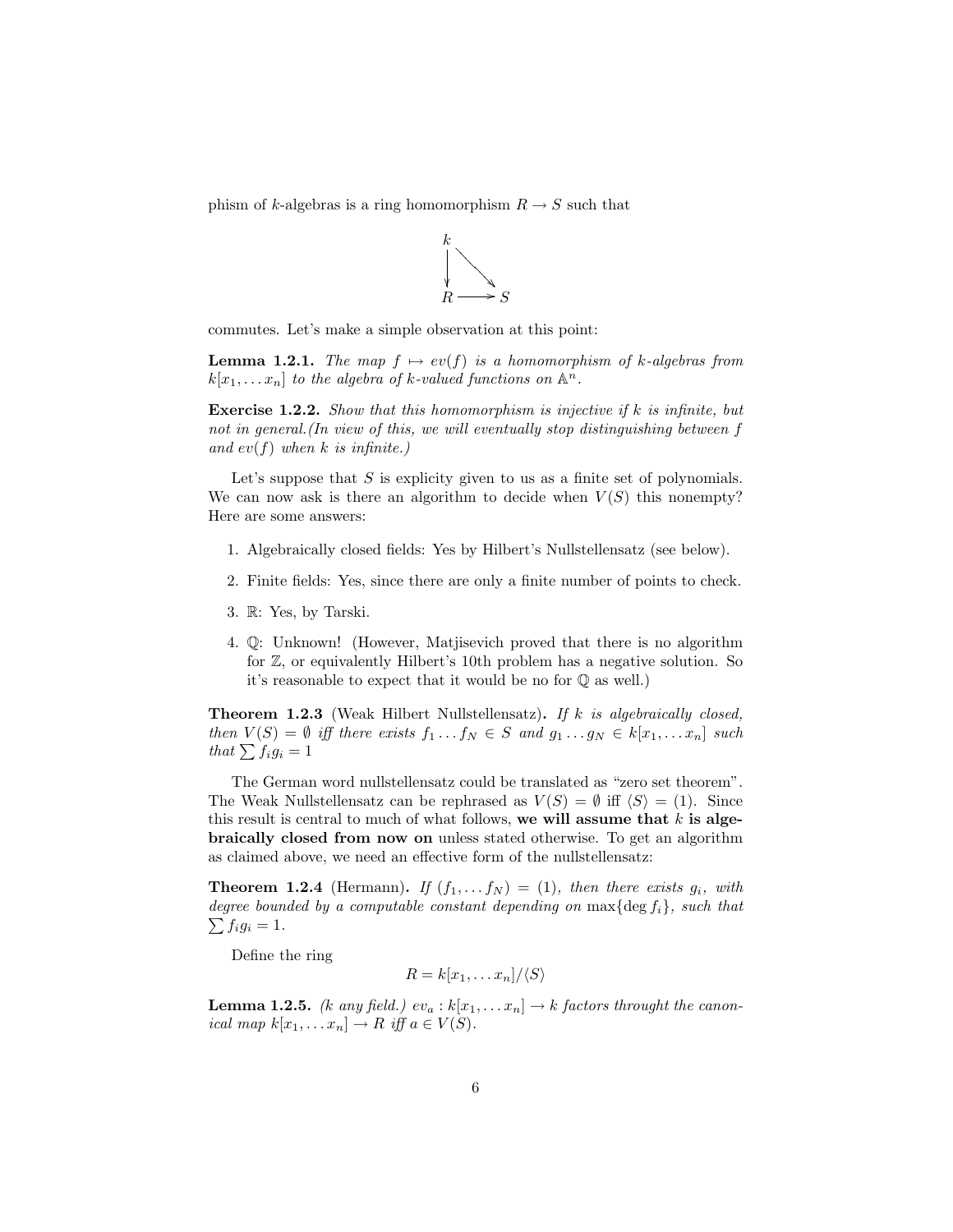*Proof.* ev<sub>a</sub> factors through R iff  $ev_a(\langle S \rangle) = 0$  iff  $f(a) = 0, \forall f \in \langle S \rangle$  iff  $a \in$  $V(S)$ .  $\Box$ 

In view of the lemma, we can view  $ev_a$  as a homomorphism of  $R \to k$  when  $a \in V(S)$ .

<span id="page-7-2"></span>**Corollary 1.2.6.** The map  $a \mapsto ev_a$  gives a bijection

$$
V(S) \cong Hom_{k-algebras}(R, k)
$$

*Proof.* Given  $h \in Hom(R, k)$ , let  $a(h)$  be the vector whose ith component is  $ev_a(\bar{x}_i)$ , where  $\bar{x}_i = image(x_i)$  in R. Then  $h \mapsto a(h)$  gives the inverse.  $\Box$ 

We are now, almost already to prove WN, we need the following which is really an algebraic form of the Nullstellensatz:

**Theorem 1.2.7** (Algebraic Nullstellensatz). Let  $k_1 \,\subset k_2$  be a field extension, such that  $k_2$  is finitely generated as a  $k_1$ -algebra, then  $k_2$  is a finite field extension of  $k_1$ .

Proof. See Atiyah-MacDonald [\[AM,](#page-40-2) prop. 7.9].  $\Box$ 

*Proof of W. Nullstellensatz.* If  $\sum f_i g_i = 1$  for  $f_i \in S$ , then clearly these polynomials have no common zeros.

Conversely, suppose that  $\langle S \rangle$  is a proper ideal. Therefore  $R = k[x_1, \ldots x_n]/\langle S \rangle$ is nonzero, so it has a maximal ideal m.  $R/m$  is a field containing k which is finitely generated as a k-algebra. By the previous, theorem  $R/m$  is a finite, hence algebraic, extension of k. Thus  $k = R/m$ . The homomorphism,  $R \to R/m = k$ corresponds to by above, to a point of  $V(S)$ .  $\Box$ 

#### <span id="page-7-0"></span>1.3 Zariski topology

One nice feature of working over  $\mathbb R$  or  $\mathbb C$  is that affine carries natural topology defined by the Euclidean metric. It turns out that one can define a topology over any field which is sometimes just as good. Given a subset  $X \subset \mathbb{A}_{k}^{n}$ , let

$$
\mathcal{I}(X) = \{ f \in k[x_1, \dots x_n] \mid f(a), \forall a \in X \}
$$

This is an ideal of  $k[x_1, \ldots x_n]$ . We now have two operations

$$
{\text{subsets of A}^n} \xrightarrow{\mathcal{I}} {\text{subsets of } k[x_1, \dots x_n]}
$$

<span id="page-7-1"></span>which we need to compare.

**Proposition 1.3.1.**  $1. X \subseteq Y \Rightarrow \mathcal{I}(X) \supseteq \mathcal{I}(Y)$ .

2.  $S \subseteq T \Rightarrow V(S) \supset V(T)$ . 3.  $V(\mathcal{I}(X)) \supseteq X$ .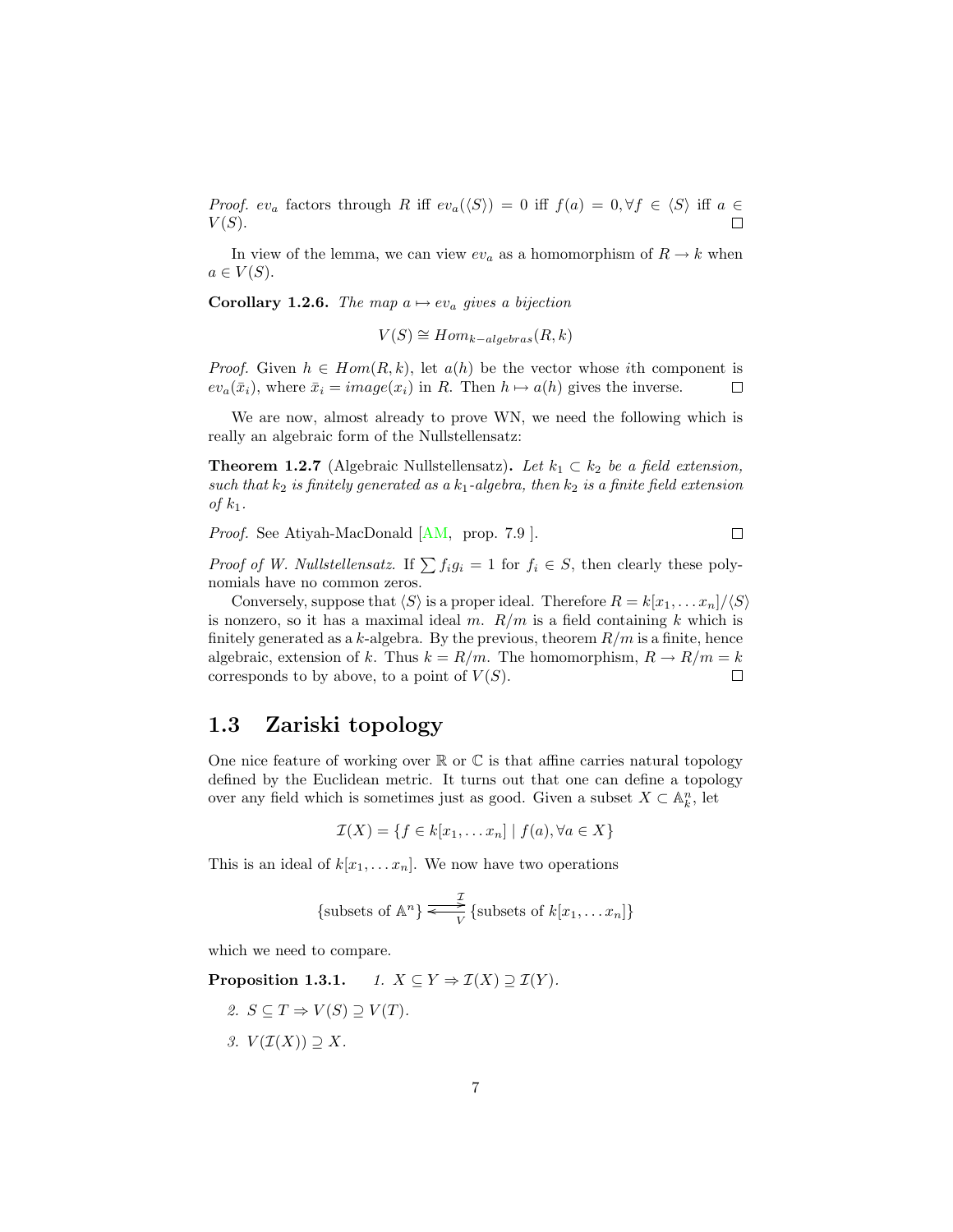- 4.  $\mathcal{I}(V(S)) \supseteq S$ .
- 5. If I and J are ideals,  $V(I \cap J) = V(I) \cup V(J)$ .
- 6. If  $\{I_a\}$  is a family of ideals, then

$$
V(\sum I_a) = \bigcap V(I_a)
$$

*Proof.* We prove (5) assuming the previous parts. We have  $I \cap J \subseteq I, J$  which implies  $V(I \cap J) \supseteq V(I), V(J)$ . Therefore  $V(I \cap J) \supseteq V(I) \cup V(J)$ . If  $a \in V(I \cap J)$ is not contained in the union, then  $f(a) \neq 0 \neq g(a)$ . Therefore  $fg(a) \neq 0$  which contradicts the fact that  $fg \in I \cap J$ .  $\Box$ 

Corollary 1.3.2.  $V(\mathcal{I}(V(S))) = V(S)$ .

*Proof.*  $\supseteq$  follows by (3). (4) gives  $S \subseteq \mathcal{I}(V(S))$  which implies the opposite inclusion.  $\Box$ 

**Corollary 1.3.3.** The complements of algebraic sets forms a topology on  $\mathbb{A}^n$ called the Zariski topology. In other words the algebraic sets are the precisely the closed sets for this topology.

Proof. A collection of subsets is a topology if it is closed under arbitrary unions, finite intersections, and contains  $\emptyset$  and  $\mathbb{A}^n$ . The collection of complements of algebraic sets satisfies all of the above.  $\Box$ 

While it's nice to have a topology, you have to be careful about your intuition. It's much coarser than the ones you may encounter in an analysis class. For example, the nonempty open sets of  $\mathbb{A}^1$  are the complements of finte sets. This is often called the cofinite topology.

A function  $f: \mathbb{A}^n \to \mathbb{A}^1$  is called *regular* if it is a morphism, i.e. if it is defined by a polynomial.

**Lemma 1.3.4.** All regular functions  $f: \mathbb{A}^n_k \to \mathbb{A}^1_k$  are continuous with respect to the Zariski topology on  $\mathbb{A}_k^n$  and the cofinite topology on  $\mathbb{A}_k^1$ . This is the weakest topology with this property.

Proof. Continuity means that the preimage of open sets are open, or equivalently the preimage of closed sets are closed. The preimage of  $\{a_1, \ldots a_N\} \subset \mathbb{A}^1_k$  is  $V(\prod (f - a_i))$  which is Zariski closed by definition.

Given any other topology with this property,  $V(f)$  would be closed for it. Therefore  $V(S)$  is closed in this other topology for any S.  $\Box$ 

More generally, we see that morphisms  $F: \mathbb{A}^n \to \mathbb{A}^m$  are continuous when both spaces are given their Zariski topologies.

When  $k = \mathbb{C}$ , we have two choices of topologies, the Zariski topology and the Euclidean metric space topology that we will call the classical or strong topology. The strong topology on  $\mathbb{A}_{\mathbb{C}}^n$  is Hausdorff, noncompact, and coincides with the product topology  $\mathbb{A}_{\mathbb{C}}^1 \times \mathbb{A}_{\mathbb{C}}^1 \dots \mathbb{A}_{\mathbb{C}}^1$ . All of these fail for Zariski.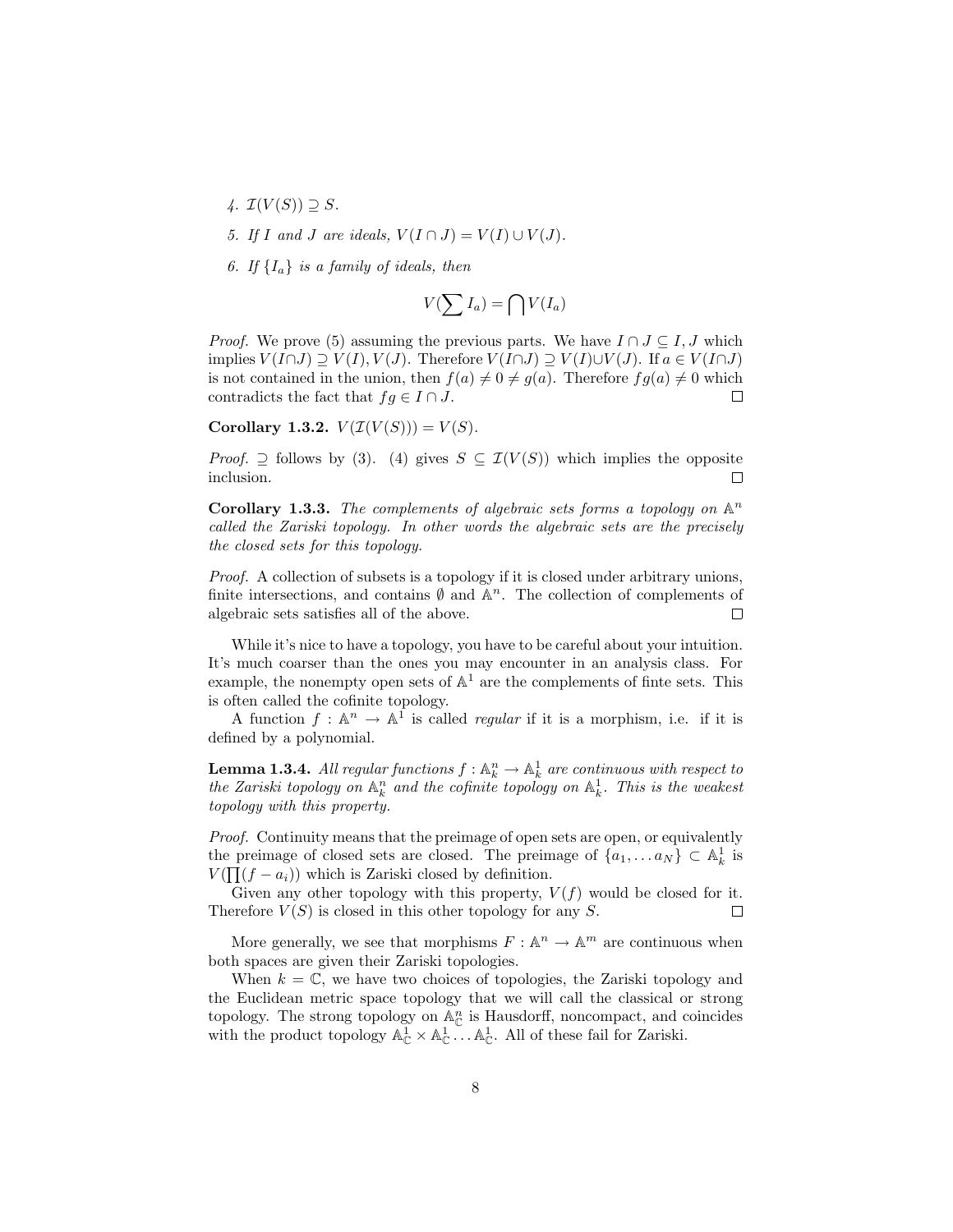#### Exercise 1.3.5.

- 1. Finish the proof of proposition [1.3.1.](#page-7-1)
- 2. Let  $D(f) = \mathbb{A}^n V(f)$ . Show that any open set is a union of  $D(f)$ 's, in other words, these sets form a basis for the topology.
- 3. Show that  $A^n$  is not Hausdorff if k is infinite.
- 4. Prove that any nonempty open subset of  $\mathbb{A}^n$  is dense.
- 5. Prove that  $\mathbb{A}^n$  is compact.
- 6. Show that the Zariski topology of  $A^2$  is finer than the product topology of  $\mathbb{A}^1 \times \mathbb{A}^1$ .

#### <span id="page-9-0"></span>1.4 The Cayley-Hamilton theorem

Given a square matrix A, recall that its characteristic polynomial is  $\det(tI-A) \in$  $k[t]$ . Its roots are precisely the eigenvalues of A.

**Theorem 1.4.1** (Cayley-Hamilton). If  $p_A(t) = \det(tI - A)$ , then  $p_A(A) = 0$ .

We give a proof which makes use of the Zariski topology.

**Lemma 1.4.2.** The subset of matrices  $D_n$  in  $Mat_{n \times n}$  with distinct eigenvalues is dense in the Zariski topology.

Proof. The set of these matrices is certainly nonempty and open since complement is an algebraic set by example [1.1.11.](#page-5-1) As observed in the exercises of the last section, nonempty open sets are dense.  $\Box$ 

We recall the following standard fact from linear algebra.

**Theorem 1.4.3.** Any matrix  $A \in D_n$  can be diagonalized, that this there exist  $T \in Gl_n(k)$  such that  $T^{-1}AT$  is diagonal.

*Proof.* Take D to be the diagonal matrix of eigenvalues  $\lambda_i$  of A and T a matrix with eigenvectors  $v_i$  as columns. Then  $AT = TD$ . We will be done if we can show that  $T$  is invertible. For this it is enough to prove that  $v_i$  are linearly independent. Suppose that

$$
\sum a_i v_i = 0
$$

where not all the  $a_i = 0$ . We can assume the number of  $a_i \neq 0$  is chosen as small as possible and that  $i = 1$  is among these indices. Then multiplying the equation by  $T - \lambda_1 I$  yields a shorter relation

$$
\sum a_i(\lambda_i - \lambda_1)v_i = 0
$$

which is a contradiction.

 $\Box$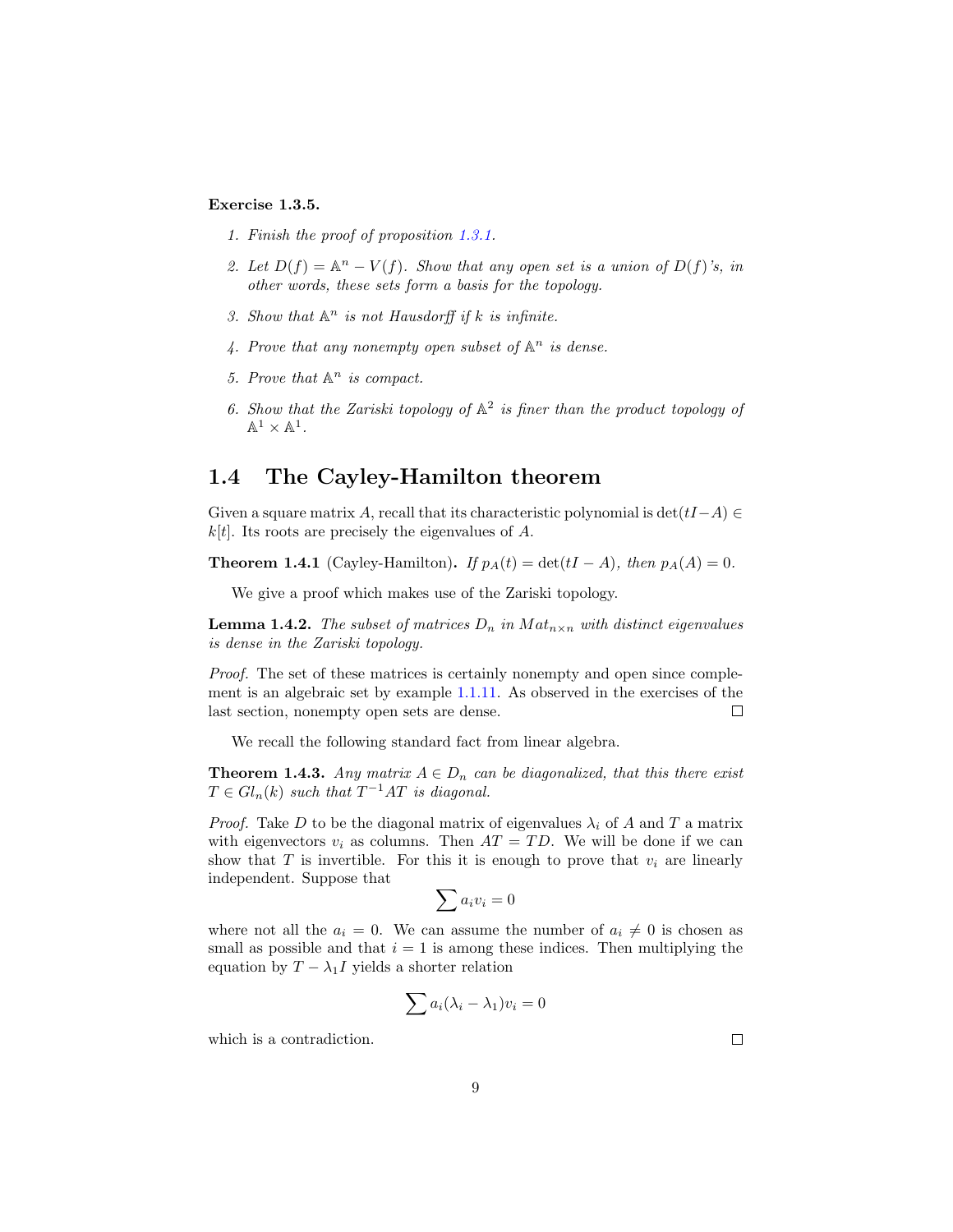*Proof of Cayley-Hamilton.* We have to show that the morphism  $\mathbb{A}^{n^2} \to \mathbb{A}$  given by  $A \mapsto p_A(A)$  vanishes identically. It suffices to check this for  $A \in D_n$  since it is dense. By the previous theorem, any matrix  $A \in D_n$  can be diagonalized. Since  $p_{T^{-1}AT}(T^{-1}AT) = T^{-1}p_A(A)T$ , we can reduce to the case where

$$
A = \begin{pmatrix} \lambda_1 & 0 & \dots \\ 0 & \lambda_2 & 0 \dots \\ \dots & \dots & \dots \end{pmatrix}
$$

The result is now straightforward calculation using  $p_A(t) = \prod (t - \lambda_i)$ .  $\Box$ 

#### <span id="page-10-0"></span>1.5 Affine Varieties

The Noetherian property of  $k[x_1, \ldots x_n]$  has the following topological interpretation.

**Lemma 1.5.1.** Any descending chain  $X_1 \supseteq X_2 \supseteq \ldots$  stabilizes  $(X_N = X_{N+1})$  $\ldots$  for some N).

*Proof.* The chain of ideals  $\mathcal{I}(X_1) \subseteq \mathcal{I}(X_2) \subseteq \ldots$  has to stabilize by the Noetherian property.  $\Box$ 

A space satisfying this lemma is called *Noetherian*. Let  $X = V(I) \subseteq \mathbb{A}_{k}^{n}$ . We give  $X$  the induced topology, which means that a subset of  $X$  is closed if it is closed as a subset of  $\mathbb{A}_k^n$ . X is again Noetherian. We say that X is *reducible* if it is a union of two proper closed sets. Otherwise  $X$  is called *irreducible*.

**Exercise 1.5.2.** Show that  $V(f)$  is irreducible if f is an irreducible polynomial.

The unique factorization property for polynomials can be generalized as follows.

**Theorem 1.5.3.** Any Noetherian space X can be expressed as a union of  $X =$  $X_1 \cup X_2 \cup \ldots X_n$  of irreducible closed sets, where no  $X_i$  is contained in an  $X_j$ . This is unique up to reordering.

*Proof.* If X is irreducible, there is nothing to prove. Suppose X is reducible, then we can write  $X = X_{(0)} \cup X_{(1)}$  where  $X_{(i)}$  are proper and closed. Repeat this for each  $X_{(i)}$ , and continue doing this. Let's represent this as a tree:

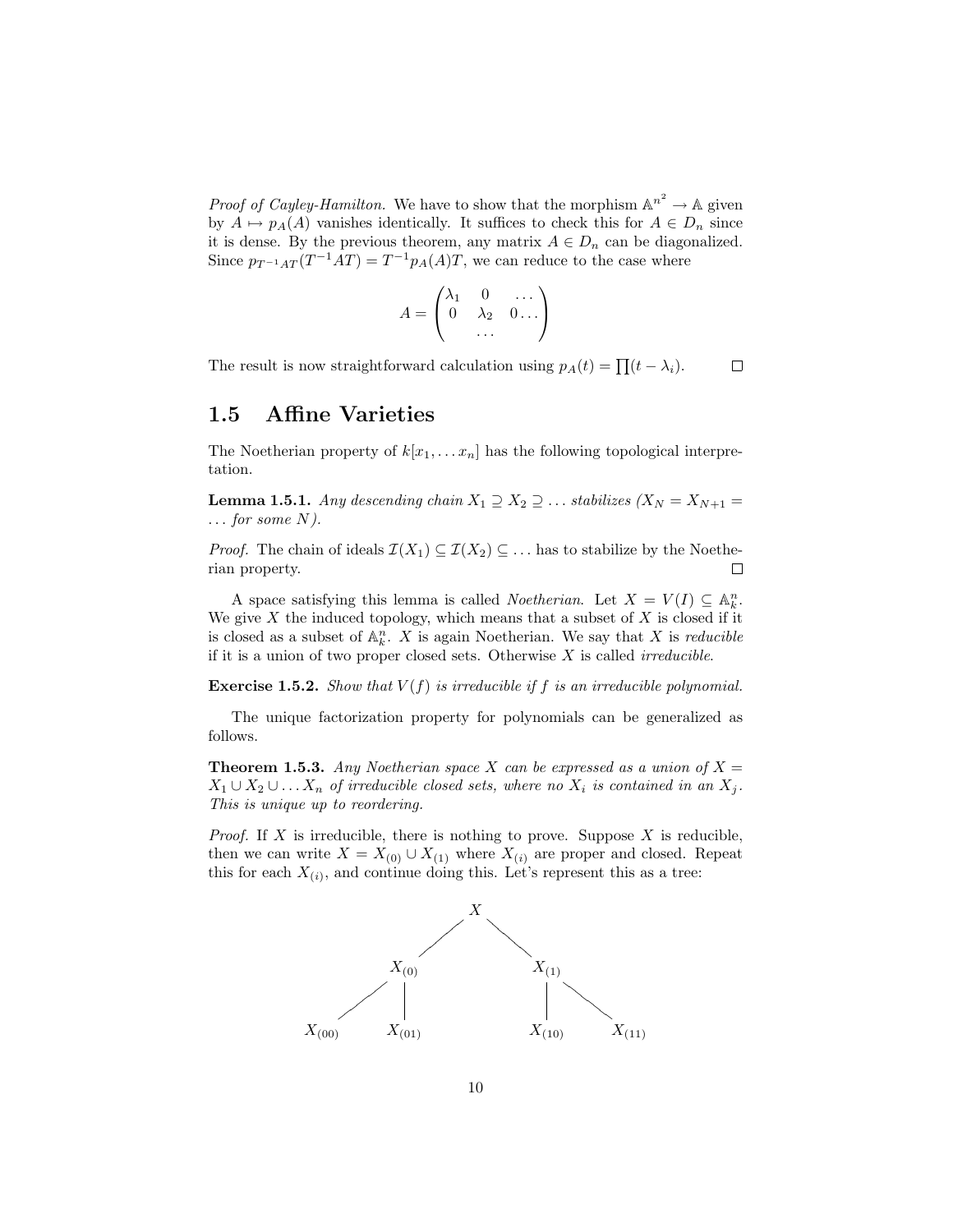By the Noetherian property, we can't continue this forever. Thus the tree must be finite (we're using König's lemma that an infinite binary tree contains an infinite path). The "leaves", i.e. the lowest elements give the  $X_i$ .

Suppose we have another decomposition,  $X = X'_1 \cup X'_2 \cup \ldots X'_m$ . Then

$$
X_i' = (X_1 \cap X_i') \cup (X_2 \cap X_i') \cup \dots
$$

Since the left side is irreducible, we must have  $X'_i = X_j \cap X'_i$  for some j. So that  $X'_i \subseteq X_j$ . By symmetry,  $X_j \subseteq X'_{\ell}$ . Therefore  $X'_i = X'_{\ell}$  by assumption, and this forces  $X'_i = X_j$ . This proves

$$
\{X'_1, X'_2, \ldots\} \subseteq \{X_1, X_2, \ldots\}
$$

We get the opposite inclusion by symmetry.

 $\Box$ 

The  $X_i$  in the theorem are called the irreducible components. An irreducible closed subset of some  $\mathbb{A}_k^n$  is called an *affine algebraic variety*.

**Lemma 1.5.4.**  $X \subseteq \mathbb{A}^n_k$  is irreducible iff  $\mathcal{I}(X)$  is a prime ideal.

In terms of ideal theory, the irreducible components of  $X$  correspond to the minimal primes of  $I = \mathcal{I}(X)$ . That is primes ideals p containing I and minimal with respect to this property.

#### <span id="page-11-0"></span>1.6 Hilbert's Nullstellensatz

We haven't completely finished our analysis of  $V$  and  $I$ . We need to understand what happens if we follow one by the other. One direction is easy.

**Lemma 1.6.1.**  $V(\mathcal{I}(X))$  is the closure of X (in the Zariski topology).

Exercise 1.6.2. Prove this.

The other direction is harder. The *radical* of an ideal I is defined by

$$
\sqrt{I} = \{ f \mid \exists n \in \mathbb{N}, f^n \in I \}
$$

This is an ideal containing I. We define the localization of a ring R at  $f \in R$ by

$$
R[1/f] = R[T]/(Tf - 1)
$$

The image of T will be denoted by  $1/f$ . Notice that  $R[1/0]$  makes sense, but the whole ring is 0. More generally,

**Lemma 1.6.3.**  $R[1/f] = 0$  iff f is nilpotent.

Corollary 1.6.4. Let  $R = k[x_1, \ldots x_n]/I$ ,  $f \in k[x_1, \ldots x_n]$  and  $\overline{f}$  its image. Corollary 1.6.4. Let  $R :$ <br>Then  $R[1/\bar{f}] = 0$  iff  $f \in \sqrt{f}$ I.

**Theorem 1.6.5** (Hilbert's Nullstellensatz). If k is algebraically closed,  $\mathcal{I}(V(I)) =$  $\sqrt{\mathcal{I}}$ .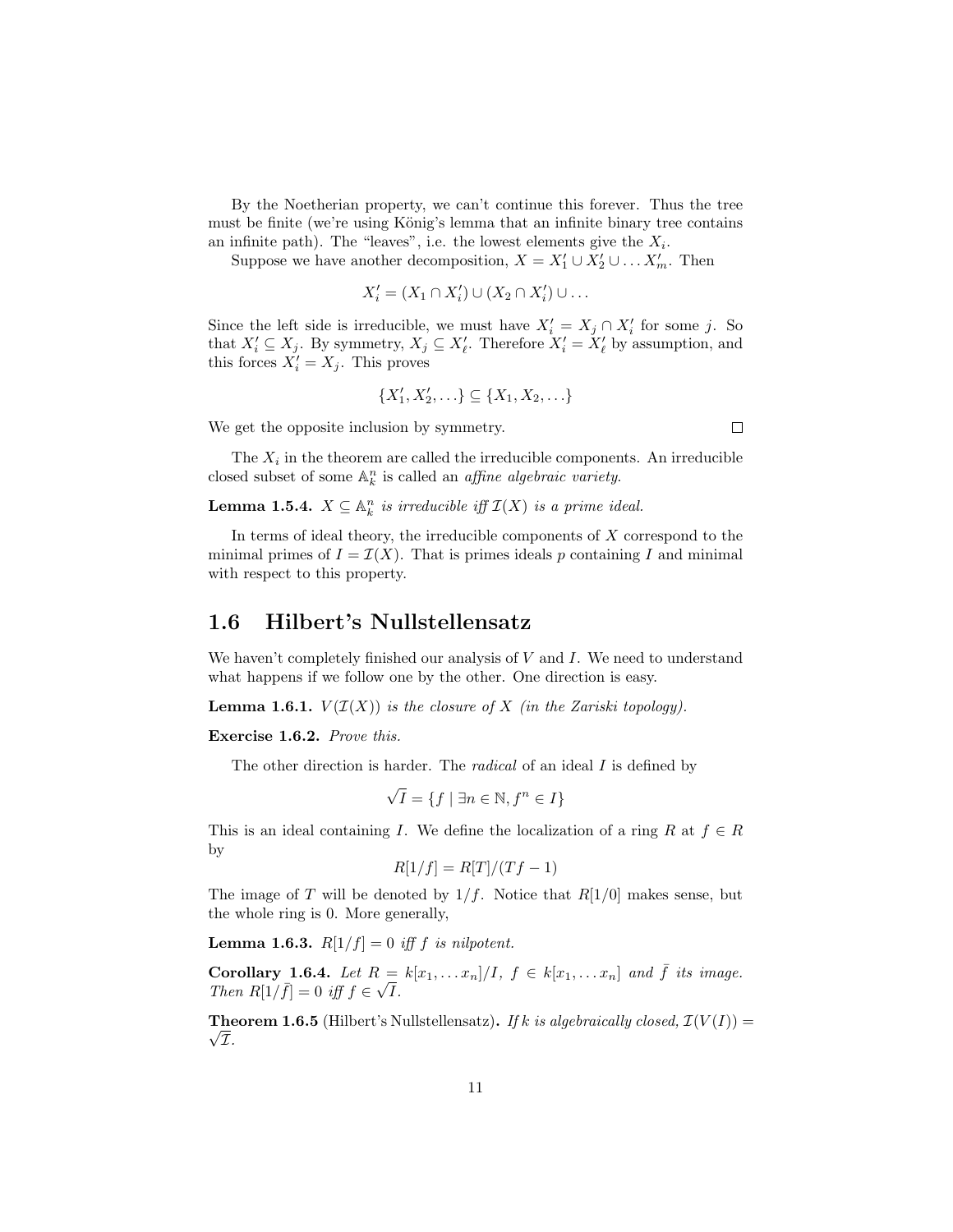*Proof.* The inclusion  $\sqrt{\mathcal{I}} \subseteq \mathcal{I}(V(I))$  is obvious: if  $f^n$  vanishes on  $V(I)$  then so does f. √

 $\overline{I}$ . Let  $R = k[x_1, \ldots x_n]/I$ . Then  $R[1/\overline{f}] \neq 0$ . Choose Suppose that  $f \in$ a maximal ideal  $m \text{ }\subset R[1/\bar{f}]$ . Then  $R[1/\bar{f}]/m = k$  by the Algebraic Nullstellensatz. Thus we have a homomorphism  $h: R[1/\bar{f}] \to k$ . The composition  $R \to R[1/\bar{f}] \to k$  is necessarily of the form  $ev_a$  with  $a \in V(I)$ . The fact that  $ev_a$  factors through  $R[1/\bar{f}]$  means that  $f(a)$  has an inverse i.e.  $f(a) \neq 0$ . Which shows that  $f \notin \mathcal{I}(V(I)).$  $\Box$ 

#### <span id="page-12-0"></span>1.7 Nilpotent matrices

Let A be  $2 \times 2$  matrix over a field k. The Cayley-Hamilton theorem tells us that

$$
A^2 - trace(A)A + det(A)I = 0
$$

Therefore  $det(A) = trace(A) = 0$  implies that A is nilpotent of order 2. Conversely, these vanish for a nilpotent matrix since it has zero eigenvalues. Let's try and understand this using the Nullstellensatz. Let

$$
A = \begin{pmatrix} x_1 & x_2 \\ x_3 & x_4 \end{pmatrix}
$$

be the generic matrix. The polynomials  $det(A)$ ,  $trace(A)$  generate an ideal  $I \subset$  $k[x_1, \ldots, x_4]$ . The entries of  $A^2$  generate another ideal J. We need to check that  $I=\sqrt{J}$ .

We have already hinted that many of these computations can be carried algorithmically. The name of the game here is Gröbner basis theory, and the book by Cox, Little, O'shea [\[CLO\]](#page-40-3) gives an introduction to this. These algorithms have been implemented in several computer packages. We are going to use Grayson and Stillman's Macaulay2 program

http://www.math.uiuc.edu/Macaulay2/

which is particularly convenient for algebraic geometry/commutative algebra. We will check this in characteristic 0, however we need to work over a field where the elements and operations can be represented precisely on a machine. We will use the prime field  $k = \mathbb{Q}$  even though we are interested in algebraically closed fields containing it. This is justified by the following:

**Lemma 1.7.1.** Let  $k_1 \,\subset k_2$  be a field extension. Suppose that  $I \subset k_1[x_0, \ldots, x_n]$ is an ideal, and let  $I' \subset k_2[x_0,...x_n]$  be the ideal generated by I. Then  $I' \cap I$ is an ideal, and let  $\Gamma \subset \kappa_2[x_0, \ldots x_n]$  be the  $k_1[x_0, \ldots x_n] = I$  and  $\sqrt{I'}$  is generated by  $\sqrt{I}$ .

Proof. We prove this using tensor products (see Atiyah-MacDonald for a review). We have  $k_2[x_0, \ldots x_n] = k_2 \otimes_{k_1} k_1[x_0, \ldots x_n]$  as algebras. Furthermore  $I' = k_2 \otimes_{k_1} I$  and the first statement follows easily.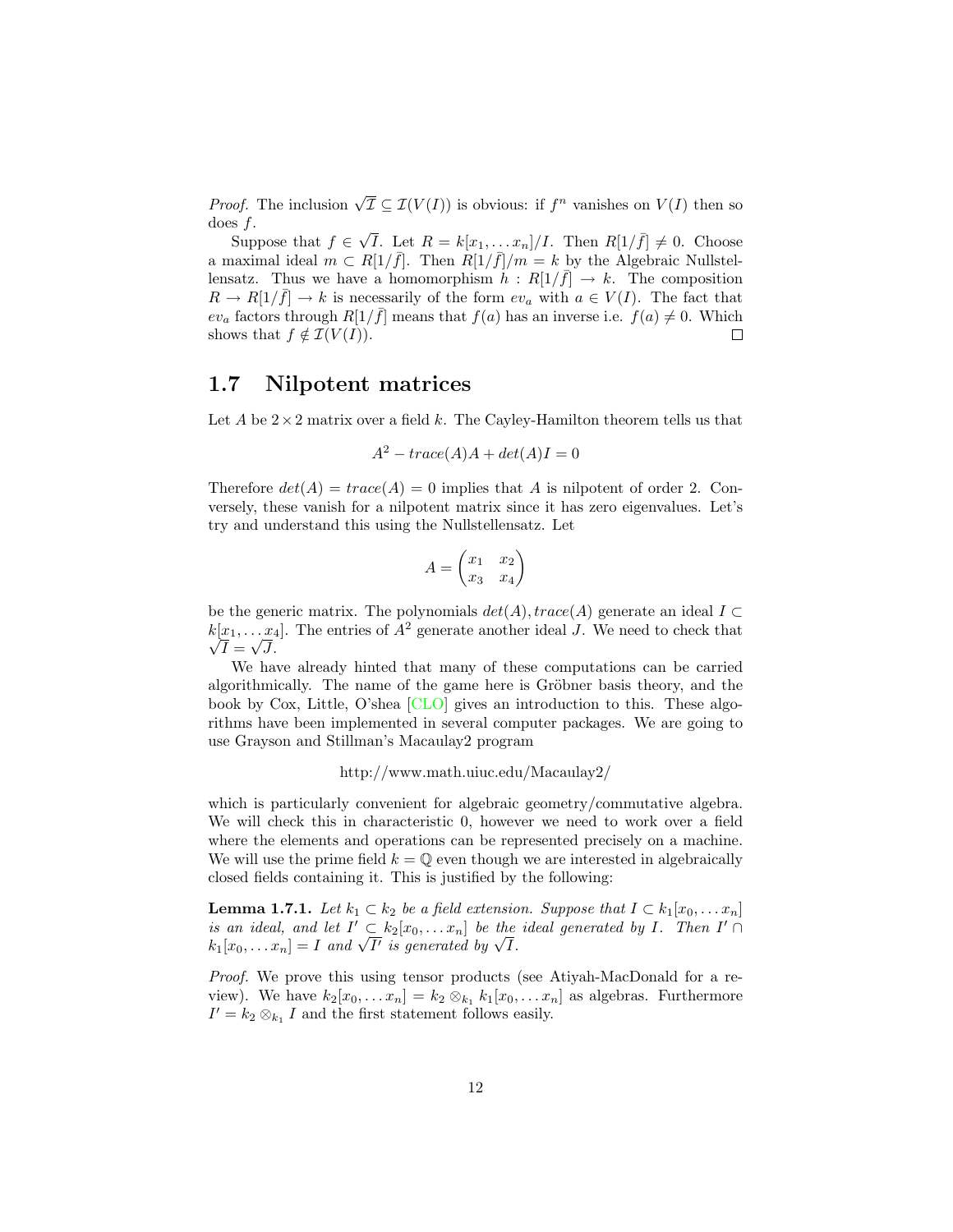Let  $J = k_2 \otimes$ √ *I*. We certainly have  $I' \subset J \subseteq \sqrt{ }$  $\overline{I'}$ , we just have to check that  $J$  is radical. This is equivalent to condition that the ring

$$
k_2[x_1,\ldots x_n]/J \cong k_2 \otimes_{k_1} (k_1[x_1,\ldots x_n]/\sqrt{I})
$$

has no nonzero nilpotents. This is clear, since  $(a \otimes f)^n = a^n \otimes f^n = 0$  forces a or f to be 0.  $\Box$ 

Beware that for some questions the field does matter. For example, the ideal  $(x^2 - 2)$  is prime over  $\mathbb Q$  but not over  $\mathbb C$ . √

 $-2$ ) is prime over  $\mathbb Q$  but not over  $\mathbb C$ .<br>Below is a transcript of a Macaulay 2 session which shows that  $\sqrt{I} =$ J and that  $J \subsetneq I$ . It shouldn't be too hard to understand what the commands are doing. The ; is used to suppress output,  $=$  is used to assign values, and  $==$ for testing equality.

$$
i1 : R = QQ[x_1...x_4];
$$

- i2 : A = matrix $\{x_1, x_2\}, \{x_3, x_4\}\};$
- $i3 : D = det A;$
- $i4$  : T = trace A;
- i5 : I =ideal {D,T};
- i6 :  $J =$  ideal  $A^2$ ;
- i7 : I == J
- o7 = false
- i8 : isSubset(J,I)
- $o8 = true$
- i9 : radical I == radical J
- $o9 = true$

We will do a similar calculation for  $3 \times 3$  matrices over the finite field  $k =$  $\mathbb{Z}/101\mathbb{Z}$ , since Macaulay 2 is more efficient in finite characteristic. We let I denote the ideal defined by the coefficients of the characteristic polynomial of a generic  $3 \times 3$  matrix which in addition to the *det* and *trace* includes the trace of the matrix of  $2 \times 2$  minors generated by the *exterior Power* command. We show that  $V(I)$  is the set of nilpotent matrices of order 3.

i1 :  $R = ZZ/101[x_1...x_9];$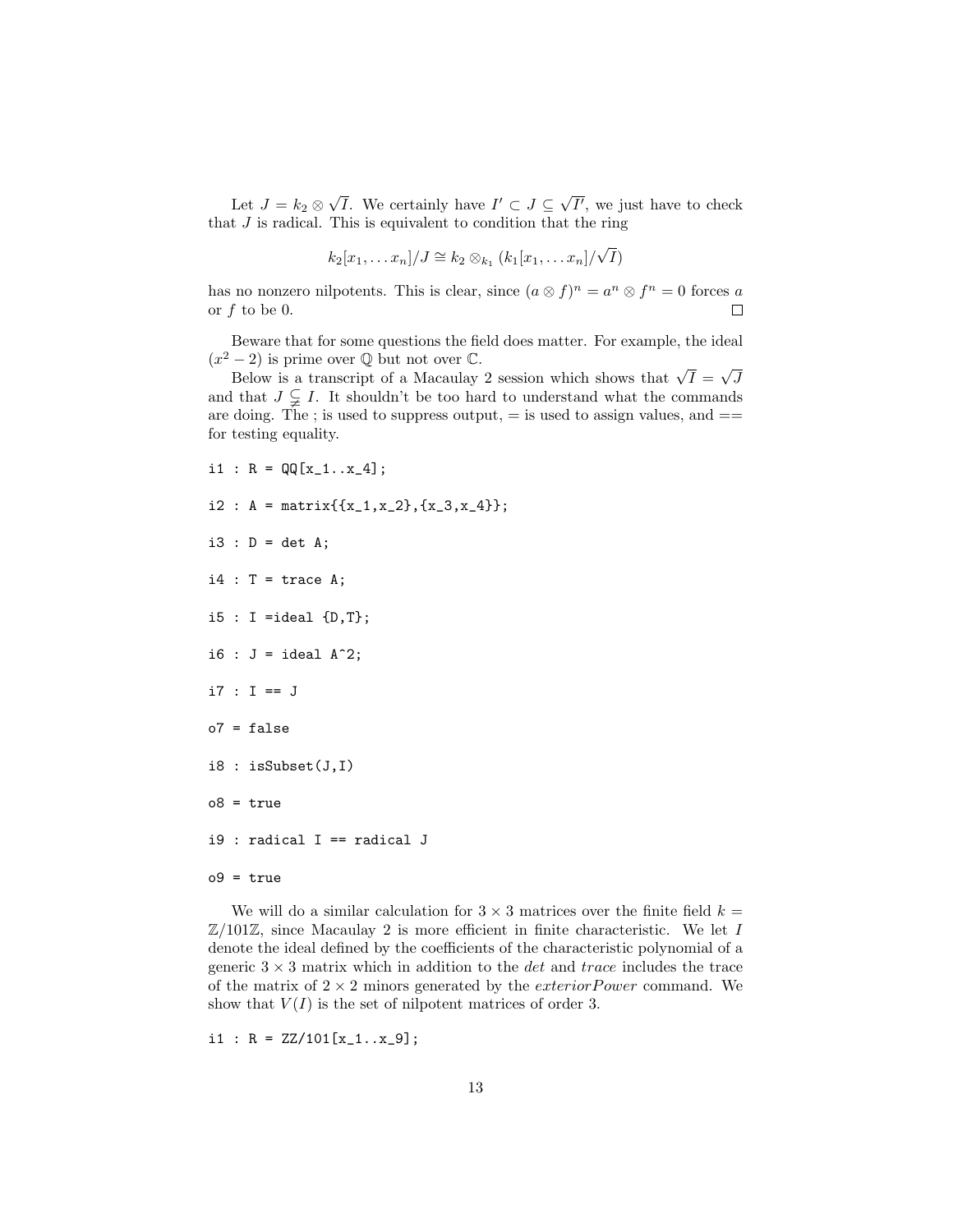```
i2 : A = genericMatrix(R, x_1, 3, 3)o2 = | x_1 x_2 4 x_7 || x_2 x_5 x_8 |
     | x_3 x_6 x_9 |
            3 3
o2 : Matrix R <--- R
i3 : I = ideal \{ det(A), trace(A), trace(exteriorPower(2,A)) \};o3 : Ideal of R
i4 : J = ideal A^3;
o4 : Ideal of R
i5 : radical I == radical J
o5 = true
```
**Exercise 1.7.2.** Let K be the ideal defining nilpotent  $2 \times 2$  matrices of order 3. Show that  $\sqrt{J}$  coincides with  $\sqrt{K}$ . Does  $J = K$ ?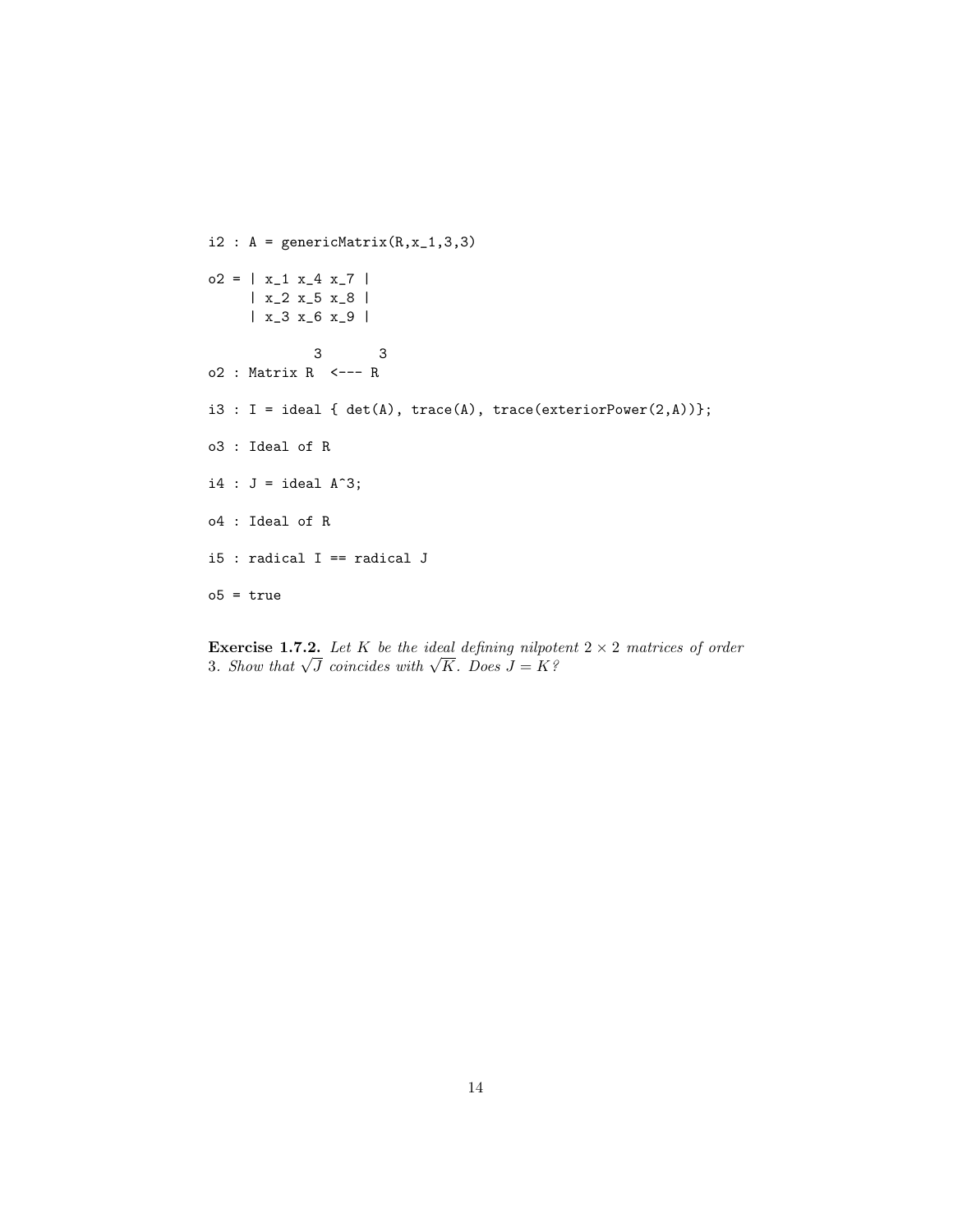## <span id="page-15-0"></span>Chapter 2

# Projective Geometry

### <span id="page-15-1"></span>2.1 Projective space

In Euclidean plane geometry, we need seperate the cases of pairs of lines which meet and parallel lines which don't. Geometry becomes a lot simpler if any two lines met possibly "at infinity". There are various ways of arranging this, the most convenient method is to embed the  $\mathbb{A}^2$  into 3 dimensional space as depicted. To each point  $P \in \mathbb{A}^2$ , we can associate the line OP. The lines parallel to the plane correspond to the points at infinity.



We now make this precise. *n* dimensional projective space  $\mathbb{P}_k^n$  over a (not necessarily algebraically closed) field k consists of the set of lines through 0, or equivalently one dimensional subspaces, in  $\mathbb{A}^{n+1}$ . There is a map  $\pi : \mathbb{A}^{n+1}_k$  ${0} \rightarrow \mathbb{P}_{k}^{n}$  which sends v to its span. We will usually write  $[a_0, \ldots, a_n]$  for  $\pi((a_0,\ldots a_n))$ . We identify  $(a_1,\ldots a_n)\in \mathbb{A}^n$  with the point  $[1,a_1,\ldots a_n]\in \mathbb{P}^n$ . The complement of  $\mathbb{A}^n$  is called the hyperplane at infinity. It can be identified with  $\mathbb{P}^{n-1}$ .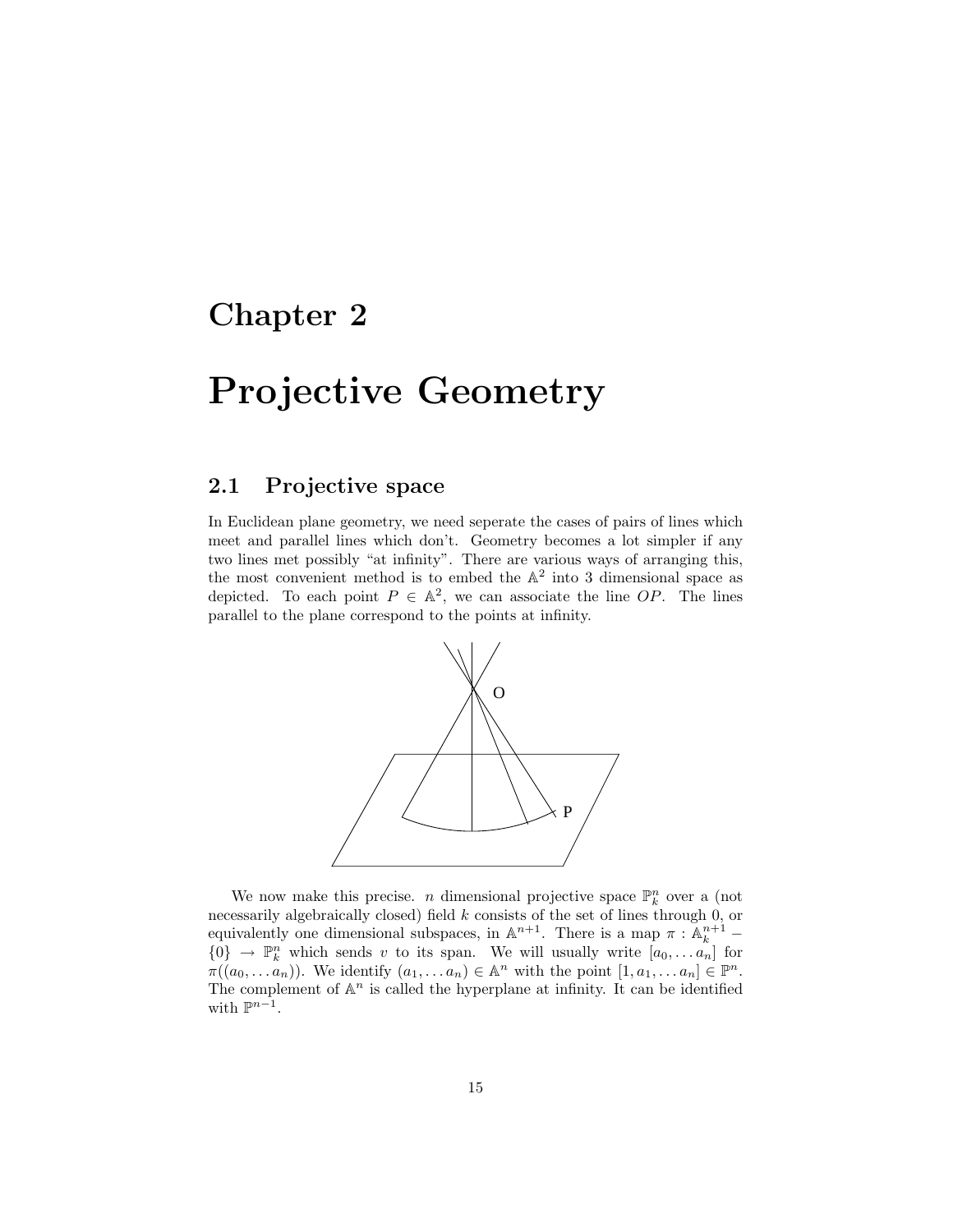#### <span id="page-16-0"></span>2.2 Projective varieties

We want to do algebraic geometry on projective space. Given  $X \subset \mathbb{P}^n$ , define the cone over X to be  $Cone(X) = \pi^{-1}X \cup \{0\} \subseteq \mathbb{A}^{n+1}$ . A subset of  $\mathbb{A}^{n+1}$  of this form is called a cone. We define  $X \subseteq \mathbb{P}^n$  to be *algebraic* iff  $Cone(X)$  is algebraic in  $\mathbb{A}^{n+1}$ .

Lemma 2.2.1. The collection of algebraic subsets are the closed for a Noetherian topology on  $\mathbb{P}^n$  also called the Zariski topology.  $\mathbb{A}^n \subset \mathbb{P}^n$  is an open subset.

Proof. Exercise!

There are natural embeddings  $\mathbb{A}^n \to \mathbb{P}^n$  given by

$$
(a_1, \ldots a_n) \mapsto [a_0, \ldots a_{i-1}, 1, a_i \ldots a_n]
$$

This identifies the image with the open set  $U_i = \{x_i \neq 0\}$ . This gives an open cover of  $\mathbb{P}^n$  which allows many problems to be reduced to affine geometry.

We can define the strong topology of  $\mathbb{P}^n_{\mathbb{C}}$  in the same way as the Zariski topology.

**Lemma 2.2.2.**  $\mathbb{P}^n_{\mathbb{C}}$  is a compact Hausdorff space which contains  $\mathbb{A}^n_{\mathbb{C}}$  as a dense open set. In other words, it is a compactification of affine space.

*Proof.*  $\mathbb{P}^n_{\mathbb{C}}$  is compact Hausdorff since it is the image of the unit sphere  $\{z \in \mathbb{C}\}$  $\mathbb{C}^{n+1} | |z| = 1$ .  $\Box$ 

Let's make the notion of algebraic set more explicit. We will use variables  $x_0, \ldots, x_n$ . Thus X is algebraic iff  $Cone(X) = V(S)$  for some set of polynomials in  $k[x_0, \ldots, x_n]$ . Let's characterize the corresponding ideals. Given a polynomial f, we can write it as a sum of homogeneous polynomials  $f = f_0 + f_1 + \dots$  The  $f_i$  will be called the homogeneous components of  $f$ .

**Lemma 2.2.3.**  $I \subset k[x_0, \ldots x_n]$  is generated by homogeneous polynomials iff I contains all the homogeneous components of its members.

#### Proof. Exercise!

An  $I \subset k[x_0, \ldots x_n]$  is called *homogeneous* if it satisfies the above conditions

**Lemma 2.2.4.** If I is homogeneous then  $V(I)$  is a cone. If X is a cone, then  $\mathcal{I}(X)$  is homogeneous.

*Proof.* We will only prove the second statement. Suppose that  $X$  is a cone. Suppose that  $f \in \mathcal{I}(X)$ , and let  $f_n$  be its homogenous components. Then for  $a \in X$ ,

$$
\sum t^n f_n(a) = f(ta) = 0
$$

which implies  $f_n \in \mathcal{I}(X)$ .

 $\Box$ 

 $\Box$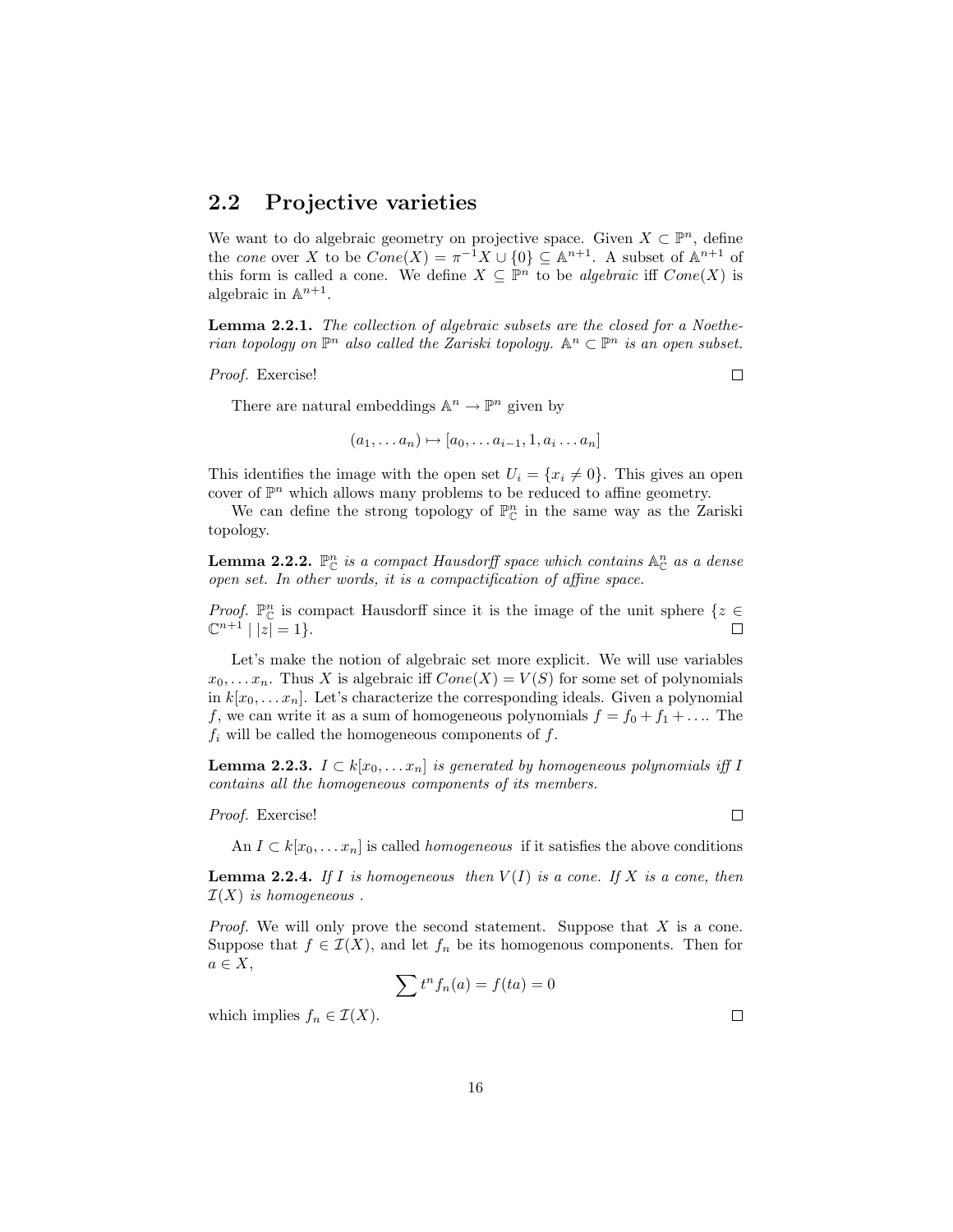We let  $\mathbb{P}V(I)$  denote the image of  $V(I) - \{0\}$  in  $\mathbb{P}^n$ . Once again, we will revert to assuming  $k$  is algebraically closed. Then as a corollary of the weak Nullstellensatz, we obtain

**Theorem 2.2.5.** If I is homogeneous, then  $\mathbb{P}V(I) = \emptyset$  iff  $(x_0, \ldots, x_n) \subseteq \sqrt{I(I)}$ I.

A *projective variety* is an irreducible algebraic subset of some  $\mathbb{P}^n$ .

### <span id="page-17-0"></span>2.3 Projective closure

Given a closed subset  $X \subset \mathbb{A}^n$ , we let  $\overline{X} \subset \mathbb{P}^n$  denote its closure. Let us describe this algebraically. Given a polynomial  $f \in k[x_1, \ldots x_n]$ , it homogenization (with respect to  $x_0$ ) is

$$
f^H = x_0^{\deg f} f(x_1/x_0, \dots x_n/x_0)
$$

The inverse operation is  $f^D = f(1, x_1, \ldots, x_n)$ . The second operation is a homomorphism of rings, but the first isn't. We have  $(fg)^H = f^H g^H$  for any  $f, g$ , but  $(f+g)^H = f^H + g^H$  only holds if f, g have the same degree.

**Lemma 2.3.1.**  $\mathbb{P}V(f^H)$  is the closure of  $V(f)$ .

*Proof.* Obviously,  $f(a) = 0$  implies  $f^H([1, a]) = 0$ . Thus  $\mathbb{P}V(f^H)$  contains  $V(f)$ and hence its closure. Conversely, it's enough to check that

$$
\mathcal{I}_P(\mathbb{P} V(f^H)) \subseteq \mathcal{I}_P(\overline{V(f)})
$$

For simplicity assume that f is irreducible. Then the left hand ideal is  $(f^H)$ . Suppose that  $g \in \mathcal{I}_P(\overline{V(f)})$ , then  $g^D \in \mathcal{I}(V(f))$ . This implies  $f|g^D$  which shows that  $f^H|g$ .  $\Box$ 

We extend this to ideals

$$
I^{H} = \{ f^{H} | f \in k[x_{1},...,x_{n}] \}
$$

$$
I^{D} = \{ f^{D} | f \in k[x_{0},...,x_{n}] \}
$$

**Lemma 2.3.2.**  $I^H$  is a homogenous ideal such that  $(I^H)^D = I$ .

**Theorem 2.3.3.**  $\overline{V(I)} = \mathbb{P}V(I^H)$ .

Proof.

$$
\overline{V(I)} = \overline{\bigcap_{f \in I} V(f)} \subseteq \bigcap \overline{V(f)}
$$

Conversely, proceed as above. Let  $g \in \mathcal{I}_P(\overline{V(I)})$  then  $g^D \in \mathcal{I}(V(I)) = \sqrt{I}$ . Thus

$$
(g^D)^N = (g^D)^N \in I
$$

for some N. Therefore  $g^N \in I^H$ . So that  $g \in \mathcal{I}_P(\mathbb{P} V(I^H)) = \sqrt{I^H}$ .

 $\Box$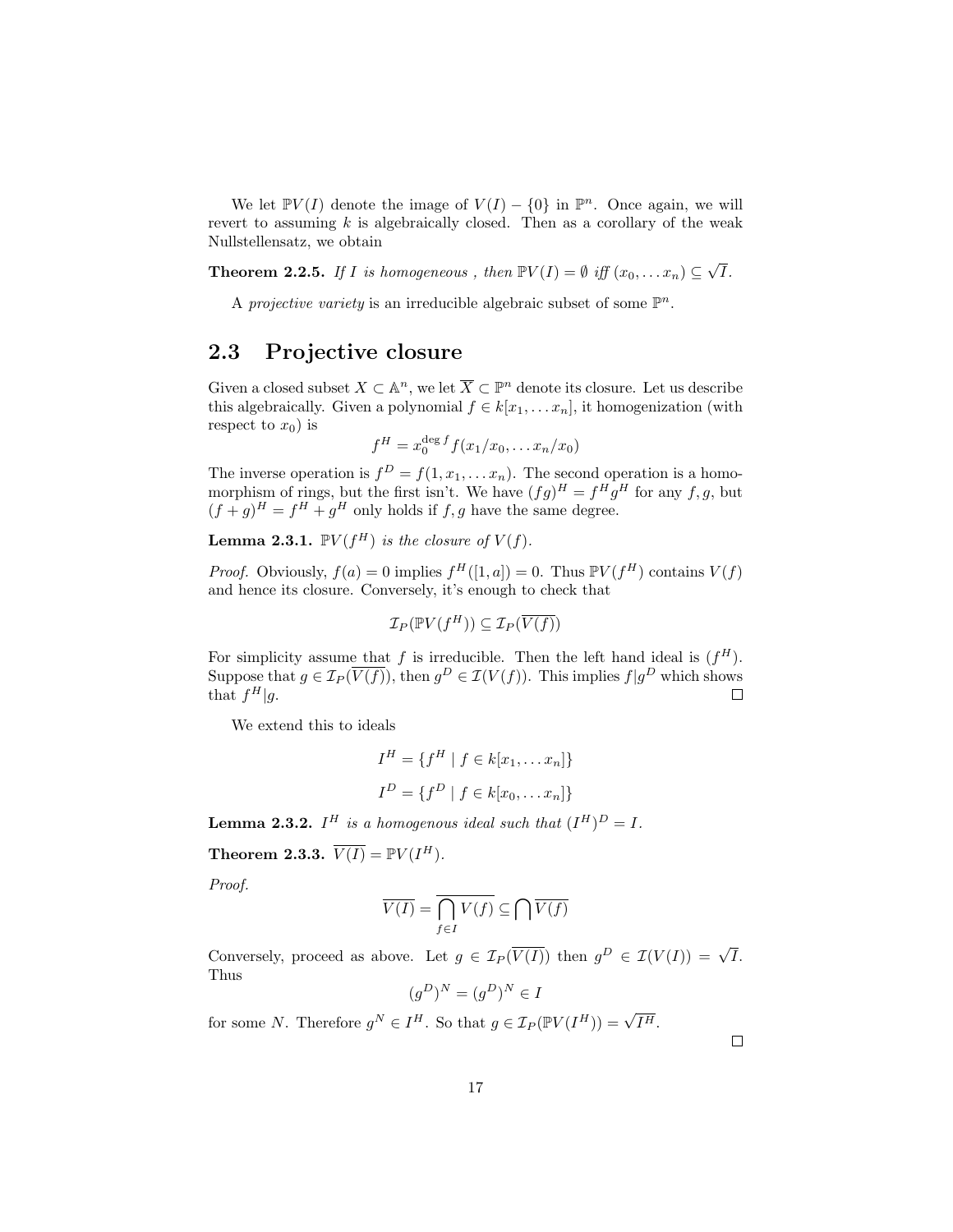For principal ideals, homogenization is very simple.  $(f)^H = (f^H)$ . In general, homogenizing the generators need not give the right answer. For example, the affine twisted cubic is the curve in  $\mathbb{A}^3$  defined by the ideal  $I =$  $(x_2 - x_1^2, x_3 - x_1^3)$ . Then

$$
(x_2x_0 - x_1^2, x_3x_0^2 - x_1^3) \subsetneq I
$$

We will check on the computer for  $k = \mathbb{Q}$ . But first, let us give the correct answer,.

**Lemma 2.3.4.** Let  $I = (f_1, ..., f_N)$  and  $J = (f_1^H, ..., f_N^H)$ . Then

$$
I^{H} = \{ f \in k[x_0, \dots x_n] \mid \exists m, x_0^m f \in J \}
$$

The process of going from J to  $I^H$  above is called saturation with respect to  $x_0$ . It can be computed with the *saturate* command in Macaulay2.

```
i1 : R = QQ[x_0...x_3];
```
 $i2$  : I = ideal  $\{x_2-x_1^2, x_3-x_1^3\}$ ;

o2 : Ideal of R

i3 :  $J = \text{homogeneity}(I, x_0)$ 

$$
03 = ideal (-x + x x, -x + x x)
$$
  
1 0 2 1 0 3

o3 : Ideal of R

 $i4$  : IH = saturate(J,  $x_0$ )

2 2  $o4 = ideal (x - x x, x x - x x, x - x x)$ 2 1 3 1 2 0 3 1 0 2

**Exercise 2.3.5.** Prove that  $I^H$  is generated by the polynomials given in the computer calculation, and conclude  $I^H \neq J$  (for arbitary k).

### <span id="page-18-0"></span>2.4 Miscellaneous examples

Consider the quadric Q given by  $x_0x_3 - x_1x_2 = 0$  in  $\mathbb{P}^3$ .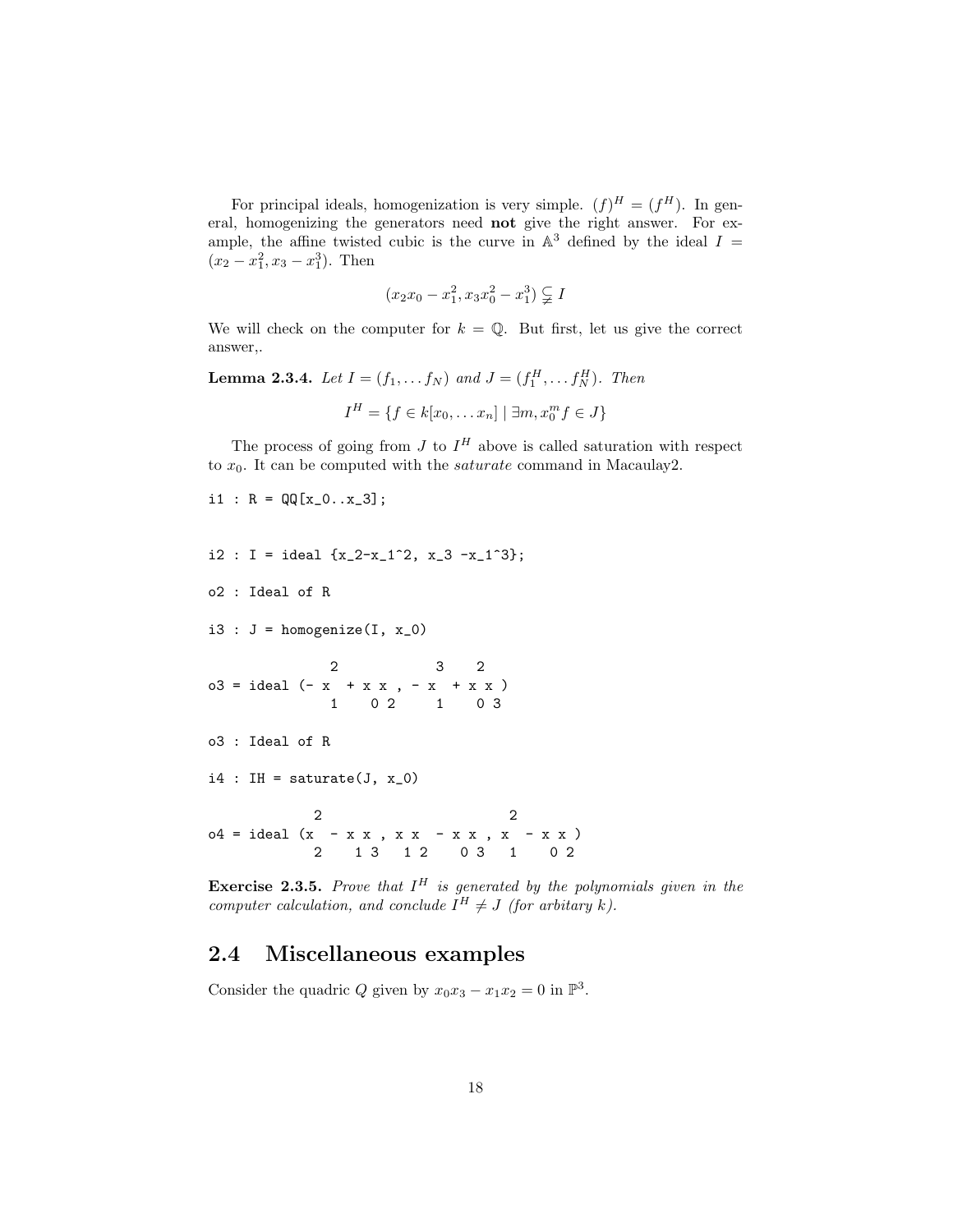

This is a doubly ruled surface which means that it has two families of lines. This can be see explicitly by setting up a bijection  $\mathbb{P}^1 \times \mathbb{P}^1 \cong Q$  by

$$
([s_0, s_1], [t_0, t_1]) \mapsto [s_0t_0, s_0t_1, s_1t_0, s_1t_1]
$$

More generally, the Segre embedding of

$$
\mathbb{P}^m \times \mathbb{P}^n \to \mathbb{P}^{(m+1)(n+1)-1}
$$

is given by sending  $([s_i], [t_j])$  to  $[s_i t_j]$  ordered appropriately.

Exercise 2.4.1. Check that the image of the Segre embedding is a projective variety.

The rational normal curve of degree *n* is the image of  $\mathbb{P}^1$  in  $\mathbb{P}^n$  under

$$
[x_0, x_1] \mapsto [x_0^n, x_0^{n-1} x_1, \dots x_1^n]
$$

Exercise 2.4.2. Check that the rational normal curve is a projective variety.

#### <span id="page-19-0"></span>2.5 Grassmanians

Let's turn to a fairly important but subtle example of a projective variety. Let  $r \leq n$ . As a set the Grassmanian  $Gr(r, n)$  is the set of r dimensional subspaces of  $k^n$ . For example,  $Gr(1, n) = \mathbb{P}^{n-1}$ . Let  $Mat = Mat_{r \times n} \cong \mathbb{A}^{nr}$  denote the space of  $r \times n$  matrices, and let  $R(r, n) \subset Mat$  denote the subset of matrices of rank r. This is a dense open subset of  $Mat$ . Choose the standard basis of  $k<sup>n</sup>$ , and represent the elements by row vectors. Then we have a surjective map  $R(r, n) \rightarrow Gr(r, n)$  which sends A to the span of its rows. This is not a very good parameterization since it is very far from one to one. In fact,  $A$  and  $A'$ represent the same subspace iff  $A' = MA$  for some invertible  $r \times r$  matrix. Let  $N = \binom{n}{r}$  and label the minors of A by integers 1, ... N. Let us consider the map  $p_l : Mat \to \mathbb{A}^N$ , which sends A to its vector of  $r \times r$  minors. We call  $pl(A)$  the Plücker vector of A. Note that  $pl^{-1} \mathbb{A}^N - \{0\} = R(r, n)$ . If A and A' define the same point, so that  $A' = AM$ , then  $pl(A') = det(M)pl(A)$ . Therefore, we have proven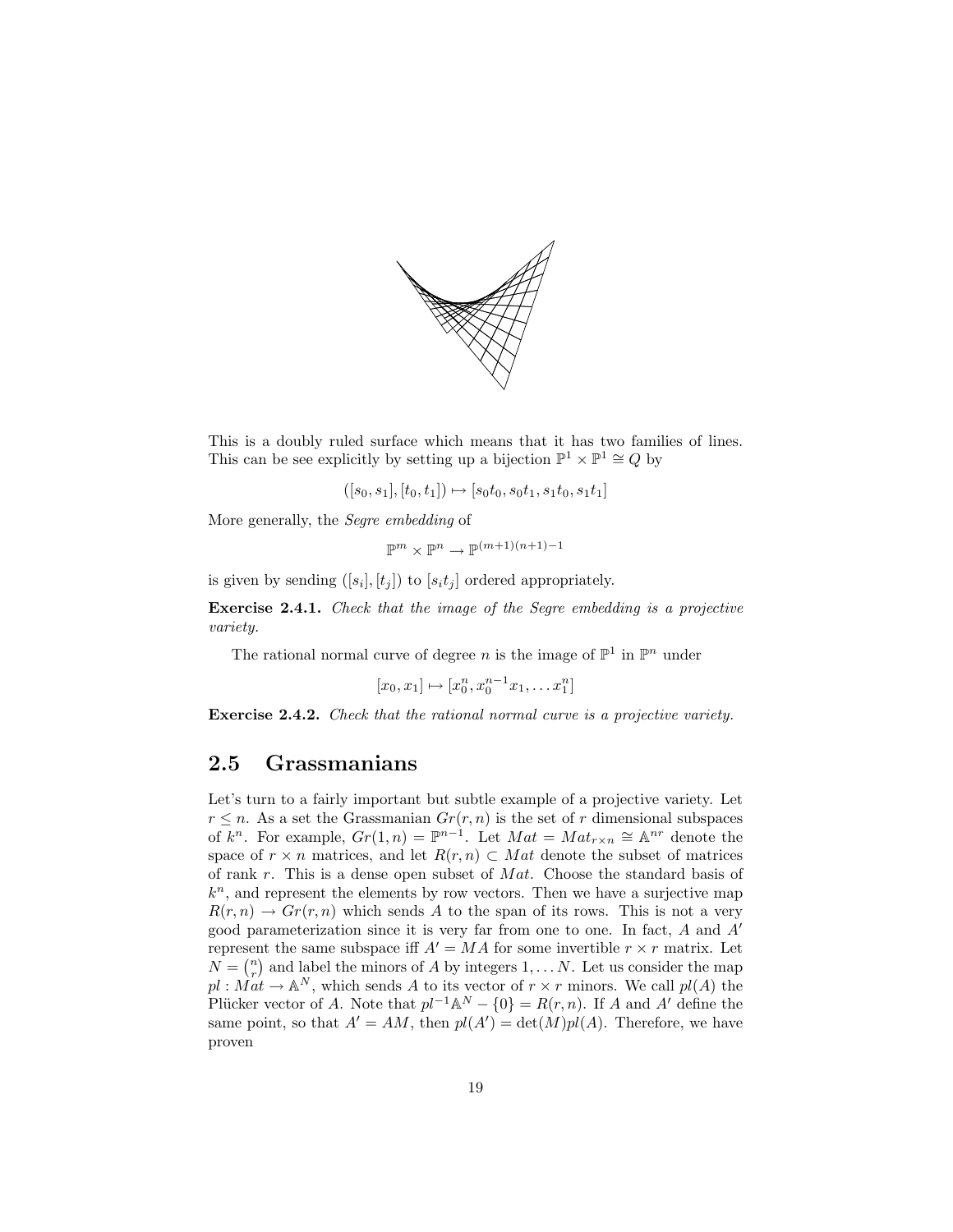**Lemma 2.5.1.** The map  $A \mapsto [pl(A)]$  is an injection from  $Gr(r, n) \to \mathbb{P}^{N-1}$ .

We are going to prove that

**Theorem 2.5.2.** The image of  $Gr(r, n)$  in  $\mathbb{P}^{N-1}$  is a projective variety.

Let's start by trying to discover the equations for  $Gr(2, 4)$ . Identify  $(x_1, \ldots x_8) \in$  $\mathbb{A}^8$  with

$$
\begin{pmatrix} x_1 & x_3 & x_5 & x_7 \\ x_2 & x_4 & x_6 & x_8 \end{pmatrix}
$$

Order the minors by

$$
1 \times 2, 1 \times 3, 2 \times 3, 1, 2 \times 4, 3 \times 4
$$

Then  $pl$  is associated to the map of polynomials rings:

$$
k[y_1,\ldots y_6]\to k[x_1,\ldots x_8]
$$

sending  $y_i$  to the *i*th minor. We can discover the relations among the minors by looking at the kernel of this map. We do this using Macaulay 2.

```
i1 : R = QQ[x_1...x_8];i2 : S = QQ[y_1...y_6]i3 : A = genericMatrix(R, x_1, 2, 4)o3 = | x_1 x_3 x_5 x_7 || x_2 x_4 x_6 x_8 |
            2 4
o3 : Matrix R \leq - - Ri4 : M2 = exteriorPower(2,A);
            1 6
o4 : Matrix R <--- R;
i5 : p1 = map(R, S, M2);i6 : ker pl
o6 = ideal(y \, y - y \, y + y \, y)3 4 2 5 1 6
```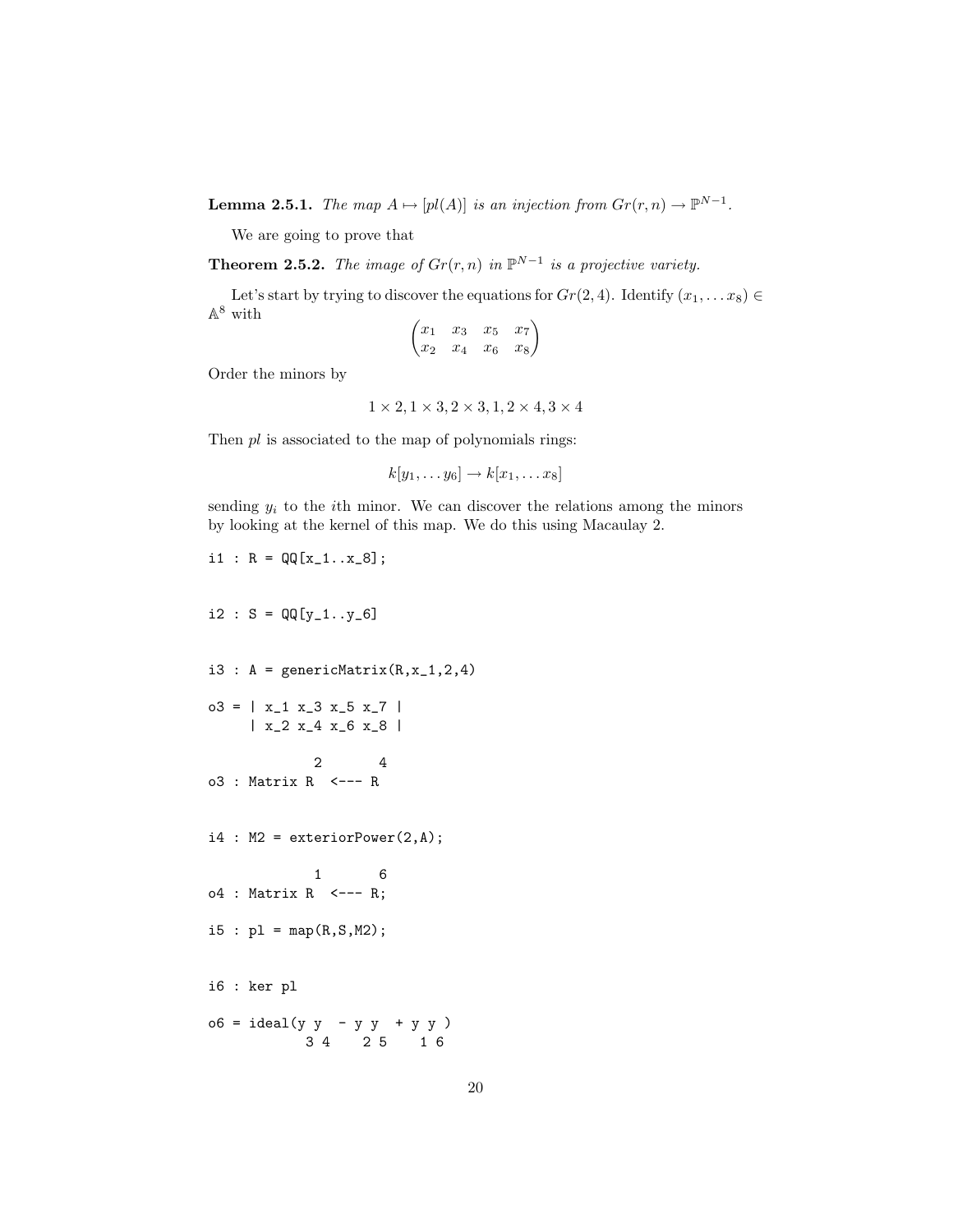Having discovered the basic equation

<span id="page-21-0"></span>
$$
y_3y_4 - y_2y_5 + y_1y_6 = 0 \tag{2.1}
$$

by machine over Q, let's check this by hand for any k. Let  $R(2, 4)_i$  be the set of matrices where the *i*th minor is nonzero. This gives an open covering of  $R(2, 4)$ . The matrices in  $R(2, 4)$  are of the form

$$
\begin{pmatrix} x_1 & x_3 & 1 & 0 \\ x_2 & x_4 & 0 & 1 \end{pmatrix}
$$

times a nonsingular  $2 \times 2$  matrix. Thus it's Plücker vector is nonzero multiple of

$$
(x_1x_4-x_2x_3,-x_2,-x_4,x_1,x_3,1)
$$

It follows easily that  $(2.1)$  holds for this. Moreover, the process is reversable, any vector satisfying  $(2.1)$  with  $y_6 = 1$  is the Plücker vector of

$$
\begin{pmatrix} y_4 & y_5 & 1 & 0 \\ -y_2 & -y_3 & 0 & 1 \end{pmatrix}
$$

By a similar analysis for the other  $R(2,4)_i$ , we see that  $Gr(2,4)$  is determined by  $(2.1)$ .

In order to analyze the general case, it is convenient to introduce the appropriate tool. Given a vector space V, the exterior algebra  $\wedge^* V$  is the free associative (noncommutative) algebra generated by V modulo the relation  $v \wedge v = 0$ for all  $v \in V$ . This relation forces anticommutivity:

$$
(v+w) \wedge (v+w) = v \wedge w + w \wedge v = 0
$$

If  $v_1, \ldots v_n$  is a basis for V, then

$$
\{v_{i_1} \wedge \ldots v_{i_n} \mid i_1 < \ldots i_n\}
$$

forms a basis for  $\wedge^* V$ .  $\wedge^r V$  is the space of  $\wedge^* V$  spanned by r-fold products of vectors. dim  $\wedge^r V = \binom{n}{r}$ .

Let  $V = k^n$ , with  $v_i$  the standard basis. The exterior algebra has a close connection with determinants.

**Lemma 2.5.3.** Let A be an  $r \times n$  matrix and let  $w_i = \sum a_{ij}v_j$  be the ith row, then

$$
w_1 \wedge \ldots w_r = \sum (i_1 \ldots i_r th \; \text{minor } ) v_{i_1} \wedge \ldots v_{i_r}
$$

This says that the  $w_1 \wedge \ldots w_r$  is just the Plücker vector  $pl(A)$ . The condition for an element of  $\wedge^r V$  to be of the form  $pl(A)$  is that it is decomposable, this means that it is a wedge product of  $r$  elements of  $V$ .

**Lemma 2.5.4.** Given  $\omega \in \wedge^s V$  and linearly independent vectors  $v_1, \ldots, v_r \in V$ ,  $\forall i, \omega \wedge v_i = 0 \text{ iff } \omega = \omega' \wedge v_1 \wedge \ldots v_r.$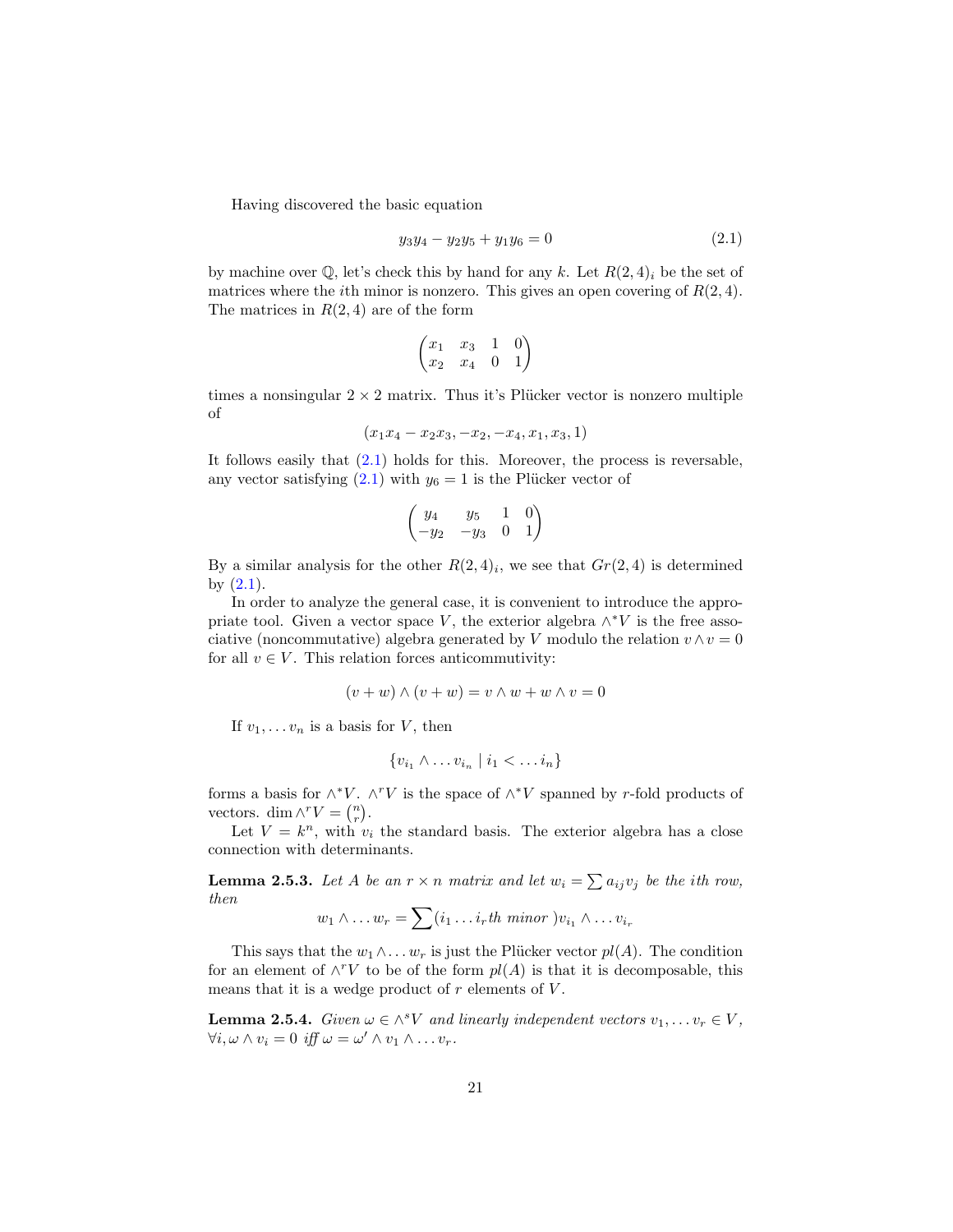*Proof.* One direction is clear. For the other, we can assume that  $v_i$  is part of the basis. Writing

$$
\omega = \sum_{i_1 < \ldots < i_s} a_{i_1 \ldots i_s} v_{i_1} \wedge \ldots v_{i_s}
$$

Then

$$
\omega \wedge v_1 = \sum_{i_1 < \ldots < i_s; i \neq i_1, \ldots, i \neq i_s} a_{i_1 \ldots i_s} v_{i_1} \wedge \ldots v_{i_s} \wedge v_1 = 0
$$

precisely if 1 is included in the set of indices for which  $a_{i_1...i_s} \neq 0$ . This means that  $v_1$  can be factored out of  $\omega$ . Continuing this way gives the whole lemma.  $\Box$ 

**Corollary 2.5.5.** A nonzero  $\omega$  is decomposable iff the dimension of the kernel of  $v \mapsto \omega \wedge v$  on V is at least r, or equivalently if the rank of this map is at most  $n - r$ .

Corollary 2.5.6. The image of pl is algebraic.

*Proof.* The conditions on the rank of  $v \mapsto \omega \wedge v$  are expressible as the vanishing of  $(n - r + 1) \times (n - r + 1)$  minors of its matrix.  $\Box$ 

#### <span id="page-22-0"></span>2.6 Elimination theory

Although  $\mathbb{A}^n$  is compact with its Zariski topology, there is a sense in which it isn't. To motivate the precise statement, we start with a result in point set topology. Recall that a map of topological spaces is closed if it takes closed sets to closed sets.

**Theorem 2.6.1.** If X is a compact metric space then for any metric space Y. the projection  $p: X \times Y \rightarrow Y$  is closed

Sketch. Given a closed set  $Z \subset X \times Y$  and a convergent sequence  $y_i \in p(Z)$ , we have to show that the limit y lies in  $p(Z)$ . By assumption, we have a sequence  $x_i \in X$  such that  $(x_i, y_i) \in Z$ . Since X is compact, we can assume that  $x_i$ converges to say  $x \in X$  after passing to a subsequence. Then we see that  $(x, y)$  is the limit of  $(x_i, y_i)$  so it must lie in Z because it is closed. Therefore  $y \in p(Z)$ .

The analogous property for algebraic varieties is called completeness or properness. To state it precisely, we need to define products. For affine varieties  $X \subset \mathbb{A}^n$  and  $Y \subset \mathbb{A}^m$ , their set theoretic product  $X \times Y \subset \mathbb{A}^{n \times m}$  is again algebraic and irreducible.

#### Exercise 2.6.2. Prove this.

Given a polynomial  $f \in k[x_0, \ldots x_n, y_1, \ldots y_m]$  which is homogeneous in the  $x_i$ , we can defines its zeros in  $\mathbb{P}^n \times \mathbb{A}^m$  as before. Similarly if f is homogeneous seperately in the x's and  $y$ 's or bihomogeneous, then we can define its zeros in  $\mathbb{P}^n$  ×  $\mathbb{P}^{m-1}$ . A subset of either product is called algebraic if it is the intersection of the zero sets of such polynomials. We can define a Zariski topology whose closed sets are exactly the algebraic sets.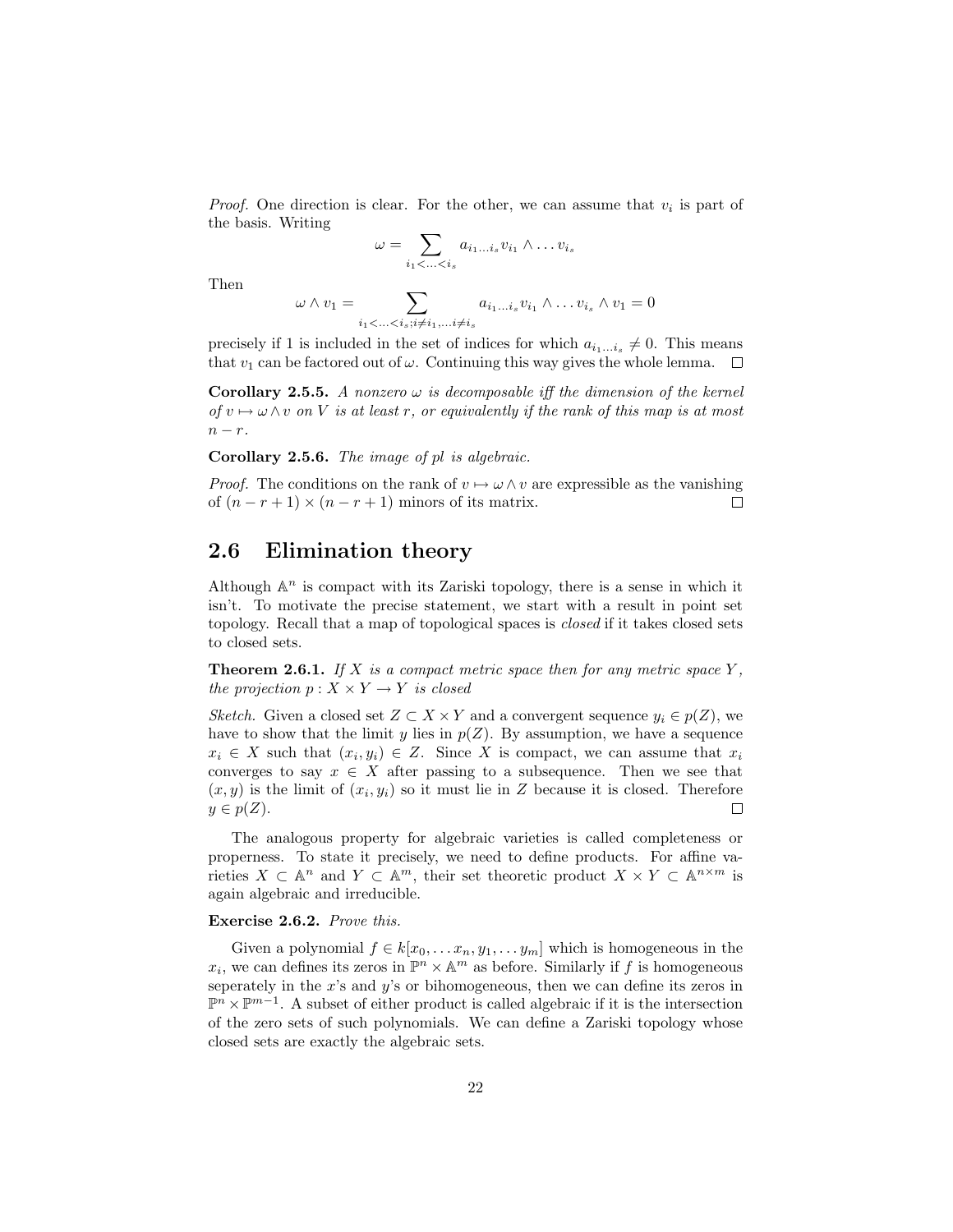**Exercise 2.6.3.** Show that the Zariksi topology on  $\mathbb{P}^n \times \mathbb{P}^m$  coincides with induced topology under the Segre embedding  $\mathbb{P}^n \times \mathbb{P}^m \subset \mathbb{P}^{(n+1)(m+1)-1}$ .

With this it is easy to see that:

**Lemma 2.6.4.** The projections  $\mathbb{P}^n \times \mathbb{A}^m \to \mathbb{P}^n$  etcetera are continuous.

We say that a variety X is *complete* if the projections  $X \times \mathbb{A}^m \to \mathbb{A}^m$  are all closed. Then  $\mathbb{A}^n$  is not complete if  $n > 0$ . To see this, observe that the projection  $\mathbb{A}^n \times \mathbb{A}^1 \to \mathbb{A}^1$  is not closed since  $V(x_1y-1)$  maps onto  $\mathbb{A}^1 - \{0\}.$ It is possible to describe the closure of the images explicitly. Given coordinate  $x_1, \ldots, x_n$  on  $\mathbb{A}^n$  and  $y_1, \ldots, y_m$  on  $\mathbb{A}^m$ . A subvariety of the product is given by an ideal  $I \subset k[x_1, \ldots x_n, y_1, \ldots y_m]$ . The intersection  $I' = I \cap k[y_1, \ldots y_m]$ is called the elimination ideal (with respect to the chosen variables). Then it known  $V(I') = \overline{V(I)}$  [\[CLO,](#page-40-3) chap 3].

**Exercise 2.6.5.** Prove that  $V(I') \supseteq \overline{V(I)}$ .

<span id="page-23-1"></span>**Theorem 2.6.6** (Main theorem of elimination theory).  $\mathbb{P}^n$  is complete. That is given a collection of polynomials  $f_i(\vec{x}, \vec{y})$  homogeneous in x, there exists polynomials  $g_i(\vec{y})$  such that

$$
\exists \vec{x} \neq 0, \forall i f_i(\vec{x}, \vec{y}) = 0 \Leftrightarrow \forall j g_j(\vec{y}) = 0
$$

Proofs can be found in the references at the end. Note that the images can be computed explicitly by using elimination ideals.

**Corollary 2.6.7.** The projections  $\mathbb{P}^n \times \mathbb{P}^m \to \mathbb{P}^m$  are closed.

*Proof.* Let  $Z \subset \mathbb{P}^n \times \mathbb{P}^m$  be closed.  $\mathbb{P}^m$  has a finite open cover  $U_i$  defined earlier. Since  $\mathcal{U}_i$  can be identified with  $\mathbb{A}^m$ , it follows that  $Z \cap U_i$  is closed in  $U_i$ . Therefore  $\mathbb{P}^m = \cup (U_i - Z)$  is open.  $\Box$ 

#### <span id="page-23-0"></span>2.7 Simultaneous eigenvectors

Given two  $n \times n$  matrices A, B, a vector v is a simultaneous eigenvector if it is an eigenvector for both  $A$  and  $B$  with possibly different eigenvalues. It should be clear that the pairs admiting simultaneous eigenvectors are special. The question is how special.

**Proposition 2.7.1.** The set S of  $(A, B) \in (Mat_{n \times n}(k))^2 = \mathbb{A}^{n^2} \times \mathbb{A}^{n^2}$  such that A and B admit a simultaneous eigenvector is a proper Zariski closed set.

Proof. We first introduce an auxillary set

 $E_2 = \{(A, B, v) \in \mathbb{A}^{n^2} \times \mathbb{A}^{n^2} \times k^n \mid v \text{ is an eigenvector for } A \& B\}$ 

This is defined by the conditions  $rank(Av, v) \leq 1$  and  $rank(Bv, v) \leq 1$  which is expressable as the vanishing of the  $2 \times 2$  minors of these matrices. These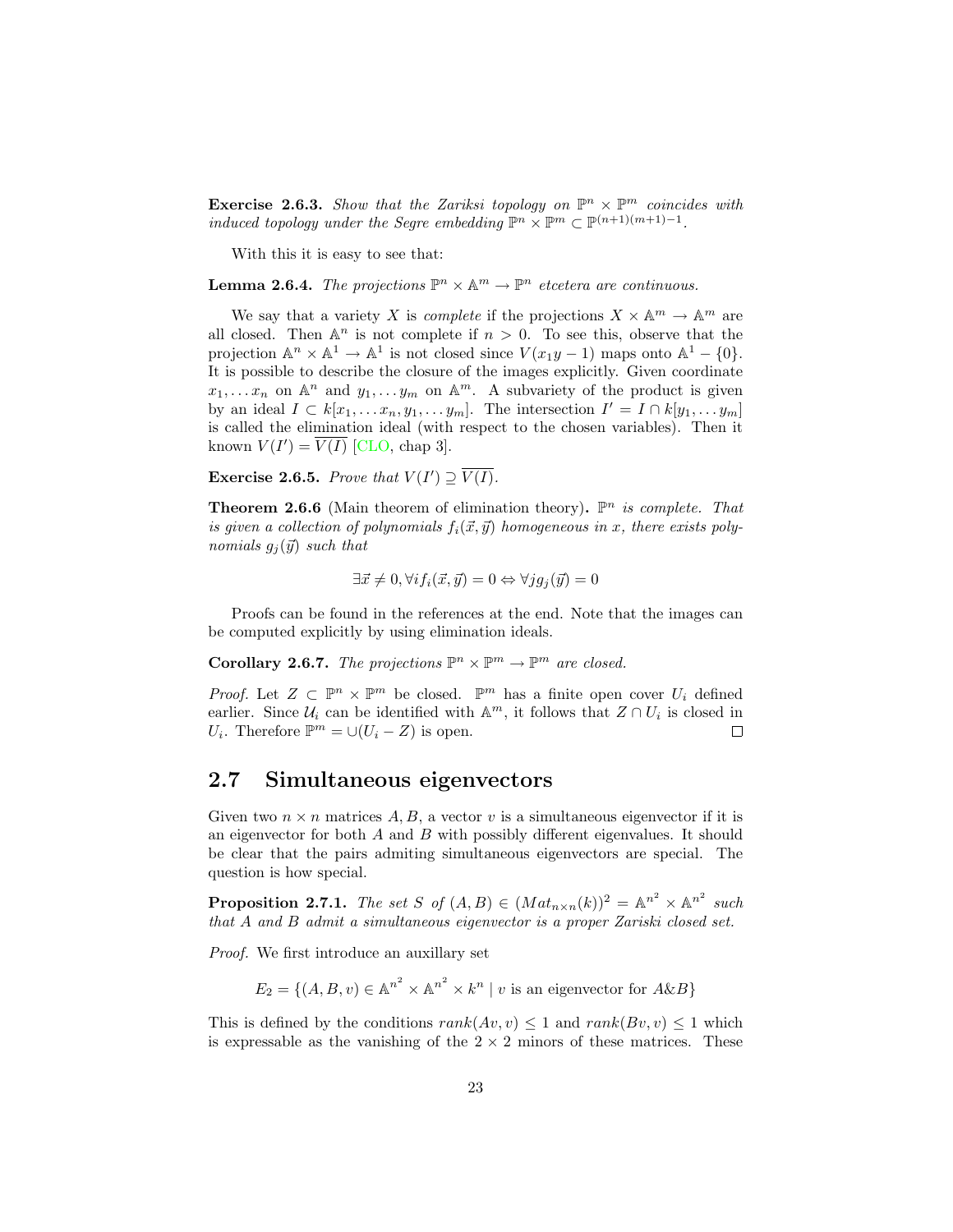are multihomogeneous equations, therefore they define a closed set in  $\mathbb{P}^{n^2-1}$  ×  $\mathbb{P}^{n^2-1}\times\mathbb{P}^{n-1}$ . Let PS be the image of this set in  $\mathbb{P}^{n^2-1}\times\mathbb{P}^{n^2-1}$  under projection. This is closed by the elimination theorem and therefore the preimage of  $PS$  in  $(A^{n^2} - \{0\})^2$  is also closed. It is now easy to see that our set S, which is the union of the preimage with the axes  $\{0\} \times \mathbb{A}^{n^2} \cup \mathbb{A}^{n^2} \times \{0\}$ , is also closed.

The proposition implies that the set  $S$  above is defined by polynomials. Let's work out the explicit equations when  $n = 2$  and  $k = \mathbb{Q}$ . We write our matrices as  $\overline{ }$ 

$$
A = \begin{pmatrix} a & b \\ c & d \end{pmatrix}
$$

$$
B = \begin{pmatrix} e & f \\ g & h \end{pmatrix}
$$

Now we work out the ideal I defining  $E_2$ :

```
i1 : R = \mathbb{Q}[\![x,y,a,b,c,d,e,f,g,h]\!];
i2 : Avv = matrix \{ \{ a*x+ b*y, x \}, \{ c*x+d*y, y \} \}o2 = | xa+yb x |
     | xc+yd y |
             2 2
o2 : Matrix R <--- R
i3 : Bvv = matrix \{e*x+f*y,x\}, \{gxx+h*y, y\}o3 = | xe+yf x || xg+yh y |
            2 2
o3 : Matrix R <--- R
i4 : I= ideal( determinant Avv, determinant Bvv)
                     2 2 2 2
o4 = ideal (x*y*a + y b - x c - x*y*d, x*y*e + y f - x g - x*y*h)Now try to eliminate x, y:
i5 : eliminate(I, \{x,y\})
o5 = 0
```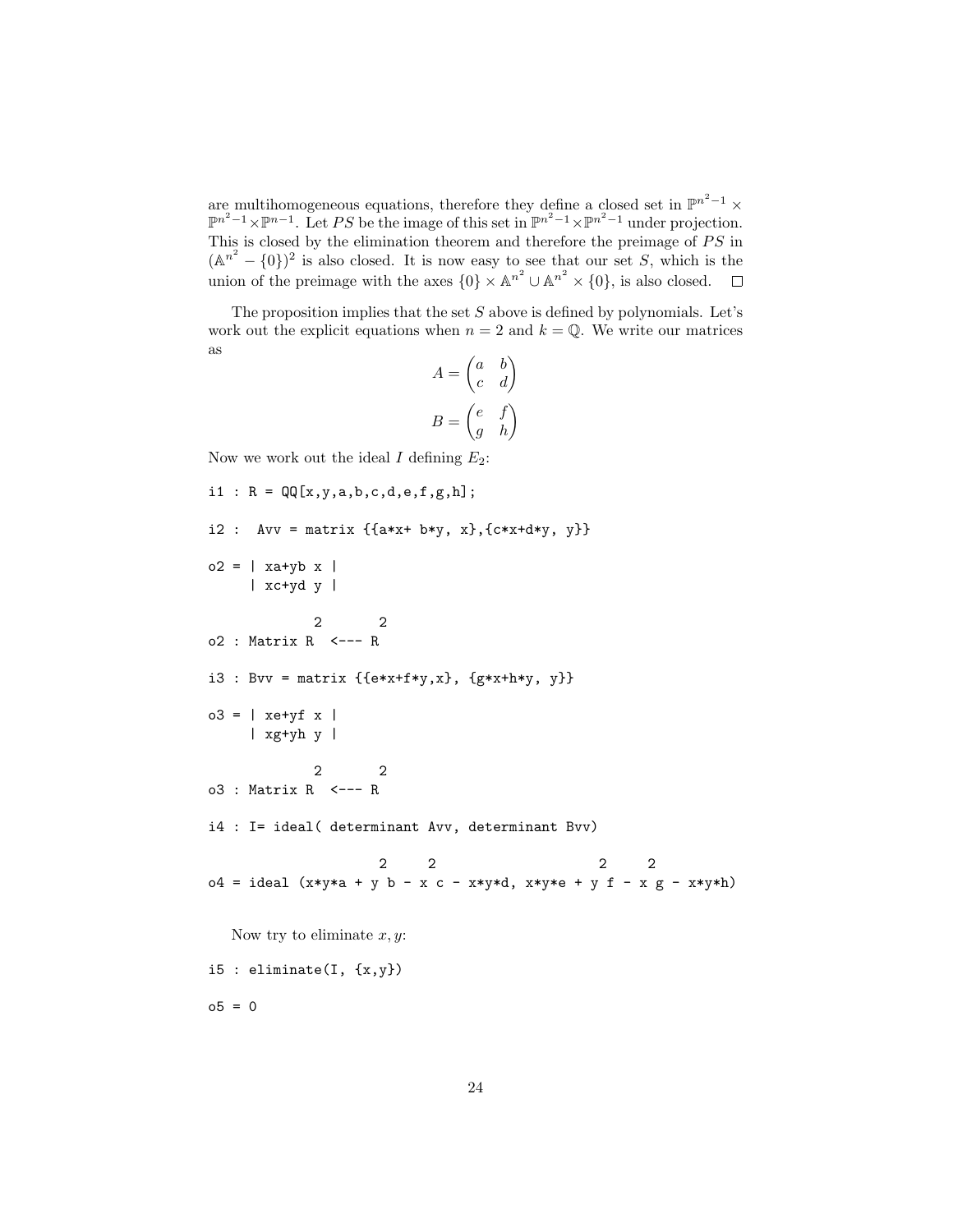And we get 0? The problem is that affine algebraic set  $V(I)$  has two irreducible components which we can see by calculating minimal primes

```
i6 : minimalPrimes I
```

```
o6 = {ideal (- x*y*a - ... ),ideal (y, x)}
```
(we are suppressing part of the output). The uninteresting component  $x = y = 0$ corresponding to the second ideal is throwing off our answer. Setting J to the first ideal, and then eliminating gives us the right answer.

```
i7 : J= o6#0;
o7 : Ideal of R
i8 : eliminate(J,{x,y})
```
After cleaning this up, we see that the locus of pairs of matrices with a simultaneous eigenvector is defined by

$$
bce2 - acef + cdef - c2f2 - abeg + bdeg + a2fg + 2bcfg - 2adfg + d2fg - b2g2 - 2bceh
$$
  
+
$$
+ acfh - cdfh + abgh - bdgh + bch2 = 0
$$

The corresponding computation for  $n = 3$  seems painfully slow (at least on my computer). So we ask a more qualitative question: can  $S$  be defined by a single equation for  $n > 2$ ? We will see that the answer is no in the next chapter.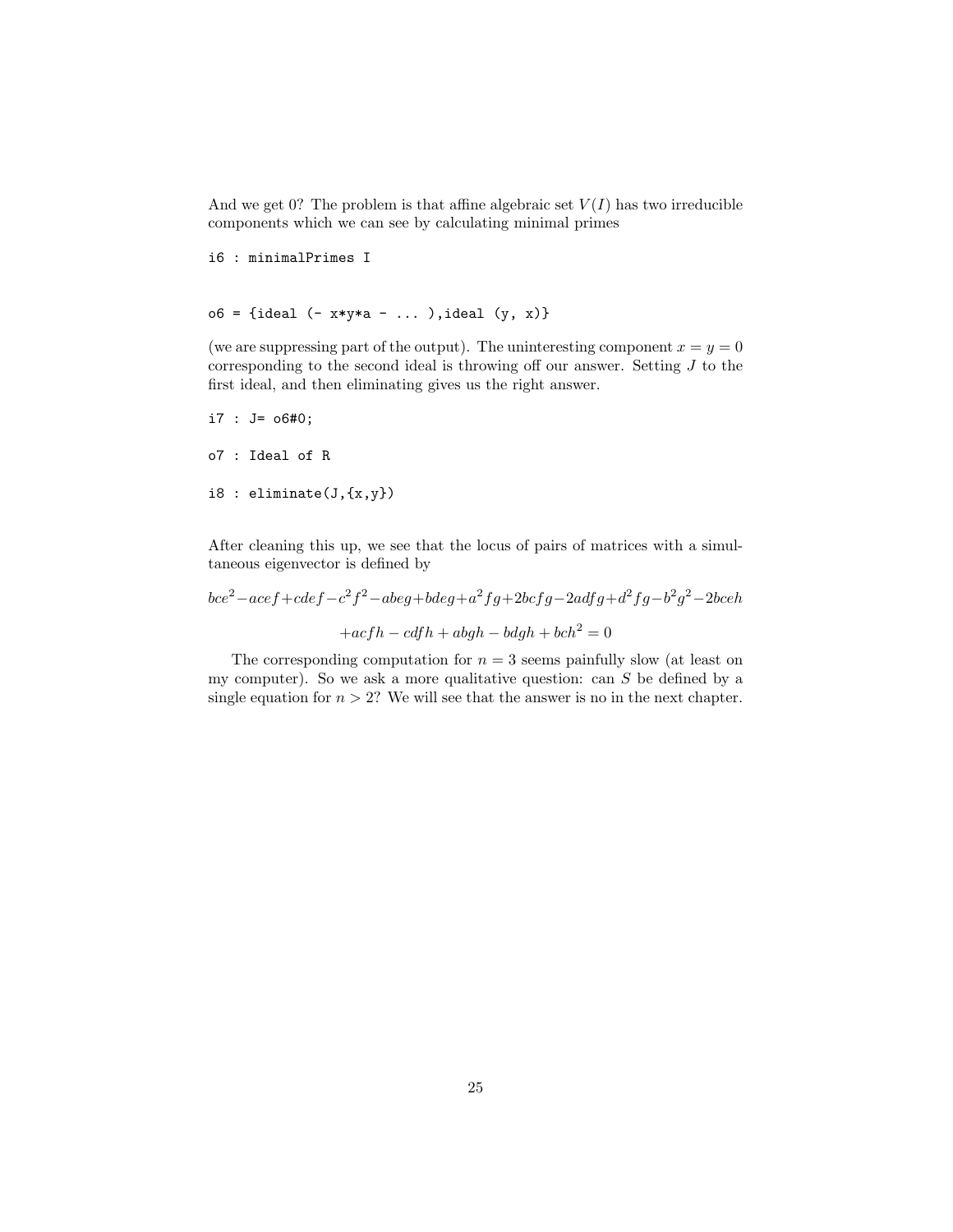### <span id="page-26-0"></span>Chapter 3

# The category of varieties

#### <span id="page-26-1"></span>3.1 Rational functions

Given an affine variety  $X \subset \mathbb{A}^n$ , its coordinate ring

$$
\mathcal{O}(X) = k[x_1, \ldots x_n]/\mathcal{I}(X)
$$

An  $f \in \mathcal{O}(X)$  is an equivalence class of polynomials. Any two polynomial representatives  $\tilde{f}_i$  of f give the same value  $\tilde{f}_1(a) = \tilde{f}_2(a)$  for  $a \in X$ . Thus the elements can be identified with functions  $X \to k$  called regular functions. Since  $\mathcal{I}(X)$  is a prime ideal, it follows that  $\mathcal{O}(X)$  is an integral domain. Its field of fractions is called the *function field*  $k(X)$  of X. An element  $f/g \in k(X)$  is called a rational function. It is regular on the open set  $D(g) = \{g(x) \neq 0\}$ . Note that  $D(g)$  can be realized as the affine variety

$$
\{(a,b) \in \mathbb{A}^{n+1} \mid g(a)b = 1\}
$$

Its coordinate ring is the localization  $\mathcal{O}(X)[1/g]$ . This has the same function field as X. Thanks to this, we can define the function field of a projective variety  $X \subset \mathbb{P}^n$  as follows. Choose i so that  $U_i$  has a nonempty intersection with  $X$ , then set  $k(X) = k(X \cap U_i)$ . If  $X \cap U_j \neq \emptyset$  then

$$
k(X \cap U_i) = k(X \cap U_i \cap U_j) = k(X \cap U_j)
$$

so this is well defined.

**Example 3.1.1.**  $k(\mathbb{P}^n) = k(\mathbb{A}^n) = k(x_1 \dots x_n)$ .

It is convenient to enlarge the class of varieties to a class where affine and projective varieties can be treated together. A quasi-projective variety is an open subset of a projective variety. This includes both affine and projective varieties and some examples which are neither such as  $\mathbb{P}^n \times \mathbb{A}^m$ . The local study of quasi-projective varieties can be reduced to affine varieties because of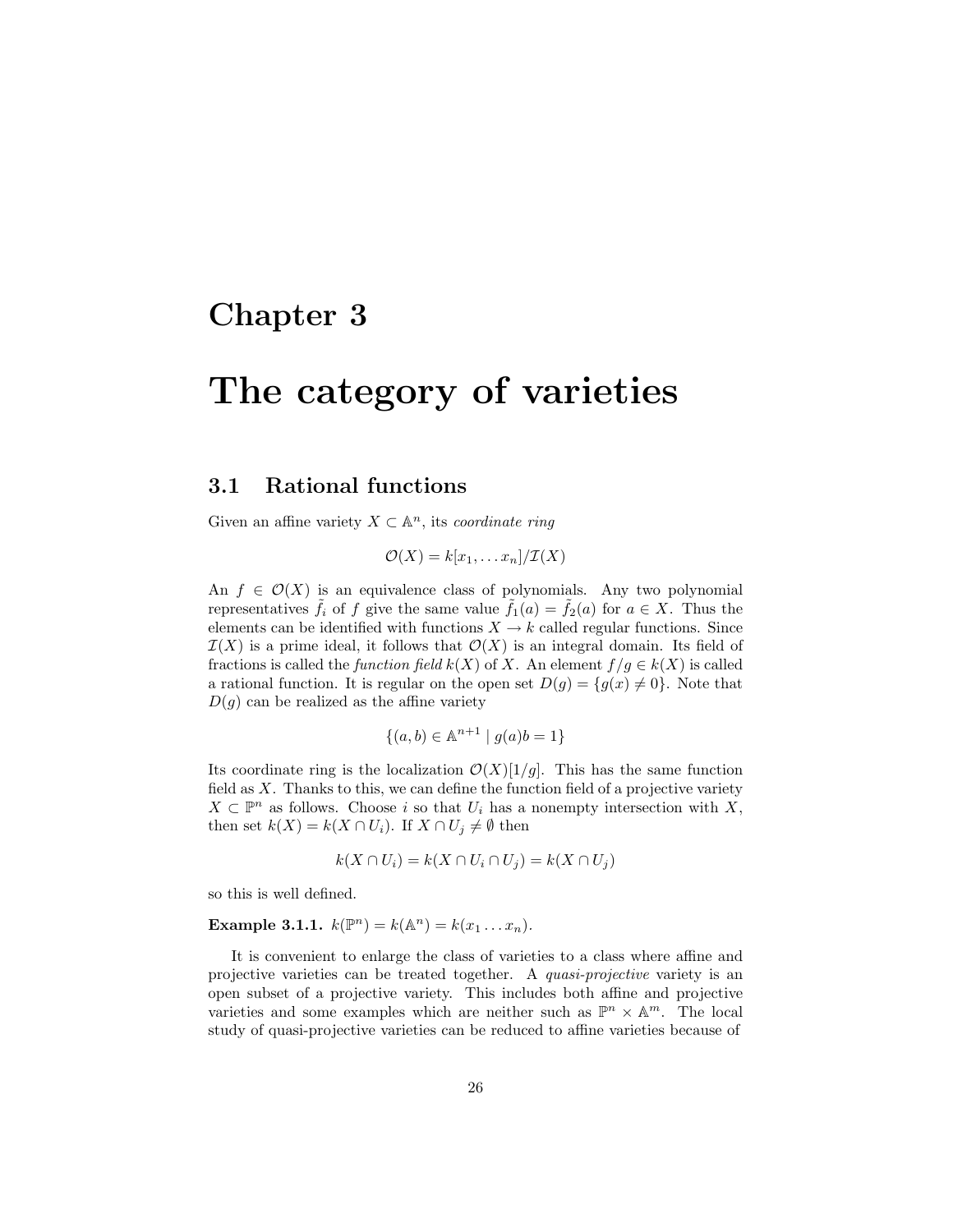**Lemma 3.1.2.** Any quasi-projective variety  $X$  has a finite open cover by affine varieties.

*Proof.* Suppose that X is an open subset of a projective variety  $Y \subset \mathbb{P}^n$ . Then  $X \cap U_i$  is open in  $Y \cap U_i$ . Let  $f_{ij}$  be a finite set of generators of the ideal of  $(Y - X) \cap U_i$  Then  $Y \cap U_i - V(f_{ij})$  is our desired open cover. These sets are affine since they can be embedded as closed sets into  $\mathbb{A}^{n+1}$ .  $\Box$ 

When X is quasi-projective with a cover as above, we define  $k(X) = k(U_i)$ for some (and therefore any)  $i$ .

#### <span id="page-27-0"></span>3.2 Quasi-projective varieties

We have defined morphisms of affine varieties. These are simply maps defined by polynomials. We can compose morphisms to get new morphisms. Thus the collection of affine varieties and morphisms between them forms a category. The definition of categories and functors can be found, for example, in [\[L\]](#page-40-4).

A morphism  $F: X \to Y$  of affine varieties given by

$$
(x_1, \ldots x_n) \mapsto (F_1(x_1 \ldots x_n), \ldots F_m(x_1, \ldots x_n))
$$

induces an algebra homomorphism  $F^* : \mathcal{O}(Y) \to \mathcal{O}(X)$  called pull back, given by

$$
F^*(p(y_1,\ldots y_m))=p(F_1(\vec{x}),\ldots F_m(\vec{x}))
$$

This can be identified with the composition  $p \mapsto p \circ F$  of functions. If  $F : X \to Y$ and  $G: Y \to Z$ , then we have  $(G \circ F)^* = F^* \circ G^*$ . Therefore the assignment  $X \mapsto \mathcal{O}(X)$ ,  $F \mapsto F^*$  is a contravariant functor from the category of affine varieties to the category of finitely generated k-algebra which happen to be domains. In fact:

Theorem 3.2.1. The category of affine varieties is antiequivalent to this category of algebras.

Exercise 3.2.2. The theorem amounts to the following two assertions.

- 1. Show that any algebra of the above type is isomorphic to  $\mathcal{O}(X)$  for some  $X<sub>1</sub>$
- 2. Show that there is a one to one correspondence between the set of morphisms from X to Y and k-algebra homomorphisms  $\mathcal{O}(Y) \to \mathcal{O}(X)$ .

We want to have a category of quasi-projective varieties. The definition of morphism is a little trickier than before, since we can allow rational expressions provided that the singularities are "removable". We start with a weaker notion. A rational map  $F: X \dashrightarrow Y$  of projective varieties is given by a morphism from an affine open set of  $X$  to an affine open set of  $Y$ . Two such morphisms define the same rational map if they agree on the intersection of their domains. So a rational map is really an equivalence class. A morphism  $F: X \to Y$  of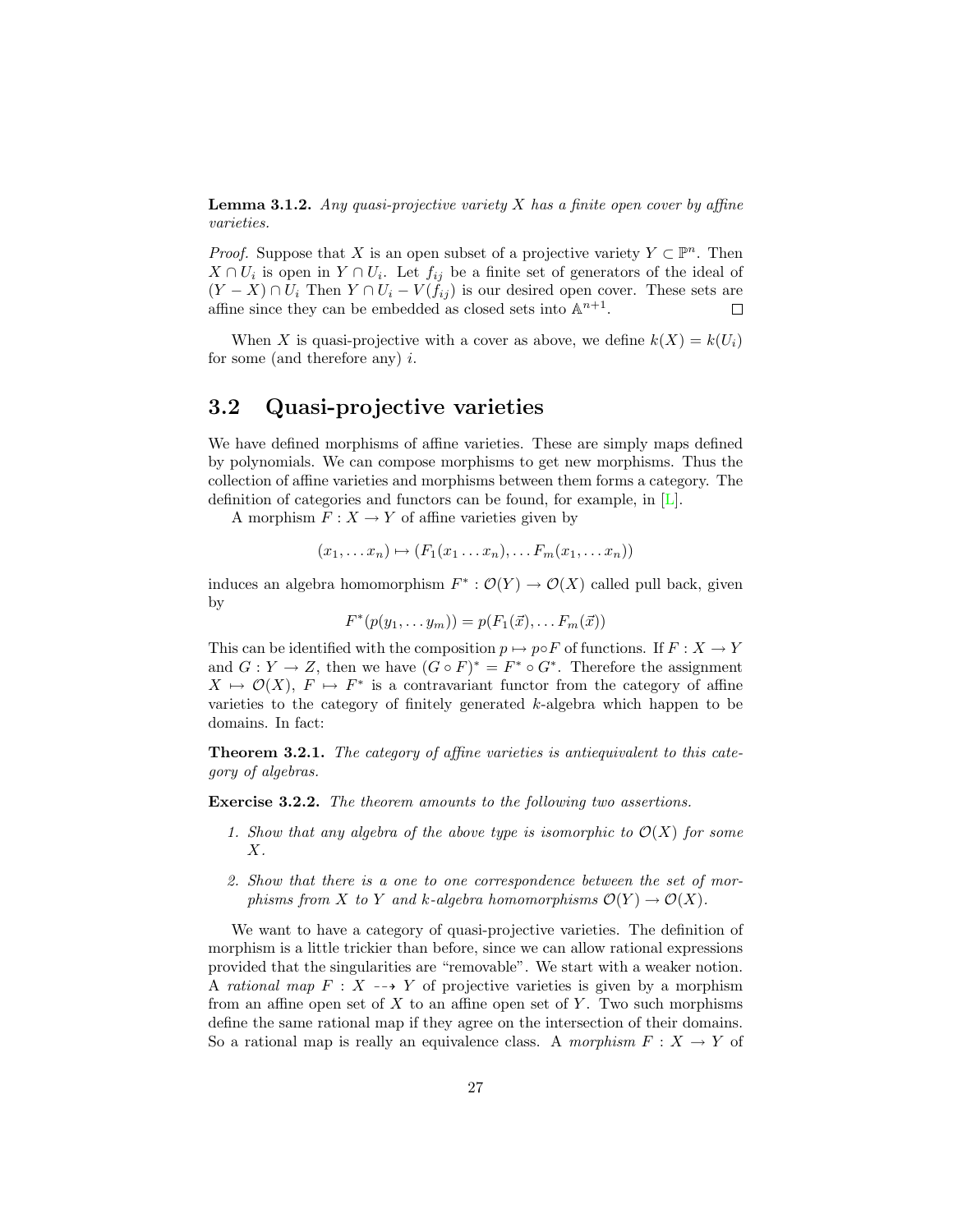quasi-projective varieties is a rational map such that for an affine open cover  ${U_i} F : X \cap U_i \longrightarrow Y$  extends to a morphism for all i.

Here are two examples.

**Example 3.2.3.** The map  $\mathbb{P}^1 \to \mathbb{P}^3$  given by  $[x_0, x_1] \mapsto [x_0^3, x_0^2 x_1, x_0 x_1^2, x_1^3]$  is a morphism.

**Example 3.2.4.** Let E be  $\mathbb{P}V(zy^2 - x(x-z)(x-2z)) \subset \mathbb{P}^2$ . Then  $E \to \mathbb{P}^1$ given by  $[x, y, z] \mapsto [x, z]$  is a morphism.

The first should be obvious, but the second isn't. The second map appears to be undefined at  $[0, 1, 0] \in E$ . To check, we can work on  $U_2 = \{y \neq 0\}.$ Normalizing  $y = 1$  and substituting into the defining equation gives

$$
[x, y, z] \mapsto [x, z] = [x, x(x - z)(x - 2z)] = [1, (x - z)(x - 2z)]
$$

The last expression is well defined even on [0, 1, 0].

A regular function on a quasi-projective variety is morphism from it to  $\mathbb{A}^1$ . For affine varieties, this coincides with the definition given earlier. The following exercise gives a characterization of morphism which is taken as the definition in more advanced presentations. (Of course one would need to define regular functions first.)

**Exercise 3.2.5.** Show that a continuous map  $F : X \rightarrow Y$  of quasi-projective varieties is a morphism if and only if  $f \circ F$  :  $^{-1}$   $U \to k$  is regular whenever  $f: U \to k$  is regular.

#### <span id="page-28-0"></span>3.3 Graphs

**Proposition 3.3.1.** If  $f : X \to Y$  is a morphism of quasi-projective varieties, then the graph  $\Gamma_f = \{(x, f(x)) \mid x \in X\}$  is closed.

*Proof.* We first treat the case of the identity map  $id : X \to X$ . The graph is just the diagonal  $\Delta_X = \{(x, x) \mid x \in X\}$ . This is closed when  $X = \mathbb{P}^n$  since it is defined by the equations  $x_i - y_i = 0$ . For  $X \subset \mathbb{P}^n$ ,  $\Delta_X = \Delta_{\mathbb{P}^n} \cap X \times X$ is therefore also closed. Define the morphism  $f \times id : X \times Y \to Y \times Y$  by  $(x, y) \mapsto (f(x), y)$ , then  $\Gamma_f = (f \times id)^{-1} \Delta_Y$ . So it is closed.  $\Box$ 

**Exercise 3.3.2.** Let  $C = V(y^2 - x^3)$ . Show that  $f: C \to \mathbb{A}^1$  given by  $(x, y) \mapsto$  $y/x$  if  $x \neq 0$ , and  $f(0, 0) = 0$  has closed graph but is not a morphism.

**Proposition 3.3.3.** If  $X$  is projective and  $Y$  quasi-projective, then any morphism  $f: X \to Y$  is closed

*Proof.* Let  $p: X \times Y \to X$  and  $q: X \times Y \to Y$  be the projections. q is closed by theorem [2.6.6.](#page-23-1) If  $Z \subset X$  is closed then  $f(Z) = q(p^{-1}Z \cap \Gamma_f)$  is also closed.

The next theorem can be viewed as an analogue of Lioville's theorem in complex analysis, that bounded entire functions are constant.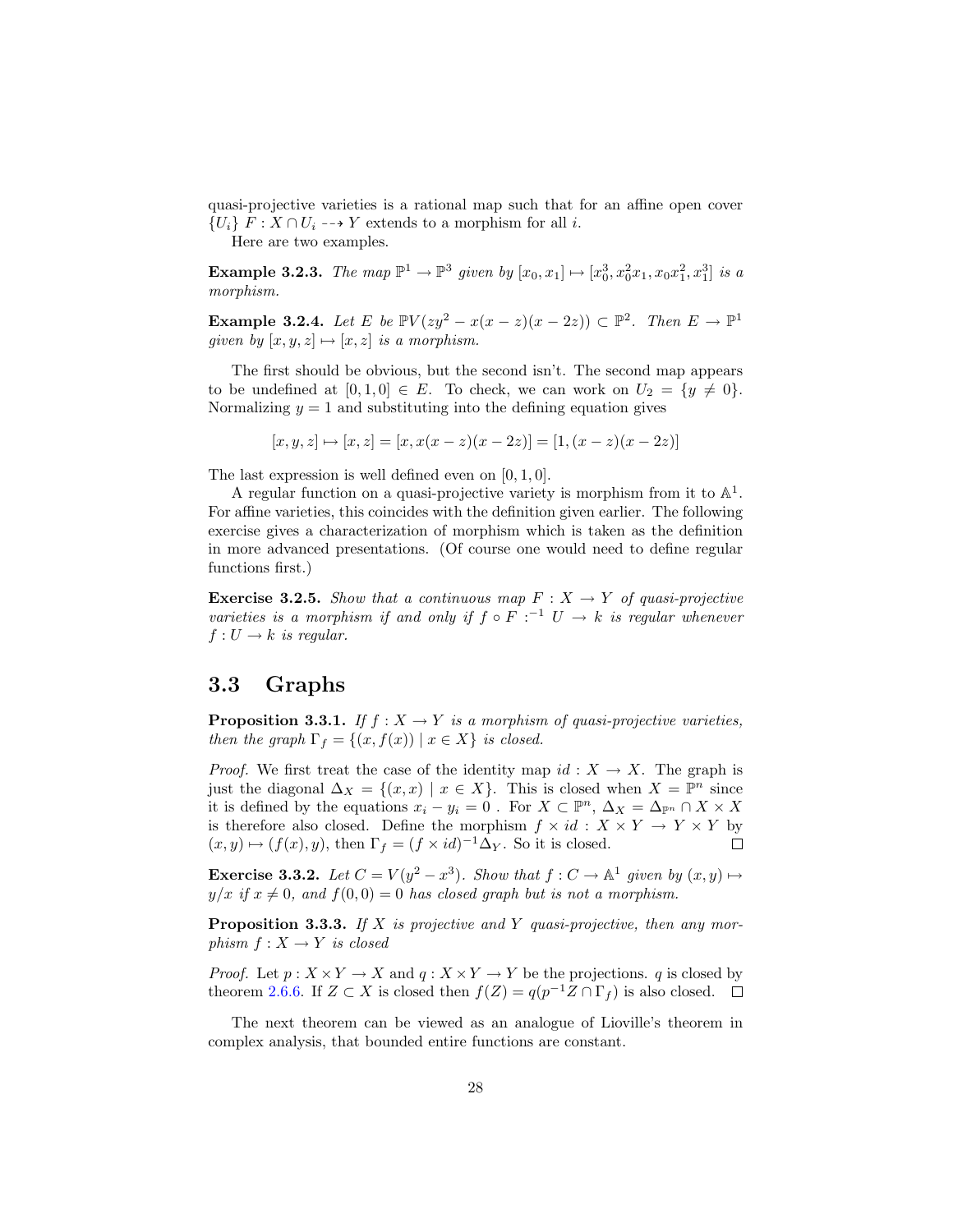Theorem 3.3.4. Any regular function on a projective variety is constant.

*Proof.* Let X be a projective variety. A regular function  $f: X \to \mathbb{A}^1$  is closed, so  $f(X)$  is either a point or  $\mathbb{A}^1$ . The second case is impossible since f composed with the inclusion  $\mathbb{A}^1 \subset \mathbb{P}^1$  is also closed.

Exercise 3.3.5. Show that a point is the only variety which is both projective and affine.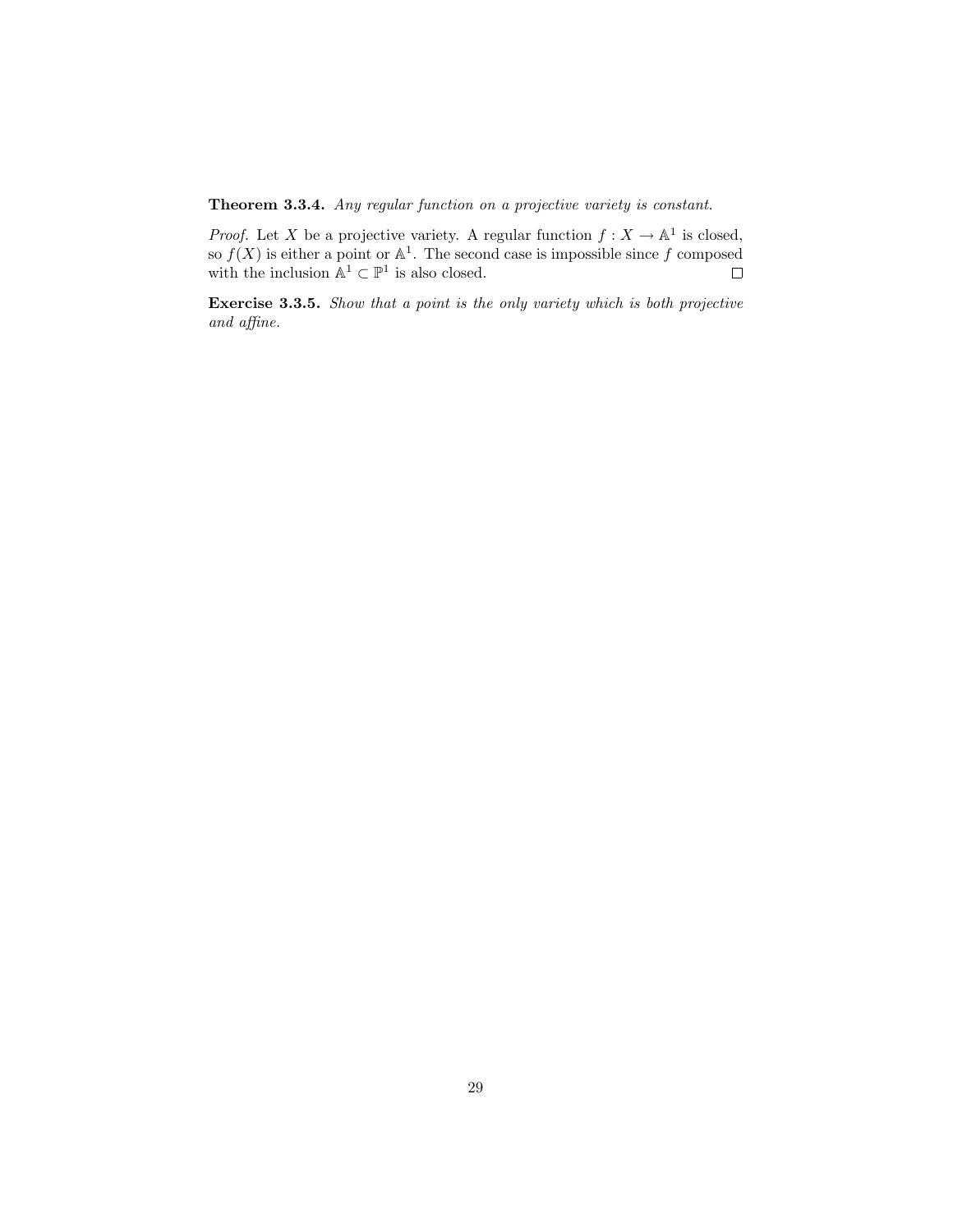## <span id="page-30-0"></span>Chapter 4

# Dimension theory

#### <span id="page-30-1"></span>4.1 Dimension

We define the *dimension* dim  $X$  of an affine or projective variety to be the trancendence degree of  $k(X)$  over k. This is the maximum number of algebraically independent elements of  $k(X)$ . A point is the only zero dimensional variety. Varieties of dimension  $1, 2, 3, \ldots$  are called curves, surfaces, threefolds...

**Example 4.1.1.** The function field  $k(\mathbb{A}^n) = k(\mathbb{P}^n) = k(x_1, \ldots, x_n)$ . Therefore  $\dim \mathbb{A}^n = \dim \mathbb{P}^n = n$  as we would expect.

A morphism  $F: X \to Y$  is called *dominant* if  $F(X)$  is dense. If F is dominant then the domain of any rational function on Y meets  $F(X)$ , so it can be pulled back to a rational function on X. Thus we get a nonzero homomorphism  $k(Y) \rightarrow$  $K(X)$  which is necessarily injective. A rational map is called dominant if it can be realized by a dominant morphism. Putting all of this together yields:

**Lemma 4.1.2.** If  $F: X \rightarrow Y$  is a dominant rational map, then we have an inclusion  $k(Y) \subseteq k(X)$ . Therefore dim  $X \geq \dim Y$ .

A dominant morphism  $F: X \dashrightarrow Y$  is called *generically finite* if  $k(Y) \subseteq k(X)$ is a finite field extension.

**Lemma 4.1.3.** If  $F : X \dashrightarrow Y$  is a generically finite rational map, then  $\dim X = \dim Y$ .

*Proof.* The extension  $k(Y) \subseteq k(X)$  is algebraic, so the transcendence degree is unchanged.  $\Box$ 

**Example 4.1.4.** Suppose that  $f(x_1, \ldots, x_n) = \sum f_i(x_1, \ldots, x_{n-1}) x_n^i$  is a polynomial nonconstant in the last variable. Then projection  $V(f) \to \mathbb{A}^{n-1}$  onto the first  $n - 1$  coordinates is generically finite.

**Lemma 4.1.5.** If  $f$  is a nonconstant (homogeneous) polynomial in  $n$  (respectively  $n+1$ ) variables, then dim  $V(f) = n-1$  (respectively dim  $\mathbb{P}V(f) = n-1$ ).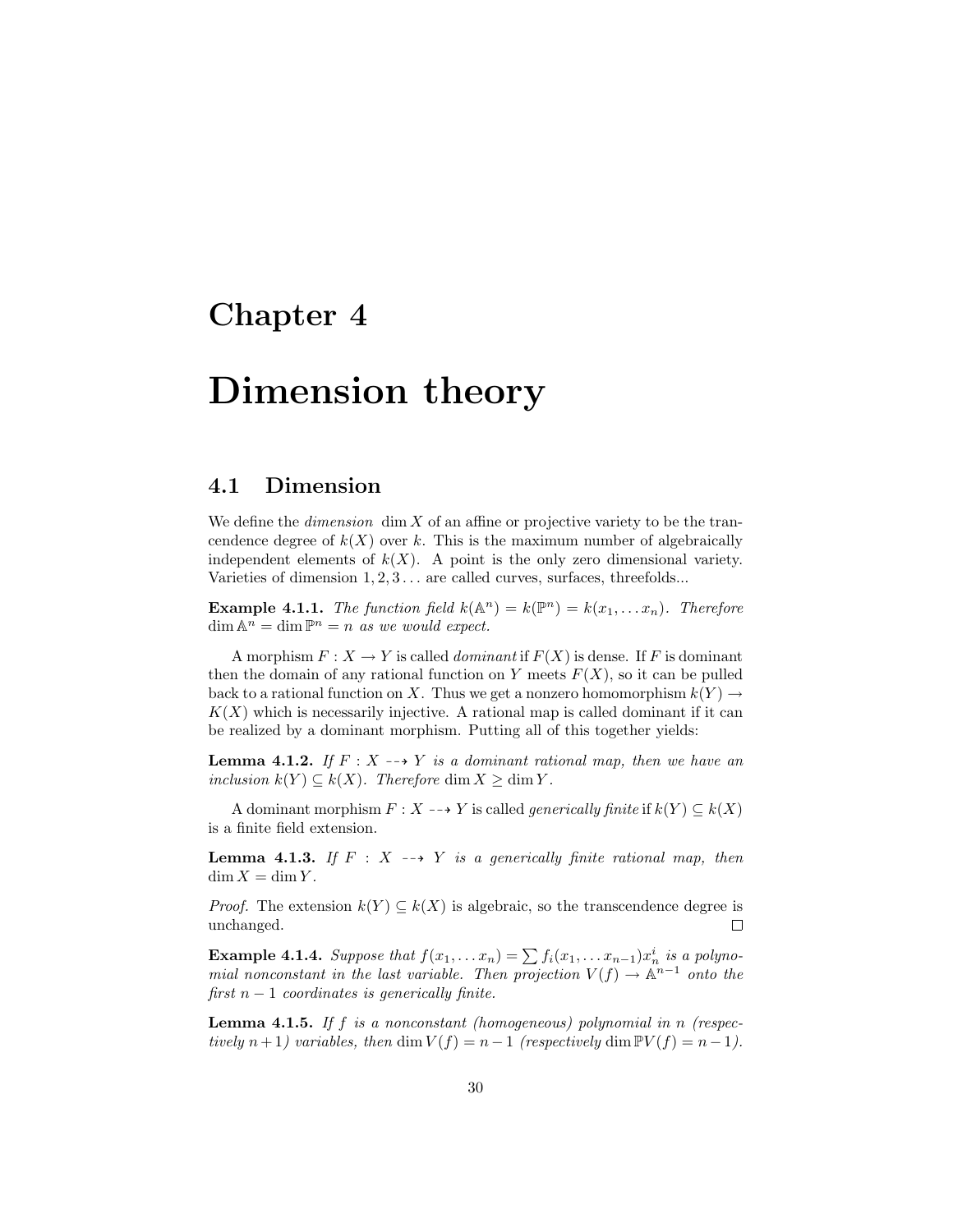Proof. By reordering the variables, we can assume that the conditions of the previous example hold. Then  $\dim V(f) = \dim \mathbb{A}^{n-1}$ . The projective version follows from this.  $\Box$ 

In fact, much more is true:

**Theorem 4.1.6** (Krull's principal ideal theorem). If  $X \subset \mathbb{A}^n$  is a closed set and  $f \in k[x_1, \ldots x_n]$  gives a nonzero divisor in  $k[x_1, \ldots x_n]/\mathcal{I}(X)$ , then the dimension of any irreducible component of  $V(f) \cap X$  is dim  $X - 1$ .

Although we have stated it geometrically, it is a standard result in commutative algebra  $[AM, E]$  $[AM, E]$ . By induction, we get:

**Corollary 4.1.7.** Suppose that  $f_1, f_2, \ldots, f_r$  gives a regular sequence in  $k[x_1, \ldots x_n]/\mathcal{I}(X)$ which means  $f_1$  is a nonzero divisor in  $k[x_1, \ldots x_n]/\mathcal{I}(X)$ ,  $f_2$  a nonzero divisor in  $k[x_1, \ldots x_n]/\mathcal{I}(X)+(f_1)$  and so on. Then any component of  $V(f_1, \ldots f_r) \cap X$ has dimension dim  $X - r$ .

Regularity can be understood as a kind of nondegeneracy condition. Without it, dim  $X - r$  only gives a lower bound for the dimension of the components.

#### <span id="page-31-0"></span>4.2 Dimension of fibres

We want to state a generalization of the "rank-nullity" theorem from elementary linear algebra. The role of the kernel of a linear map is played by the fibre. Given a morphism  $f: X \to Y$  of quasi-projective varieties. The fibre  $f^{-1}(y) \subset X$  is a closed set. So it is a subvariety if it is irreducible.

**Theorem 4.2.1.** Let  $f : X \to Y$  be a dominant morphism of quasi-projective varieties and let  $r = \dim X - \dim Y$ . Then for every  $y \in f(X)$  the irreducible components of  $f^{-1}(y)$  have dimension at least r. There exists a nonempty open set  $U \subseteq f(X)$  such that for  $y \in U$  the components of  $f^{-1}(y)$  have dimension exactly r.

A complete proof can be found in  $[M, I\S8]$ . We indicate a proof of the first statement. We can reduce to the case where  $X$  and  $Y$  are affine, and then to the case  $Y = \mathbb{A}^m$  using Noether's normalization theorem. Let  $y_i$  be the coordinates on  $\mathbb{A}^m$ . Then the fibre over  $a \in f(X)$  is defined by m equations  $y_1 - a_1 = 0, \ldots, y_m - a_m = 0$ . So the inequality follows from the remark at the end of the last section. For the second part, it be enough to find an open set  $U$ such that  $y_1 - a_1, \ldots, y_m - a_m$  gives a regular sequence whenever  $a \in U$ .

**Corollary 4.2.2.** With the same notation as above,  $\dim X = \dim Y$  if and only if there is nonempty open set  $U \subseteq f(X)$  such that  $f^{-1}(y)$  is finite for all  $y \in U$ .

Corollary 4.2.3.  $\dim X \times Y = \dim X + \dim Y$ .

The dimensions of the fibres can indeed jump.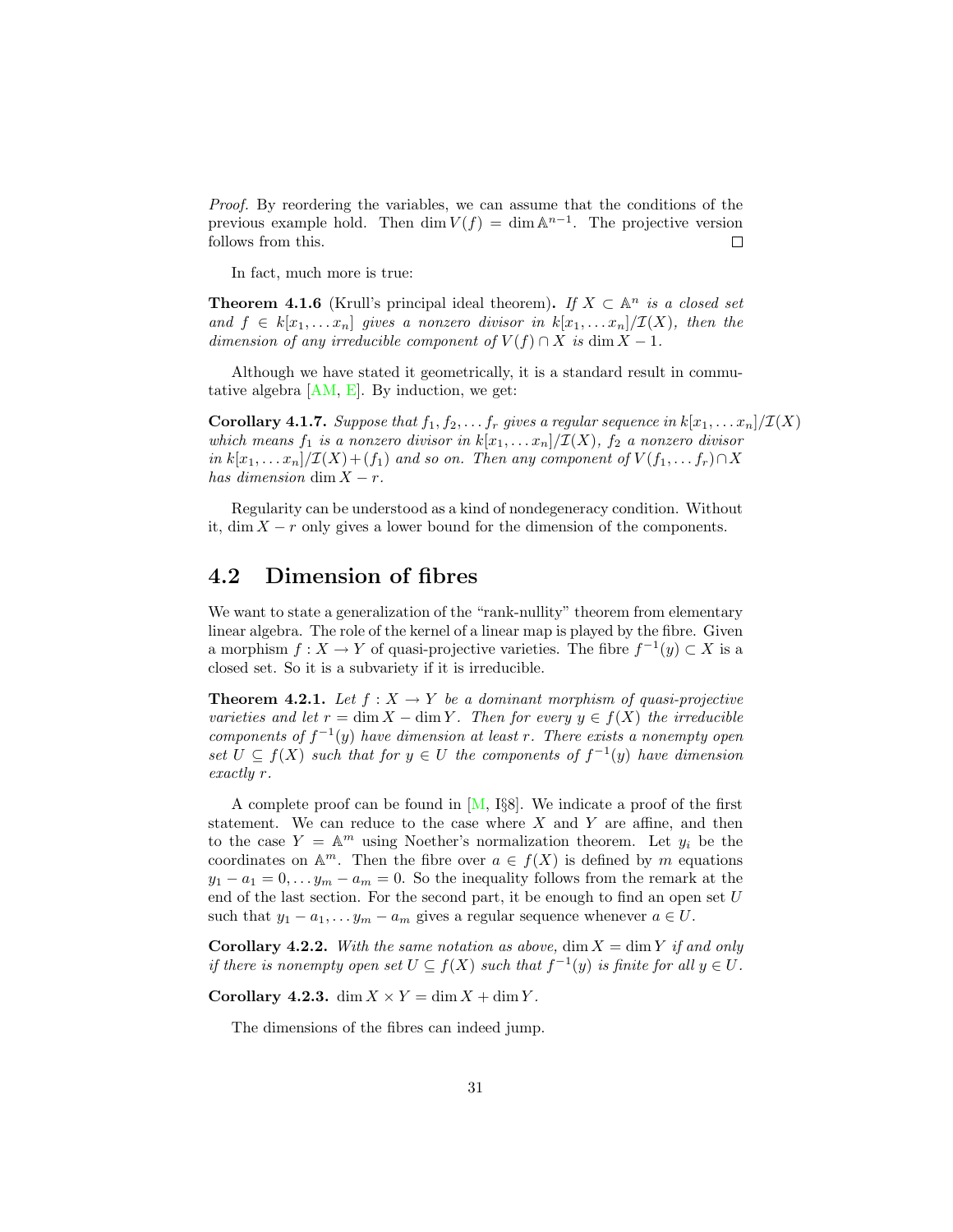**Example 4.2.4.** Let  $B = V(y - xz) \subset \mathbb{A}^3$ . Consider the projection to the xy-plane. The fibre over  $(0,0)$  is the z-axis, while the fibre over any other point in the range is  $(x, y, y/x)$ .

We can apply this theorem to calculate the dimension of the Grassmanian  $Gr(r, n)$ . Recall there is a surjective map  $\pi$  from the space  $R(r, n)$  of  $r \times n$ matrices of rank r to  $Gr(r, n)$ . This is a morphism of quasi-projective varieties. An element  $W \in Gr(r, n)$  is just an r dimensional subspace of  $k<sup>n</sup>$ . The fibre  $\pi^{-1}(W)$  is the set of all matrices  $A \in R(r, n)$  whose columns span W. Fixing  $A_0 \in \pi^{-1}(W)$ . Any other element of the fibre is given by  $MA_0$  for a unique matrix  $Gl_r$ . Thus we can identify  $\pi^{-1}(W)$  with  $Gl_r$ . Since  $Gl_r \subset Mat_{r \times r}$ and  $R(r, n) \subset Mat_{r \times n}$  are open, they have dimension  $r^2$  and  $rn$  respectively. Therefore

$$
\dim Gr(r, n) = rn - r^2 = r(n - r)
$$

### <span id="page-32-0"></span>4.3 Simultaneous eigenvectors (continued)

Our goal is to estimate the dimension of the set S of pairs  $(A, B) \in Mat_{n \times n}^2$ having a simultaneous eigenvector. As a first step we compute the dimension of

 $E_1 = \{(A, v) \in Mat_{n \times n} \times k^n \mid v \text{ is an eigenvector of } A\}$ 

We have a projection to  $p_2 : E_1 \to k^n = \mathbb{A}^n$  which is obviously surjective. The fibre over 0 is all of  $Mat_{n\times n}$  which has dimension  $n^2$ . This however is the exception and will not help us. If  $M \in Gl_n$ , then  $(A, v) \mapsto (MAM^{-1}, Mv)$ defines an *automorphism* of  $E_1$ , that is a morphism from  $E_1$  to itself whose inverse exists and is also a morphism. Suppose  $v \in k^n$  is nonzero. Then there is an invertible matrix M such that  $Mv = (1, 0...0)^T$ . The automorphism just defined takes the fibre over v to the fibre over  $(1, 0 \ldots 0)^T$ , so they have the same dimension.  $p_2^{-1}((1,0...0)^T)$  is the set of matrices  $A = (a_{ij})$  satisfying  $a_{21} = a_{31} = \dots a_{n1} = 0$ . This is an affine space of dimension  $n^2 - (n-1)$ . Since this is the dimension of the fibres over an open set. Therefore

$$
\dim E_1 = n^2 - n + 1 + n = n^2 + 1
$$

This can be seen in another way. The first projection  $p_1 : E_1 \to Mat_{n \times n}$  is also surjective, and the fibre over  $A$  is the union of its eigenspaces. These should be one dimensional for a generic matrix.

Consider

$$
E_2 = \{(A, B, v) \mid v \text{ is a simultaneous eigenvector}\}
$$

This is an example of fibre product. The key point is that fibre of  $(A, B, v) \mapsto v$ over v is the product of the fibres  $p_2^{-1}(v) \times p_2^{-1}(v)$  considered above. So this has dimension  $2(n^2 - n + 1)$ . Therefore

$$
\dim E_2 = 2(n^2 - n + 1) + n = 2n^2 - n + 2
$$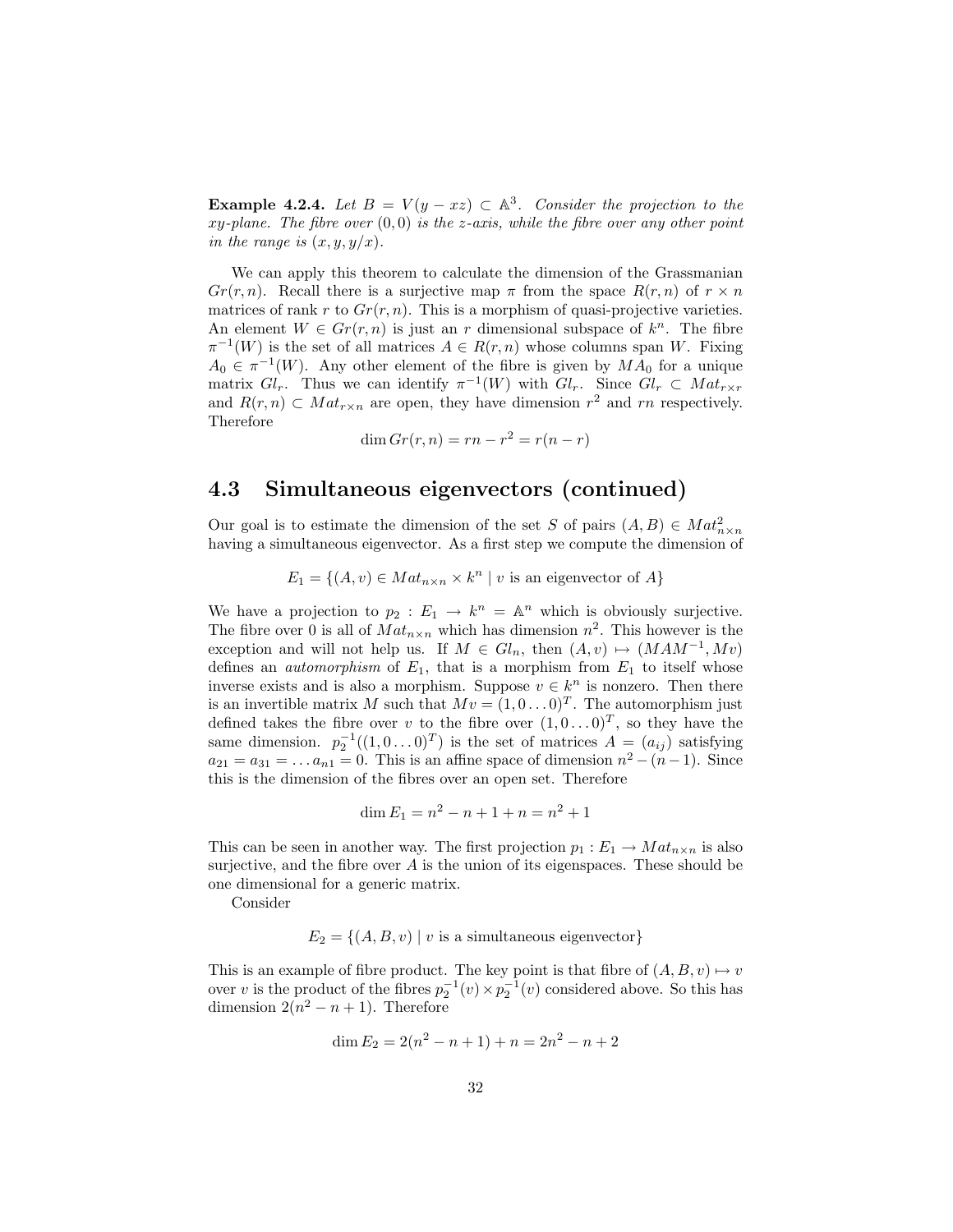We have a surjective morphism  $E_2 \rightarrow S$  given by projection. The fibre is the union of simultaneous eigenspaces, which is at least one dimensional. Therefore

$$
\dim S \le 2n^2 - n + 1
$$

To put this another way, the codimension of S in  $Mat_{n\times n}^2$  is at least  $n-1$ . So it cannot be defined by single equation if  $n > 2$ .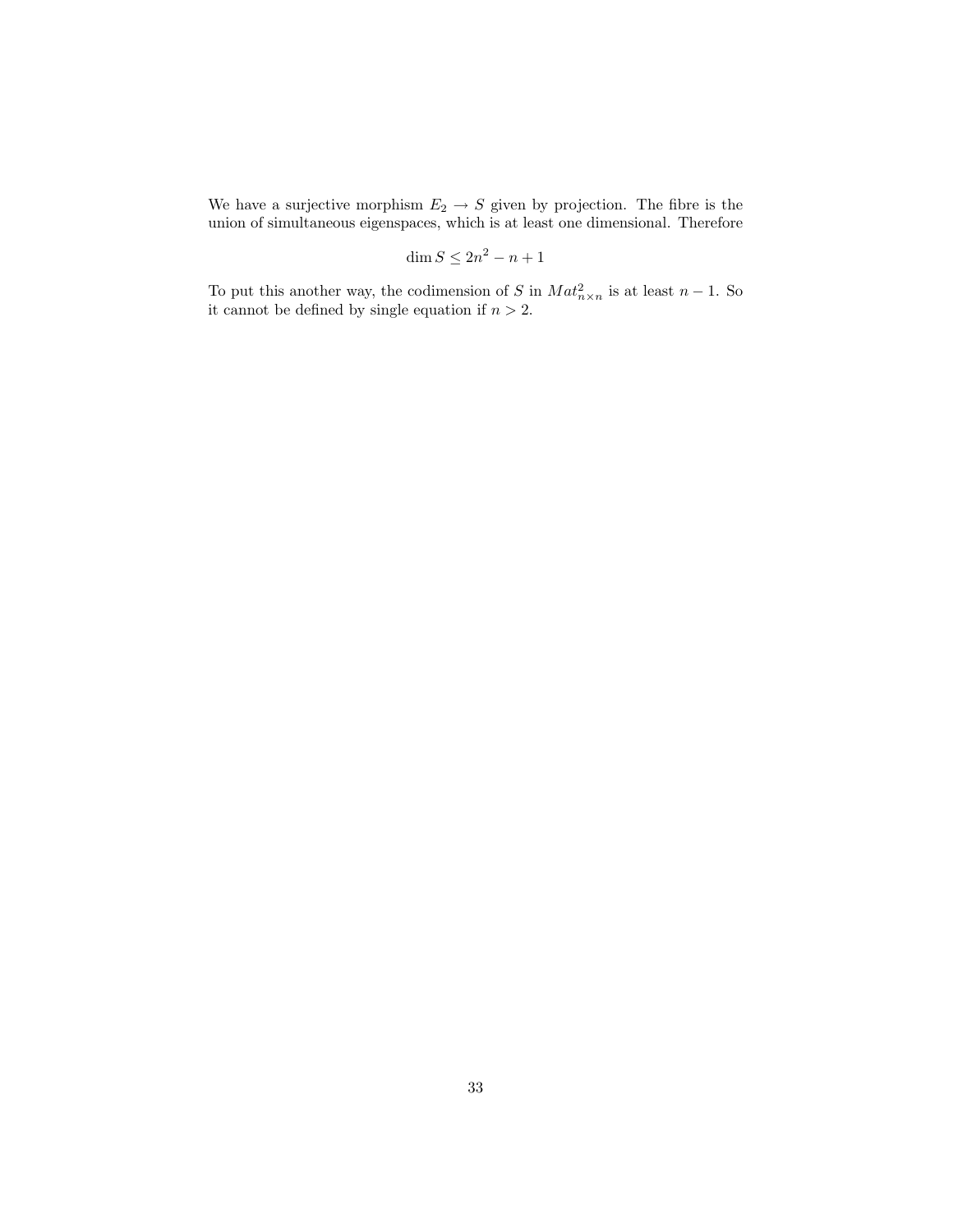## <span id="page-34-0"></span>Chapter 5

# Differential calculus

#### <span id="page-34-1"></span>5.1 Tangent spaces

In calculus, one can define the tangent plane to a surface by taking the span of tangent vectors to arcs lying on it. In translating this into algebraic geometry, we are going to use "infinitesimally short" arcs. Such a notion can be made precise using scheme theory, but this goes beyond what we want to cover. Instead we take the dual point of view. To give a map of affine varieties  $Y \to X$  is equivalent to giving a map of their coordinate algebras  $\mathcal{O}(X) \to \mathcal{O}(Y)$ . In particular, the points of X correspond to homomorphisms  $\mathcal{O}(X) \to k$  (cor. [1.2.6\)](#page-7-2). Our infinitesimal arc should have coordinate ring  $k[\epsilon]/(\epsilon^2)$ . The intuition is that the parameter  $\epsilon$  is chosen so small so that  $\epsilon^2 = 0$ . We define a *tangent vector* to be an algebra homomorphism

$$
v: \mathcal{O}(X) \to k[\epsilon]/(\epsilon^2)
$$

We can compose this with the map  $k[\epsilon]/(\epsilon^2) \to k(a + b\epsilon \mapsto 0)$  to get homomorphism to  $k$ , and hence a point of  $X$ . This will be called the base of the vector. Define the tangent space  $T_a X$  to X at  $a \in X$  to be the set of all tangent vectors with base a. A tangent vector on  $\mathbb{A}^n$  amounts to an assignment  $x_i \mapsto a_i + b_i \epsilon$ , where  $a_i$  are coordinates of the base. Therefore  $T_a \mathbb{A}^n \cong \mathbb{R}^n$ .

**Exercise 5.1.1.** Show that the  $f \in k[x_1, \ldots x_n]$  goes to

$$
f(a_1 + b_1\epsilon, \ldots) = f(a) + \sum b_i \frac{\partial f}{\partial x_i}(a) \epsilon \in k[\epsilon]/(\epsilon^2)
$$

In general, a vector  $v \in T_a X$  is determined by the coefficient of  $\epsilon$ . These coefficients can be added, and multiplied by scalars. Thus  $T_a X$  is a k-vector space.

**Theorem 5.1.2.** Given a variety  $X \subset \mathbb{A}^n$  and  $a \in X$ . Let  $\mathcal{I}(X) = (f_1, \ldots, f_N)$ .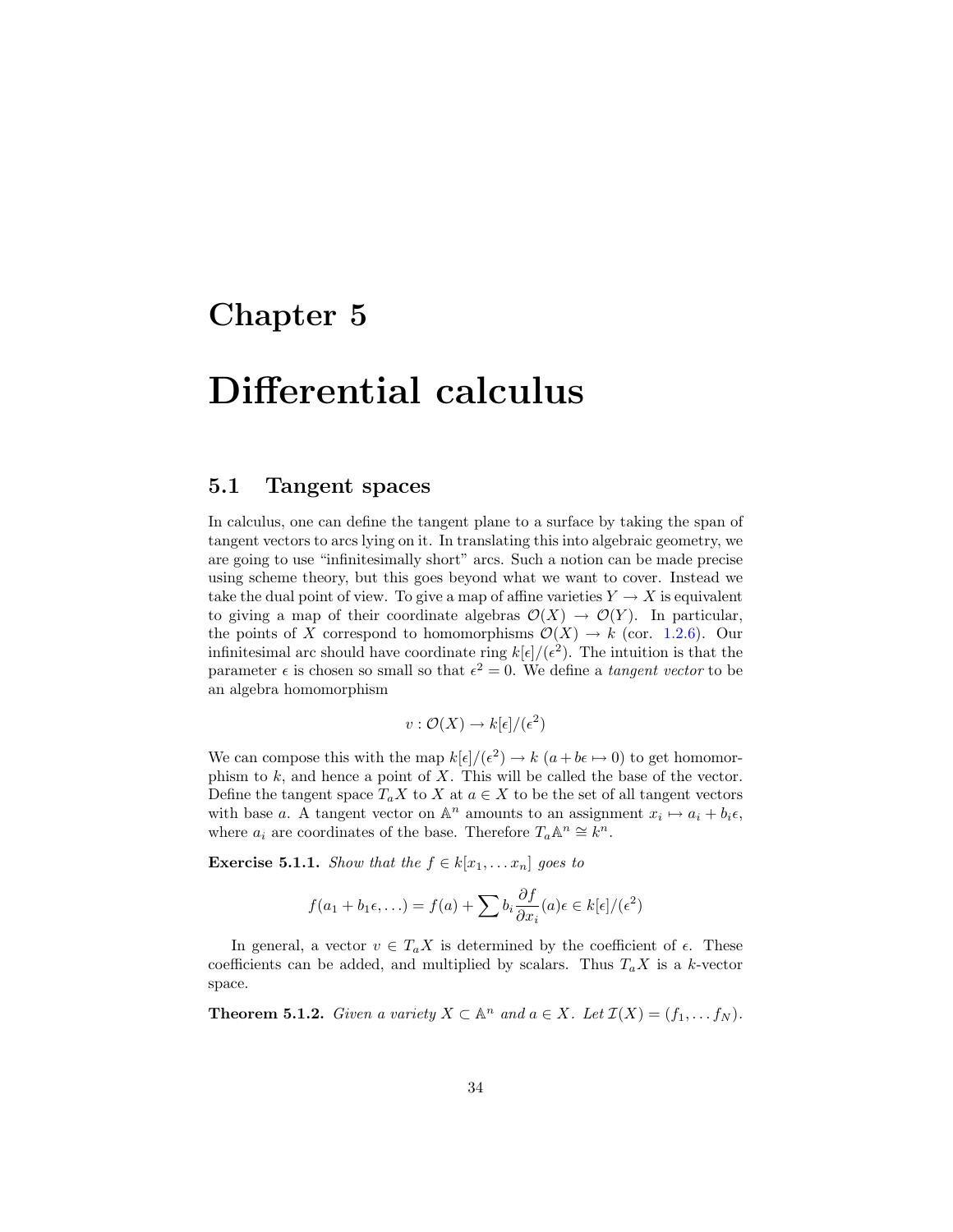Then  $T_a X$  is isomorphic to the kernel of the Jacobian matrix

$$
J(a) = \begin{pmatrix} \frac{\partial f_1}{\partial x_1}(a) & \dots & \frac{\partial f_1}{\partial x_n}(a) \\ \dots & \dots & \dots \\ \frac{\partial f_N}{\partial x_1}(a) & \dots & \dots \end{pmatrix}
$$

*Proof.* The homomorphism  $x_i \mapsto a_i + b_i \epsilon$  factors through  $\mathcal{O}(X)$  if and only if each  $f_j$  maps to 0. From the exercise this holds precisely when  $J(a)b = 0$ .  $\Box$ 

**Example 5.1.3.** The locus of noninvertible matrices  $\begin{pmatrix} x & y \\ z & t \end{pmatrix}$  is given by  $xt$  –  $yz = 0$ . The Jacobian  $J = (t, -z, -y, x)$  so the tangent space at the zero matrix is 4 dimensional while the tangent space at any other point is 3 dimensional.

**Exercise 5.1.4.** Show that  $det(I + B\epsilon) = 1 + trace(B)\epsilon$ , and conclude that  $T_I Sl_n(k) = \{B \in Mat_{n \times n} \mid trace(B) = 0\}.$ 

Suppose that  $U = D(f) \subset X$  is a basic open set. This is also affine. Suppose that  $a \in U$ .

#### Lemma 5.1.5.  $T_a U \cong T_a X$  canonically.

*Proof.* Any tangent vector  $v : \mathcal{O}(U) = \mathcal{O}(X)[1/f] \to k[\epsilon]/(\epsilon^2)$  with base a induces a tangent vector on X. Conversely any vector  $v : \mathcal{O}(X) \to k[\epsilon]/(\epsilon^2)$ with base a must factor uniquely through  $\mathcal{O}(X)[1/f]$  since  $v(f) = f(a) + b\epsilon$  is a unit.  $\Box$ 

Thanks to this, we can define the tangent space of a quasi-projective variety X as  $T_a U$  where U is an affine neighbourhood of a.

#### <span id="page-35-0"></span>5.2 Singular points

A point a of a variety X is called nonsingular if  $\dim T_aX = \dim X$ , otherwise it is called *singular*. For example, the hypersurface  $xt -yz = 0$  has dimension equal to 3. Therefore the origin is the unique singular point.  $X$  is called nonsingular if it has no singular points. For example  $\mathbb{A}^n$  and  $\mathbb{P}^n$  are nonsingular. Over  $\mathbb C$ nonsingular varieties are manifolds.

**Theorem 5.2.1.** The set of nonsingular points of a quasi-projective variety forms a nonempty open set.

Details can be found in  $[Ht, II 8.16]$  or  $[M, III.4]$ . Let us at least explains why the set of singular points is closed. It is enough to do this for affine varieties.

**Lemma 5.2.2.** Let  $m_a \subset \mathcal{O}(X)$  be the maximal ideal of regular functions vanishing at  $a \in X$ . Then  $T_a \cong (m_a/m_a^2)^*$  (\* denotes the k-vector space dual).

**Exercise 5.2.3.** Given  $h \in (m_a/m_a^2)^*$ , we can interpret it has linear map  $m_a \to k$  killing  $m_a^2$ . Show that  $v(f) = f(a) + h(f - f(a))\epsilon$  defines a tangent vector. Show that this gives the isomorphism  $T_a \cong (m_a/m_a^2)^*$ .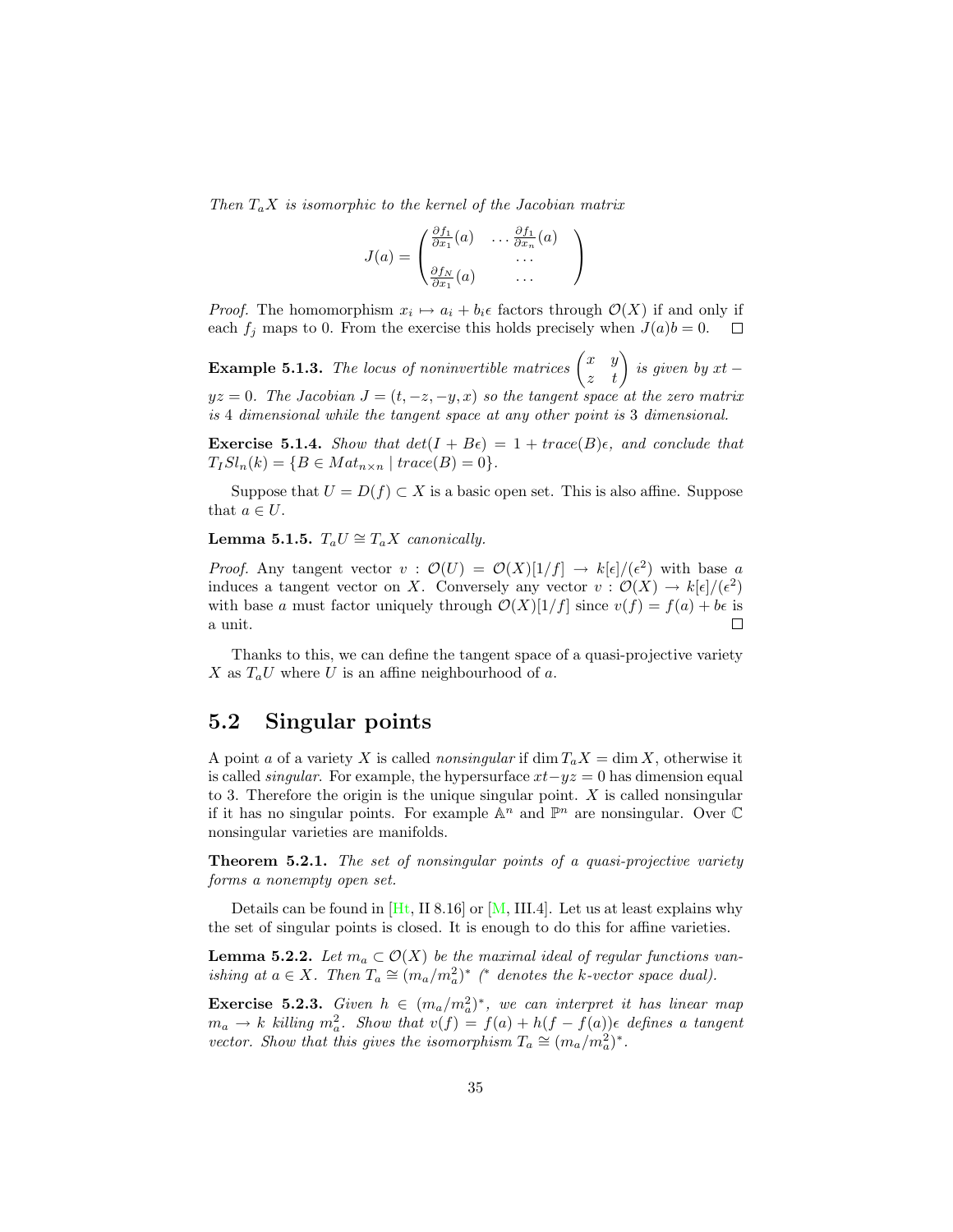We need a couple of facts from commutative algebra  $[AM, E]$  $[AM, E]$ 

- The dimension of  $X$  as defined earlier coincide with the Krull dimension of both  $\mathcal{O}(X)$  and its localization  $\mathcal{O}(X)_{m_a}$ .
	- $\dim m_a/m_a^2 = \dim m_a \mathcal{O}(X)_{m_a}/(m_a \mathcal{O}(X)_{m_a})^2 \geq \dim \mathcal{O}(X)_{m_a}$

It follows that if  $X \subset \mathbb{A}^n$ , then

$$
rank J(a) \le n - \dim X
$$

for all  $a \in X$ . The set of singular points of is the set where this inequality is strict. This set is defined by the vanishing of the  $(n - \dim X)^2$  minors of J. Therefore it is closed.

A variety is called homogenous if its group of automorphisms acts transitively. That is for any two points there is an automorphism which one to the other.

Corollary 5.2.4. A homogenous quasi-projective variety is nonsingular.

Exercise 5.2.5.

•

- 1. Show that the space of matrices in  $Mat_{n\times m}$  of rank r is homogeneous.
- 2. Show that any Grassmanian is homogeneous.

### <span id="page-36-0"></span>5.3 Singularities of nilpotent matrices

In this section, we again return to the computer, and work out the singularities of the variety Nilp of nilpotent  $3 \times 3$  matrices. Since these computations are a bit slow, we work over a field of finite (but not too small) characteristic. We will see that in this case the singular locus of  $Nilp$  coincides with the set of matrices  $\{A \mid A^2 = 0\}$  which is about as nice as one could hope for. Certainly this calls for proper theoretical explanation and generalization (exercise\*\*)!

Using Cayley-Hamilton, we can see that the ideal  $I$  of this variety is generated by the coefficients of the characteristic polynomial (see  $\S1.7$ ). We compute the dimension of the variety, and find that it's 6. (Actually we are computing the Krull dimension of the quotient ring  $k[x_1 \ldots x_9]/I$  which would be the same.)

 $R = ZZ/101[x_1...x_9];$ 

 $i2$  :  $A = genericMatrix(R, x_1, 3, 3);$ 

3 3 o2 : Matrix R <--- R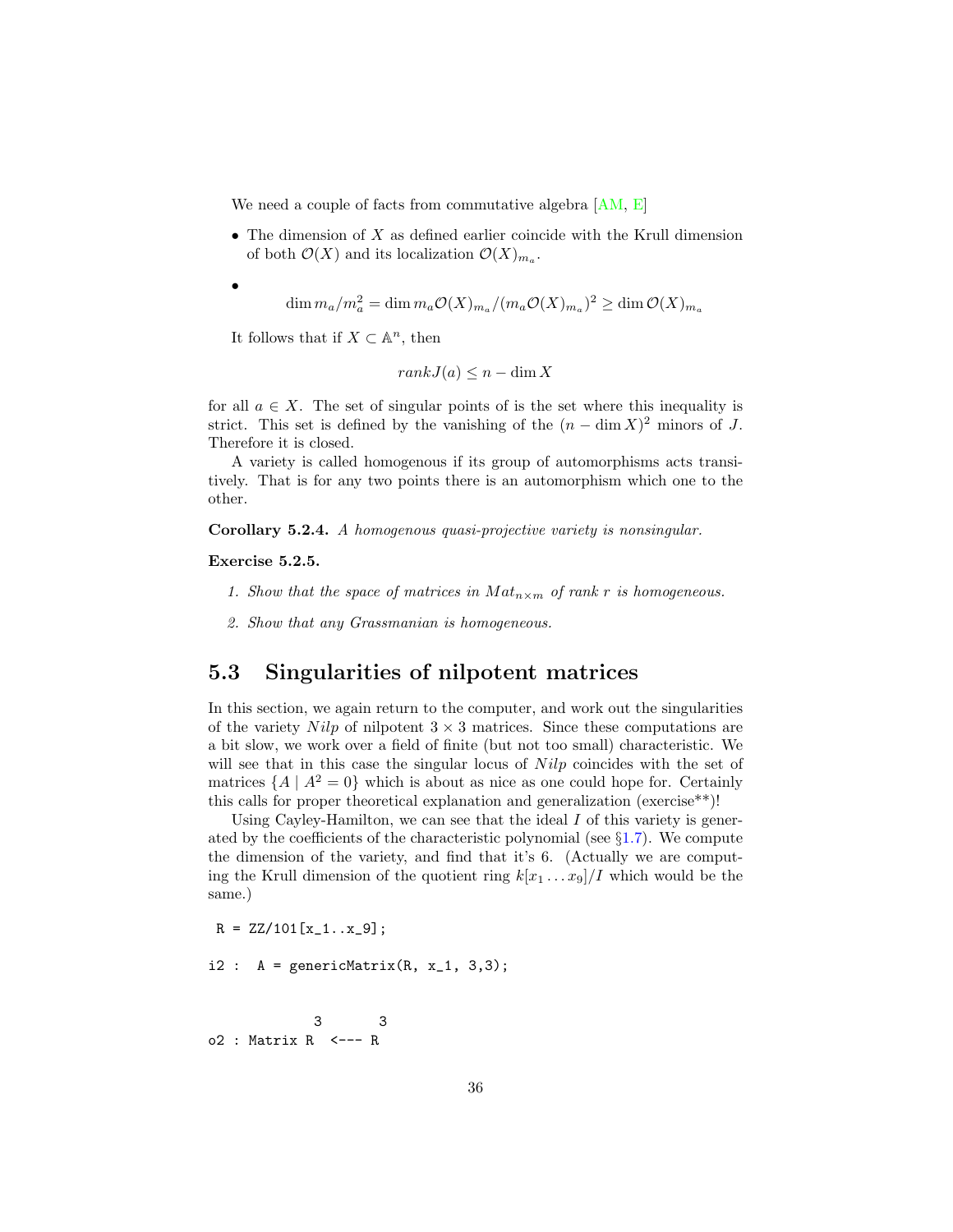$i3 : I = ideal$  {det(A), trace(A), trace(exteriorPower(2,A))}; o3 : Ideal of R  $i4$  : Nilp = R/I; i5 : dim Nilp  $-5 = 6$ 

Next we do a bunch of things. We define the ideal  $K$  of matrices satisfying  $A<sup>2</sup> = 0$ , and them compute its radical. On the other side we compute the ideal Sing of the singular locus by running through the procedure of the previous section. Sing is the sum of I with the  $3 \times 3$  minors of the Jacobian of the section. Sing is the sum of I with the  $3 \times 3$  minors of t<br>generators of I. The final step is to see that  $\sqrt{K} = \sqrt{Sing}$ .

```
i6 : K = ideal A^2;
o6 : Ideal of R
i7 : rK = radical K;
o7 : Ideal of R
i8 : Jac = jacobian I;
            9 3
o8 : Matrix R <--- R
i9 : J = minors(3, Jac);o9 : Ideal of R
i10 : Sing = J + I;o10 : Ideal of R
i11 : rSing = radical Sing;
o11 : Ideal of R
i12 : rK == rSingo12 = true
```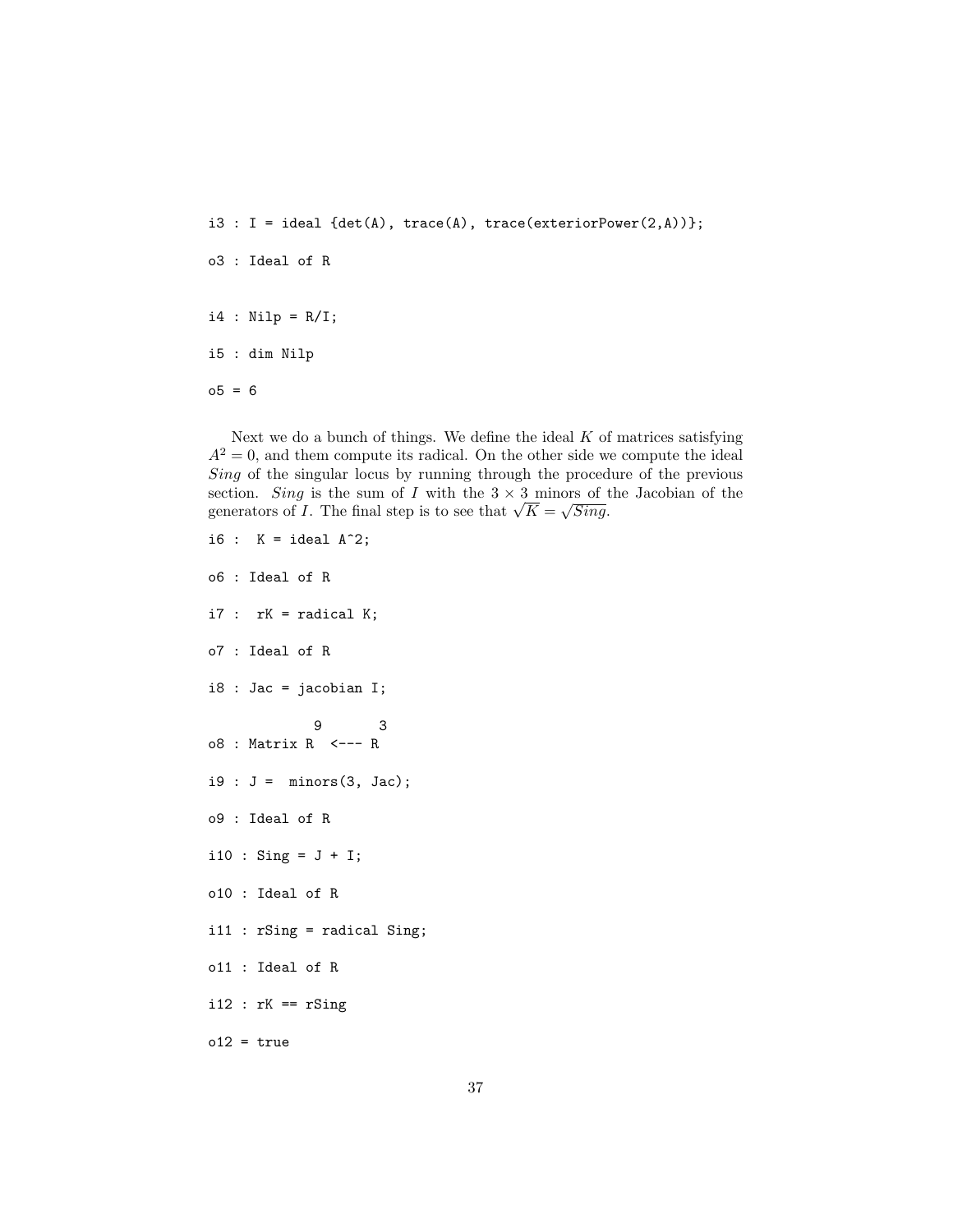#### <span id="page-38-0"></span>5.4 Bertini-Sard theorem

Sard's theorem states that the set of critical points of a  $C^{\infty}$  map is small in the sense of Baire category or measure theory. We state an analogue in algebraic geometry whose sister theorem due to Bertini is actually much older. Given a morphism of affine varieties  $f : X \to Y$  and  $a \in X$ , we get a linear map  $df_a: T_a X \to T_{f(a)} Y$  defined by  $v \mapsto v \circ f^*$ .

**Exercise 5.4.1.** Show that for  $f : \mathbb{A}^n \to \mathbb{A}^m$ ,  $df_a$  can be represented by the Jacobian of the components evaluated at a.

<span id="page-38-1"></span>**Theorem 5.4.2.** Let  $f : X \rightarrow Y$  be a dominant morphism of nonsingular varieties defined over a field of characteristic 0, then there exists a nonempty open set  $U \subset Y$  such that for any  $y \in U$ ,  $f^{-1}(y)$  is nonsingular and for any  $x \in f^{-1}(y)$ , df<sub>x</sub> is surjective.

A proof can be found in  $[Ht, III 10.7]$ . This is the first time that we have encountered the characteristic zero assumption. The assumption is necessary:

**Example 5.4.3.** Suppose k has characteristic  $p > 0$ . The Frobenius morphism  $F: \mathbb{A}^1 \to \mathbb{A}^1$  is given by  $x \mapsto x^p$ . Then  $dF = px^{p-1} = 0$  everywhere.

A hyperplane of  $\mathbb{P}^n$  is a subvariety of the form  $H = \mathbb{P}V(f)$  where f is linear polynomial. It is clear that  $H$  depends only on  $f$  up to a nonzero scalar multiple. Thus the set of hyperplanes forms an  $n$  dimensional projective space in its own right called the dual projective space  $\mathbb{P}^n$ .

**Lemma 5.4.4.** If  $X \subset \mathbb{P}^n$  is a subvariety of positive dimension then  $X \cap H \neq \emptyset$ for any hyperplane.

*Proof.* If  $X \cap H = \emptyset$  then X would be contained in the affine space  $\mathbb{P}^n - H$ .

**Theorem 5.4.5** (Bertini). If  $X \subset \mathbb{P}^n$  is a nonsingular variety, there exists a nonempty open set  $U \subset \check{\mathbb{P}}^n$  such that  $X \cap H$  is nonsingular for any  $H \in U$ .

Although this theorem is valid in any characteristic, the proof we give only works in characteristic 0.

Proof. Let

$$
I = \{(x, H) \in X \times \check{\mathbb{P}}^n \mid x \in H\}
$$

be the so called incidence variety with projections  $p: I \to X$  and  $q: I \to \check{\mathbb{P}}^n$ . In more explicit, terms

$$
I = \{([x_0, \dots x_n], [y_0, \dots y - n]) \mid \sum x_i y_i = 0\}
$$

So the preimage

$$
p^{-1}(\lbrace x_0 \neq 0 \rbrace \cap X) = \{ ([1, x_1, \dots, x_n], [-x_1y_1 - x_2y_2 - \dots, y_1, \dots, y_n]) \rbrace \cong \mathbb{A}^n \times \mathbb{P}^{n-1}
$$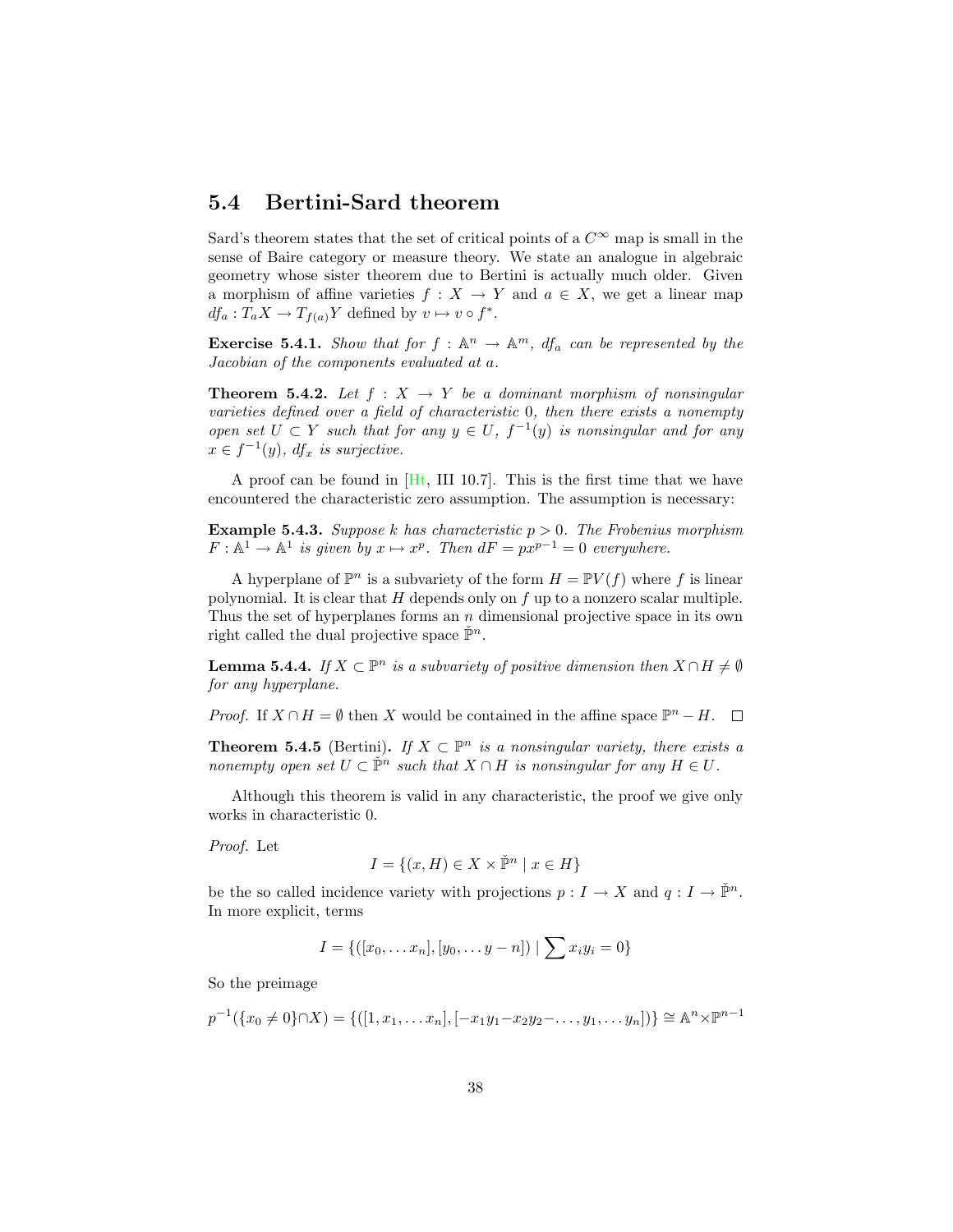A similar isomorphism holds for  $p^{-1}(\lbrace x_i \neq 0 \rbrace \cap X)$  for any i. Thus I is nonsingular. The map  $q$  is surjective by the previous lemma. Therefore by theorem [5.4.2,](#page-38-1) there exists a nonempty open  $\overline{U} \subset \check{\mathbb{P}}^n$  such that  $X \cap H = q^{-1}(H)$  is nonsingular for every  $H \in U$ .